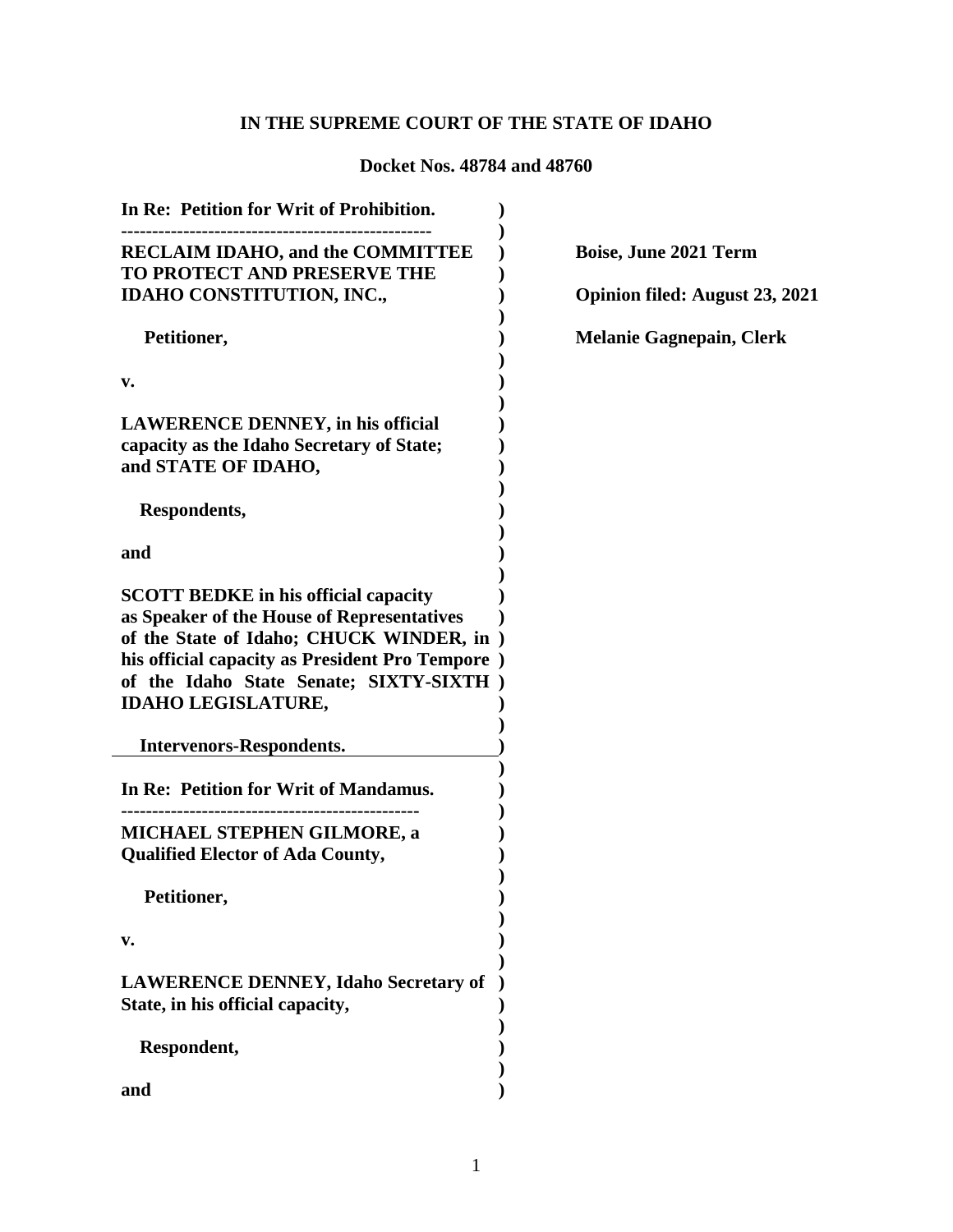**SCOTT BEDKE in his official capacity as Speaker of the House of Representatives of the State of Idaho; CHUCK WINDER, in ) his official capacity as President Pro Tempore ) of the Idaho State Senate; SIXTY-SIXTH ) IDAHO LEGISLATURE, ) ) ) ) ) )**

#### **Intervenors-Respondents. )**

Petition for Writ of Prohibition (Reclaim Idaho v. Denney, Docket No. 48784)

The Petition for Writ of Prohibition is granted in part and denied in part.

Ferguson Durham, PLLC, Boise, for Petitioners. Deborah A. Ferguson argued.

Lawrence G. Wasden, Idaho Attorney General, Boise, for Respondent Lawerence Denney. Megan Larrondo argued.

Holland & Hart, LLP, Boise, for Intervenors-Respondents Scott Bedke, Chuck Winder and Sixty-Sixth Idaho Legislature. William G. Myers, III, argued.

Petition for Writ of Mandamus (Gilmore v. Denney, Docket No. 48760).

The Petition for Writ of Mandamus is dismissed.

Michael Stephen Gilmore, Boise, Petitioner Pro Se, argued.

\_\_\_\_\_\_\_\_\_\_\_\_\_\_\_\_\_\_\_\_\_\_\_\_\_\_\_\_\_\_\_\_\_\_\_\_\_\_\_\_\_\_\_\_\_\_\_

Lawrence G. Wasden, Idaho Attorney General, Boise, for Respondent Lawerence Denney. Megan Larrondo argued.

Holland & Hart, LLP, Boise, for Intervenors-Respondents Scott Bedke, Chuck Winder and Sixty-Sixth Idaho Legislature. William G. Myers, III, argued.

#### MOELLER, Justice.

This case concerns the people's referendum and initiative rights, enshrined in Article III,

Section 1 of the Idaho Constitution, which reads, in part:

The people reserve to themselves the power to approve or reject at the polls any act or measure passed by the legislature.

. . .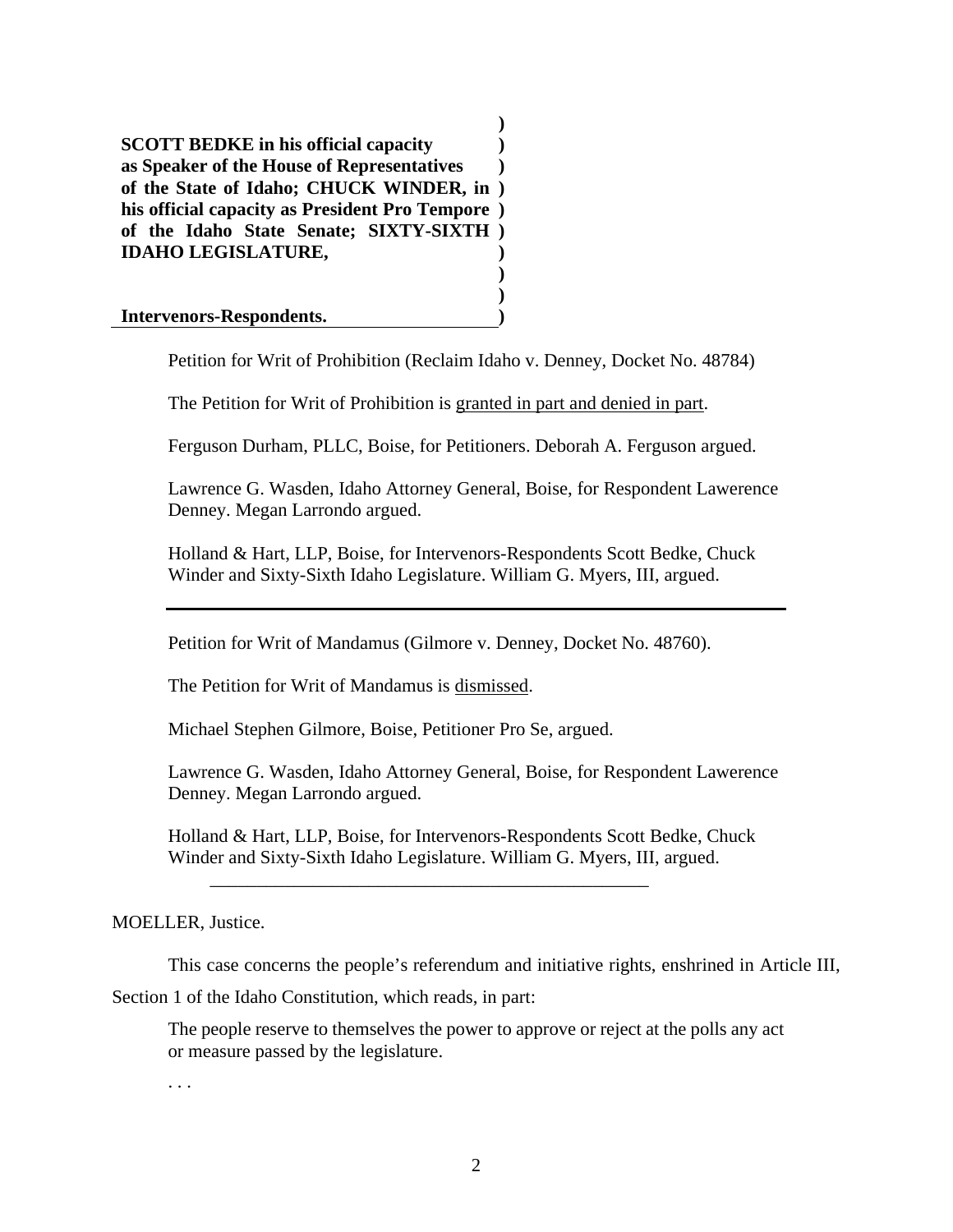The people reserve to themselves the power to propose laws, and enact the same at the polls independent of the legislature.

. . .

These same provisions also contain language directing the Idaho Legislature to enact laws establishing the "conditions" and "manner" by which these rights will be exercised. *Id*. Today we are asked to determine whether recent limitations imposed by the Idaho Legislature unconstitutionally infringe upon these rights.

### **I. INTRODUCTION**

Two petitions have come before us seeking to invoke the Idaho Supreme Court's original jurisdiction in order to declare two statutes unconstitutional and to issue extraordinary writs—a writ of mandamus and a writ of prohibition. First, Michael Stephen Gilmore ("Gilmore") seeks a declaration that Idaho Code section 34-1805(2), as amended by SB 1110, violates the people's constitutional initiative and referendum rights. SB 1110 requires that, for an initiative or referendum to appear on the ballot, organizers must obtain a threshold number of signatures from "each of the thirty-five (35) legislative districts" in the state. Gilmore argues this violates the equal protection clause of the Idaho Constitution and unconstitutionally divides the people's legislative power. Gilmore also petitions the Idaho Supreme Court for a writ of mandamus ordering the Idaho Secretary of State "not to implement" the statute as amended.

Gilmore's petition is opposed by the Idaho Secretary of State ("the SOS"), who is represented by the Attorney General, as well as the Intervenor-Respondents Scott Bedke, as Speaker of the House of Representatives of the State of Idaho; Chuck Winder, as President Pro Tempore of the Idaho State Senate; and the Sixty-Sixth Idaho Legislature (collectively "the Legislature"),<sup>[1](#page-2-0)</sup> which retained independent counsel. Both the SOS and the Legislature argue that the changes enacted by SB 1110 are a lawful exercise of the legislature's constitutionally-delegated power to prescribe the conditions and manner under which initiatives and referenda may be carried out by the people. The SOS also asserts that Gilmore lacks standing, a writ of mandamus is an improper remedy, original jurisdiction is not warranted, and this case presents a nonjusticiable political question that the Idaho Supreme Court should not address.

<span id="page-2-0"></span><sup>&</sup>lt;sup>1</sup> To avoid confusion, we have capitalized the word "Legislature" in this opinion when referring to the 2021 Idaho Legislature as a party in this case. When generally discussing the role and function of the legislature as a legislative body, it will not be capitalized.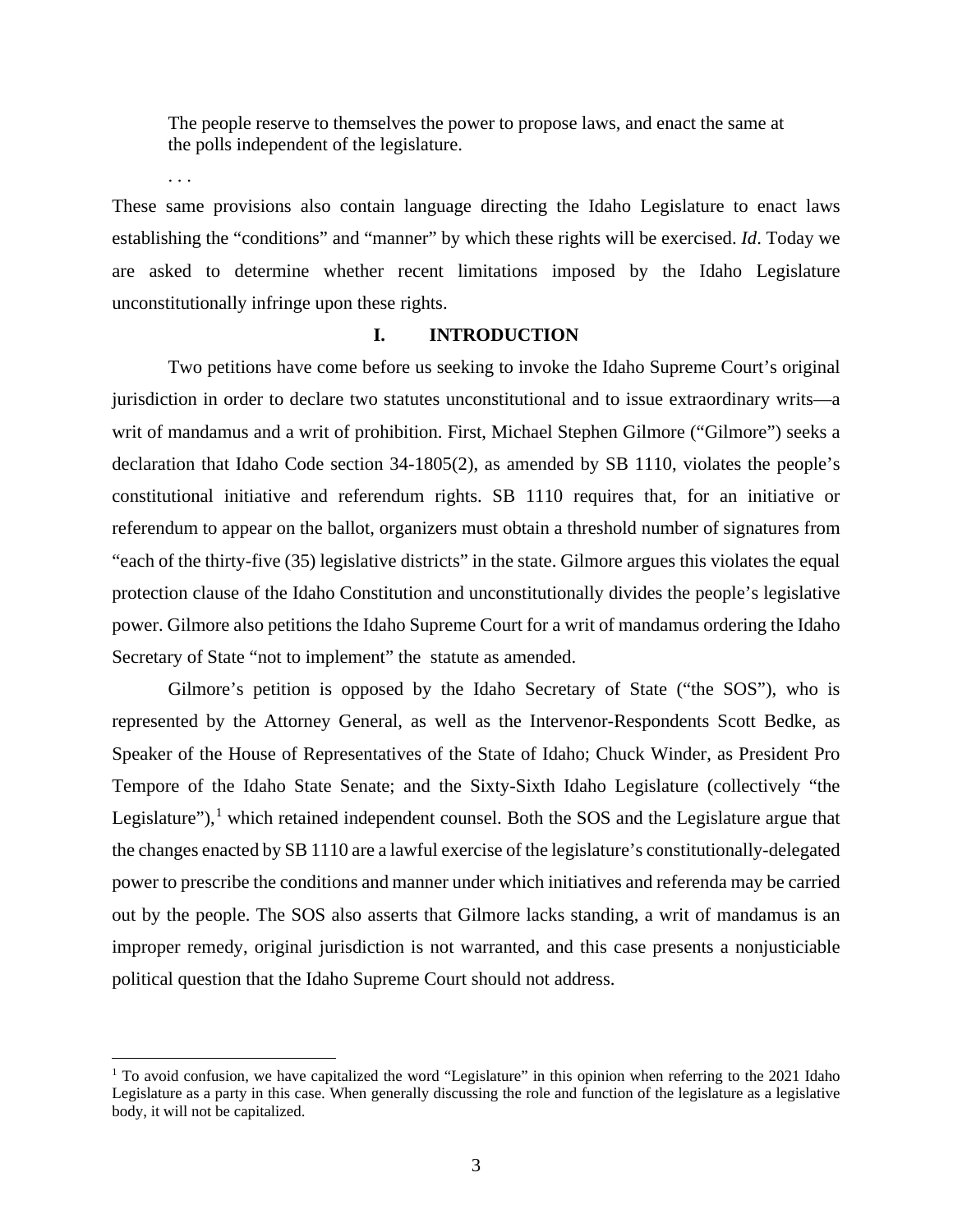Second, this case consolidates a subsequent petition filed by Reclaim Idaho ("Reclaim") and the Committee to Protect and Preserve the Idaho Constitution, Inc. ("the Committee"), which seeks a declaration that the new signature threshold mandated by SB 1110, requiring signatures from every legislative district, is unconstitutional. They also challenge the constitutionality of another statute, Idaho Code section 34-1813(2)(a), which was amended in 2020 and states that an initiative may not become effective earlier than July 1 of the year following the vote in which it was passed. Reclaim and the Committee contend both amended statutes nullify the people's fundamental constitutional right to legislate directly. They seek a writ of prohibition to prevent the Secretary of State from enforcing these statutory provisions.

Reclaim and the Committee's petition is also opposed by the SOS, as Respondent, and the Legislature, as Intervenors. The SOS and the Legislature again argue that the challenged provisions fall within the legislature's authority granted in Article III, Section 1 of the Idaho Constitution. The SOS adds that a writ of prohibition is an inappropriate remedy and this Court lacks original jurisdiction to hear the petition. The Legislature further contends that the substance of the legislature's conditions on the people's initiative and referendum powers is a nonjusticiable political question.

#### **II. BACKGROUND**

#### **A. Factual Background**

In 2021, the Idaho Legislature passed SB 1110, which amended Idaho Code section 34- 1805(2), the statute that sets forth the process by which the people exercise their initiative and referendum rights. Governor Brad Little signed SB 1110 into law, but expressed reservations concerning the constitutionality of the legislation. Under the previous law, petition organizers needed to gather signatures from 6% of the total registered voters in the state at the time of the last general election, including 6% of registered voters from each of 18 legislative districts. SB 1110 increased the legislative district requirement to 35 districts—meaning petition organizers must now obtain signatures from 6% of registered voters at the time of the last general election in *every* legislative district in the state. *See* I.C. § 34-1805(2). Because the bill contained an emergency clause, it became effective immediately.

A year earlier, in 2020, Governor Little signed into law a bill amending the second statute at issue in this case, Idaho Code section 34-1813(2)(a). That statute now prevents any initiative approved by voters from taking effect before July 1 of the year following voter approval of the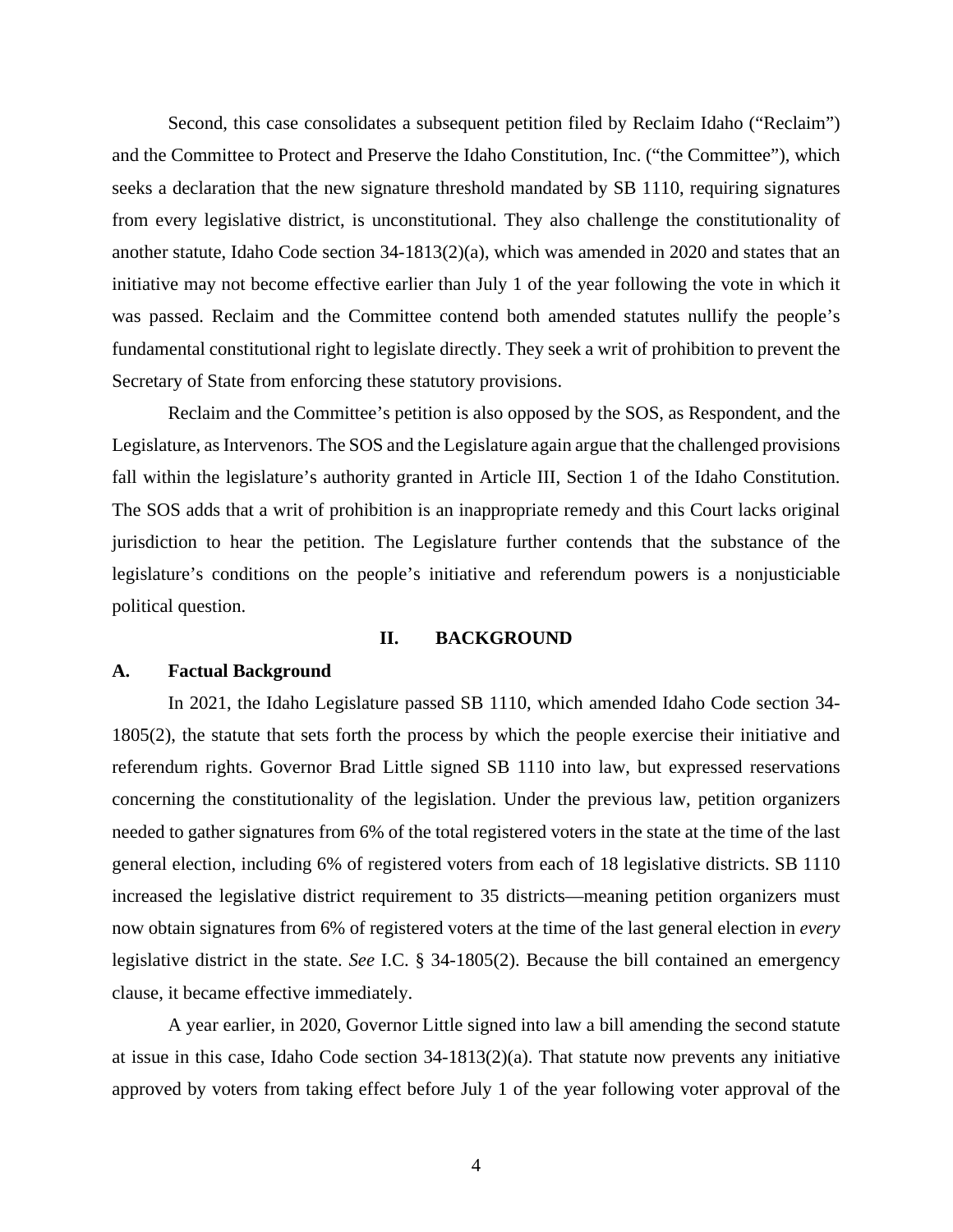ballot initiative, effectively allowing the legislature six months from when it convenes in January to repeal any voter-passed legislation before it goes into effect. *See* IDAHO CONST. art. III, § 8. The Legislature insists that the amendments to both statutes are within its constitutional authority.

This is a dispute many years in the making. In 1912, the people of Idaho amended the state constitution to "reserve to themselves" initiative and referendum powers. The amendment added a second and third paragraph to Article III, Section 1 of the Idaho Constitution, which defines the legislative power of the state. As amended, this section reads:

The legislative power of the state shall be vested in a senate and house of representatives. The enacting clause of every bill shall be as follows: "Be it enacted by the Legislature of the State of Idaho."

The people reserve to themselves the power to approve or reject at the polls any act or measure passed by the legislature. This power is known as the referendum, and legal voters may, under such conditions and in such manner as may be provided by acts of the legislature, demand a referendum vote on any act or measure passed by the legislature and cause the same to be submitted to a vote of the people for their approval or rejection.

The people reserve to themselves the power to propose laws, and enact the same at the polls independent of the legislature. This power is known as the initiative, and legal voters may, under such conditions and in such manner as may be provided by acts of the legislature, initiate any desired legislation and cause the same to be submitted to the vote of the people at a general election for their approval or rejection.

IDAHO CONST. art. III, § 1. The Idaho Constitution reserves to the people the power to legislate directly, while authorizing the legislature to prescribe the "conditions" and "manner" by which the people can do so. *Id.*

In 1915, the legislature passed enabling legislation for the exercise of those powers setting several onerous—if not impossible—conditions for a ballot proposition to qualify for the ballot. For one, the proposed legislation would have required all signatures to be witnessed by a judge or state official. Further, the threshold signature requirement to qualify for the ballot would have been high: 15% of voters in the last gubernatorial election in each of Idaho's counties for initiatives, and 10% in each of Idaho's counties for referenda. [2](#page-4-0) Then-Governor Moses Alexander vetoed the bill, writing that it would have been "fatal" to the people's nascent initiative and referendum rights. In response, the legislature set a course of deliberate inaction,

<span id="page-4-0"></span><sup>&</sup>lt;sup>2</sup> As of the end of 1915, Idaho had 37 counties. Extrapolated from public data provided by the State of Idaho at <http://www.idaho.gov/aboutidaho/county/index.html> .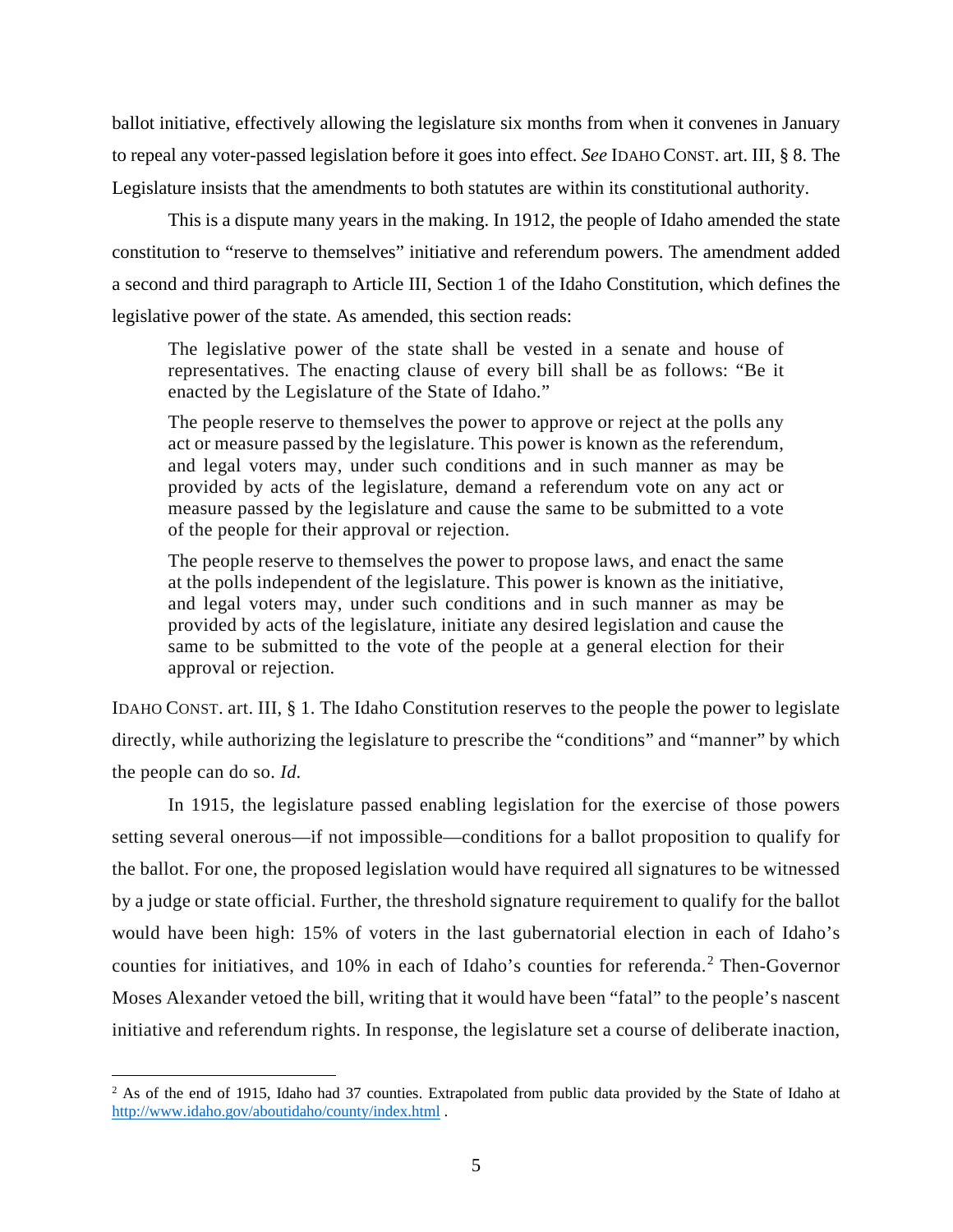failing to pass any enabling legislation and allowing the people's initiative and referendum power to remain dormant for another 18 years.

In 1933, the legislature finally acted, passing a law which allowed an initiative or referendum to qualify for the statewide ballot if proponents obtained signatures from 10% of the statewide votes cast in the prior gubernatorial election. That law, which included no geographic distribution requirement for signatures, remained in effect for 64 years—from 1933 until 1997. During that time, 24 initiatives and three referenda qualified for the ballot.<sup>[3](#page-5-0)</sup> In 1984, the legislature again attempted to make the process more onerous, by passing a bill that increased the signature requirement from 10% of the votes cast in the last gubernatorial election to 20%. Then-Governor John Evans vetoed the bill, observing that it would give Idaho "the dubious distinction" of enacting the most restrictive conditions on the initiative power in the nation. As Governor Alexander had before, Governor Evans wrote that the legislature's requirements would make the people's direct legislative power a "dead letter."

Then, in 1997, citing unspecified abuses in the people's use of their direct legislative power—and on the heels of a successful 199[4](#page-5-1) voter initiative that created term limits<sup>4</sup>—the legislature succeeded in changing the initiative and referendum procedure. The new law required signatures from 6% of *registered* voters, as opposed to persons *qualified* to vote. And, for the first time, those signatures were subject to a geographic distribution requirement: the 6% total signatures gathered from registered voters statewide had to include signatures from 22 of Idaho's 44 counties, equal to 6% of the qualified electors in each county at the time of the last general election. This geographic distribution requirement was later challenged in federal court, and subsequently struck down by the United States Court of Appeals for the Ninth Circuit. *Idaho Coal. United for Bears v. Cenarrusa*, 342 F.3d 1073 (9th Cir. 2003). The Ninth Circuit concluded that, because Idaho counties have vastly disparate populations, the 22-county requirement violated equal protection and the "one person, one vote" principle by granting more power to those signing petitions in less populous counties. *Id*. at 1078–79. *See generally Gray v. Sanders*, 372 U.S. 368, 381 (1963) ("The conception of political equality from the Declaration of Independence, to Lincoln's Gettysburg Address, to the Fifteenth,

<span id="page-5-0"></span><sup>&</sup>lt;sup>3</sup> Because there are no accurate records from this time period reflecting the number of unsuccessful attempts to qualify an initiative or referendum for the ballot, we cannot accurately determine the percentage that successfully made the ballot.

<span id="page-5-1"></span><sup>4</sup> The term limits initiative passed in 36 of Idaho's 44 counties, with a 59% majority vote.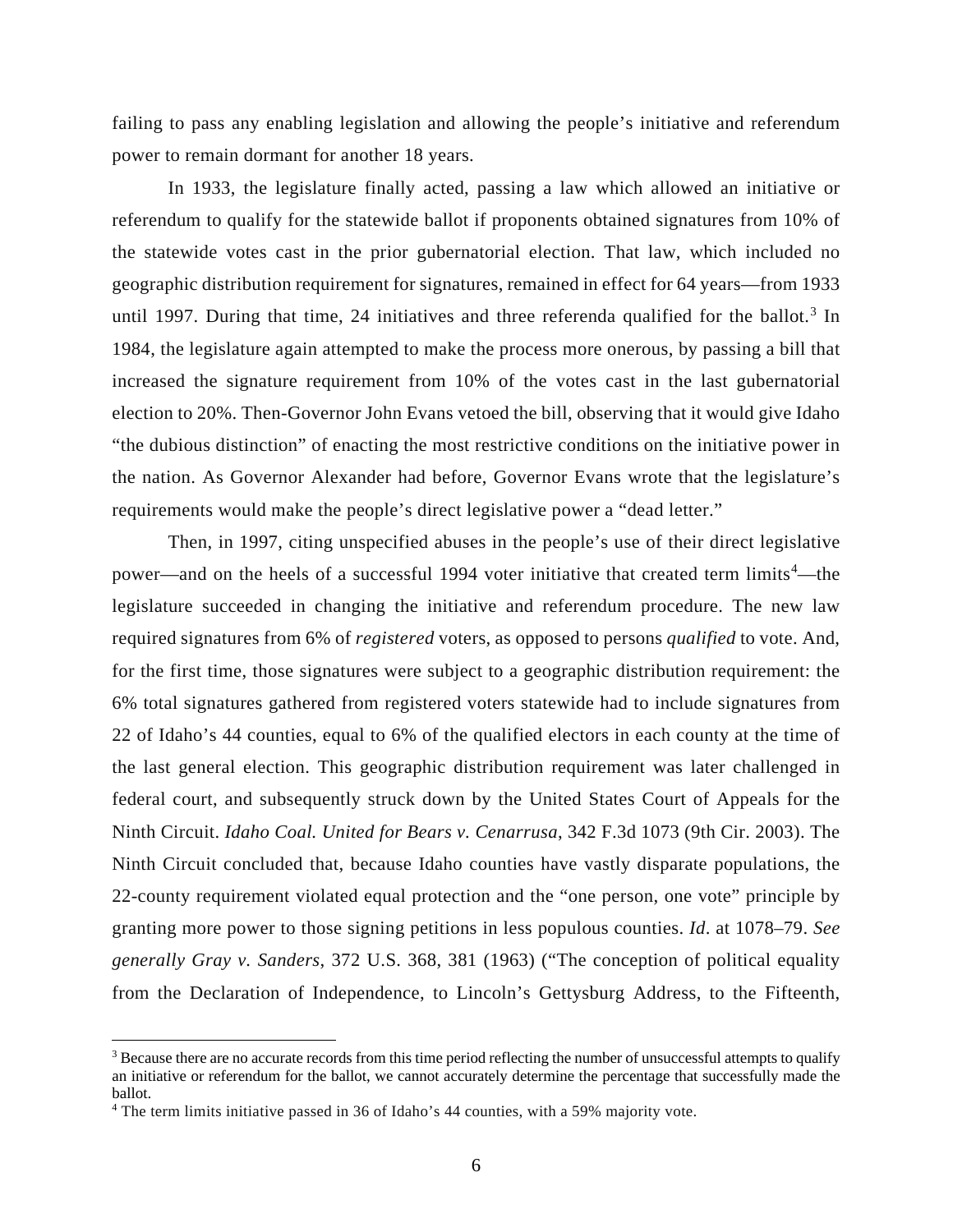Seventeenth, and Nineteenth Amendments can mean only one thing—one person, one vote."). Thus, the requirement that petition organizers obtain signatures from 6% of registered voters statewide went forward without any geographic distribution requirement. Under this law, which existed unchanged from 1998 to 2013, only four initiatives and four referenda qualified for the ballot out of 63 circulated voter petitions.

Despite the fact that few voter-initiated propositions were making it to the ballot, the legislature again added a more restrictive signature threshold in 2013. This came on the heels of three successful referenda in 2012 that repealed the so-called "Luna Laws"—education legislation that, among other things, limited teachers' ability to negotiate contracts and tied teacher pay to standardized test scores. The Ninth Circuit, in dicta to *Idaho Coal. United for Bears*, had suggested that a geographic distribution requirement based on legislative districts, which are roughly equal in population, would not violate the United States Constitution's equal protection clause. 342 F.3d at 1078; U.S. CONST. amend. XIV. In 2013, the legislature passed just such a geographic distribution requirement, mandating that petition organizers gather signatures from 6% of registered voters at the time of the last general election in each of at least 18 of Idaho's 35 legislative districts, provided that the total number of signatures gathered was equal to or greater than 6% of registered voters statewide at the time of the last general election. The new 18 legislative district requirement remained in place from 2013 until the passage of SB 1110 in 2021. Over the last eight years, 14 voter petitions have been circulated; of those, only two initiatives and no referenda qualified for the statewide ballot.

The two initiatives which qualified under the 18 legislative district requirement both appeared on the ballot in 2018. The first attempt to sponsor an initiative was mounted by Reclaim Idaho, a grassroots, mostly volunteer organization, which sought to expand Medicaid coverage in Idaho ("Medicaid Expansion"). Reclaim exceeded the signature requirement, obtaining signatures from 6% of qualified electors in 21 of Idaho's 35 legislative districts. The second initiative sought to authorize "historic" horse racing in Idaho ("Horse Racing"). Horse Racing relied on paid signature gatherers. This petition also exceeded the signature requirement, obtaining signatures from 6% of the qualified electors in 22 of Idaho's 35 legislative districts. At the polls in November, Medicaid Expansion passed with 60.6% of the statewide vote; Horse Racing failed, garnering only 46.6% statewide support.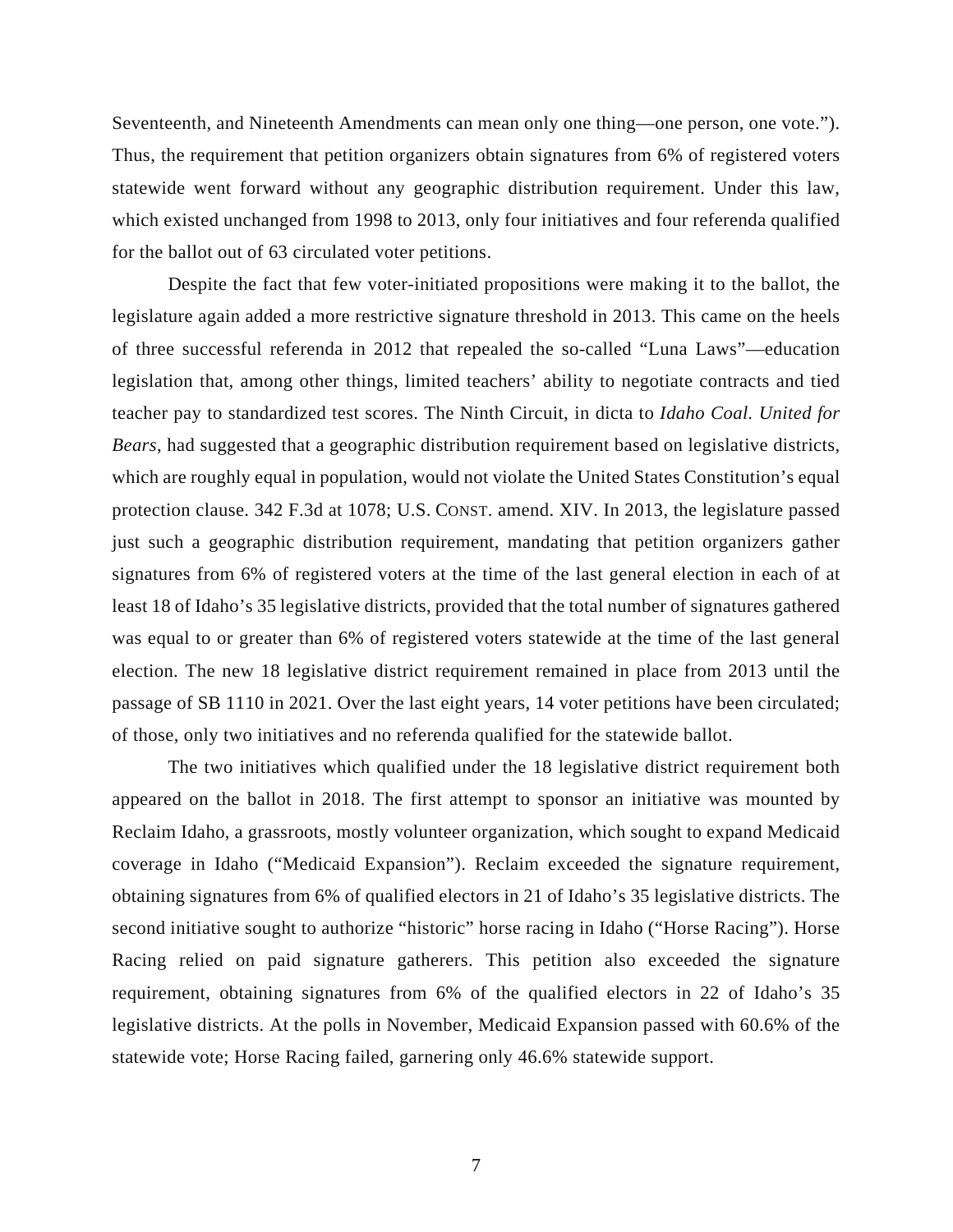In 2019, in the immediate aftermath of Medicaid Expansion passing, the legislature again attempted to make qualifying initiatives and referenda more difficult, proposing legislation that would have required signatures from 10% of registered voters statewide at the time of the last general election, including at least 10% of registered voters in 32 of Idaho's 35 legislative districts. *See* H.B. 296 (Idaho 2019); S.B. 1159a (Idaho 2019). Further, the bills would have required all signatures to be gathered in just 180 days, rather than the 18 months previously allowed. However, Governor Little, like Governors Alexander and Evans before him, vetoed the bill, expressing concern about its constitutionality.

The following year, in 2020, the legislature amended one of the two statutes at issue here, Idaho Code section 34-1813(2)(a). The amendment now prevents initiatives from setting an effective date "earlier than July 1 of the year following the vote on the ballot initiative." ID LEGIS 336 (2020), 2020 Idaho Laws Ch. 336 (H.B. 548). Pursuant to Article III, Section 8 of the Idaho Constitution, the legislature convenes annually on the second Monday in January. This means the legislature would have six months to repeal or amend any voter-passed law before it took effect.

Most recently, in 2021, the legislature passed SB 1110, which amended the other statute at issue, Idaho Code section 34-1805(2), by requiring that, to qualify an initiative or referendum for the ballot, organizers must now obtain signatures from 6% of registered voters in "each of the thirty-five (35) legislative districts" in the state, almost doubling the prior geographic distribution requirement. The Legislature correctly notes that the amendment did not change the overall number of signatures needed to qualify for the ballot because both versions of the law still require signatures equal to or greater than 6% of registered voters statewide.

Currently, Reclaim Idaho is working to qualify two initiatives for the 2022 ballot. The first is the "Quality Education Act," which proposes increasing funding for K-12 education in Idaho. On June 16, the Secretary of State approved the Quality Education Act petition for signature gathering. The second is the "Initiative Rights Act," which would eliminate the geographic distribution requirement for initiatives mandated by SB 1110. In declarations submitted to this Court, Reclaim avers that the new signature requirement for qualifying initiatives for the statewide ballot poses an undue burden on an organization made up of volunteers, even if an initiative has broad statewide support.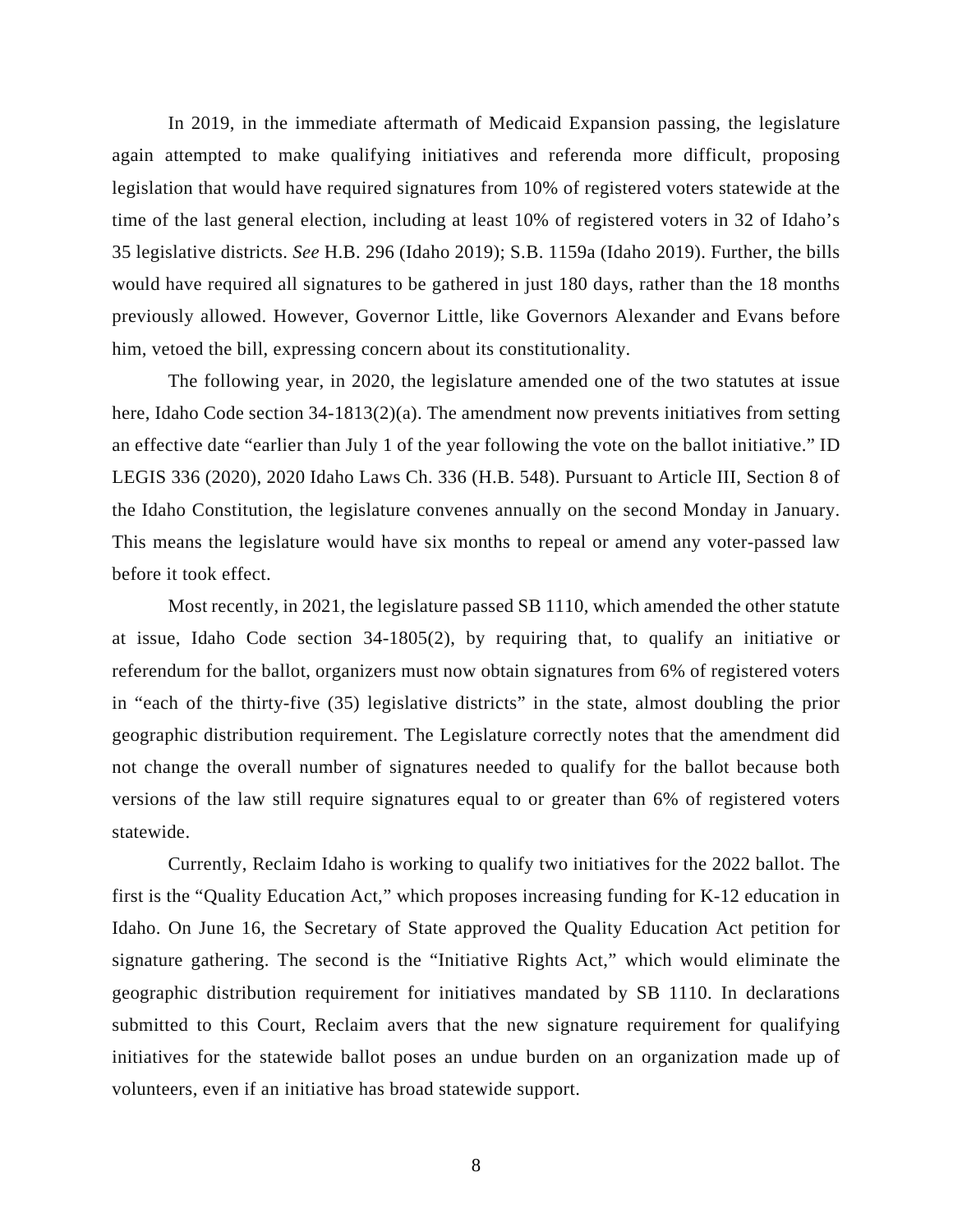The Committee has also filed a referendum with the Secretary of State seeking to repeal SB 1110, which it is attempting to qualify for the 2022 ballot. They will have 60 days to collect those signatures once the legislature adjourns *sine die*. [5](#page-8-0)

#### **B. Procedural Background**

On April 26, 2021, Gilmore, a qualified elector from Ada County, filed a verified petition with this Court for issuance of a writ of mandamus to prevent the SOS from implementing Idaho Code section 34-1805(2)'s geographic requirement that signatures obtained for qualifying an initiative or referendum for the ballot must include 6% of registered voters in each of Idaho's 35 legislative districts. The SOS opposed Gilmore's petition. The Legislature sought and was granted permission to intervene, so that it could also oppose the petition.

On May 7, 2021, Reclaim and the Committee filed a verified petition with this Court, naming the SOS as respondent. They seek a declaration that the geographic distribution requirement in Idaho Code section 34-1805(2) violates Article III, Section 1 of the Idaho Constitution, as does Idaho Code section 34-1813(2)(a). They also seek a peremptory writ of prohibition from this Court prohibiting the SOS or any state official from enforcing these provisions. The SOS opposed Reclaim and the Committee's petition. Again, the Legislature was granted permission to intervene, so that it could also oppose this petition. On June 3, 2021, this Court ordered that the two cases be consolidated for the purposes of oral argument and the issuance of this Court's opinion.

On June 2, 2021, the SOS filed a motion to strike certain paragraphs from eight declarations submitted by Reclaim and the Committee. On June 14, 2021, the SOS and the Legislature filed a joint motion to strike two additional declarations submitted by Reclaim and the Committee. On June 21, 2021, we entered an order granting the SOS's motion to strike, in part, as to three of the declarations. We reserved ruling on the objections to the remaining declarations until after oral argument and permitted the SOS to file additional responsive declarations. We afforded Reclaim and the Committee, as well as the SOS, additional time during oral argument to address the outstanding motions.

<span id="page-8-0"></span><sup>5</sup> The Idaho Senate adjourned its 2021 legislative session in May; however, the Idaho House of Representatives refused to do so, opting instead to recess to a date no later than December 31, 2021. Thus, the 60-day window for gathering the required signatures for the referendum has not yet commenced.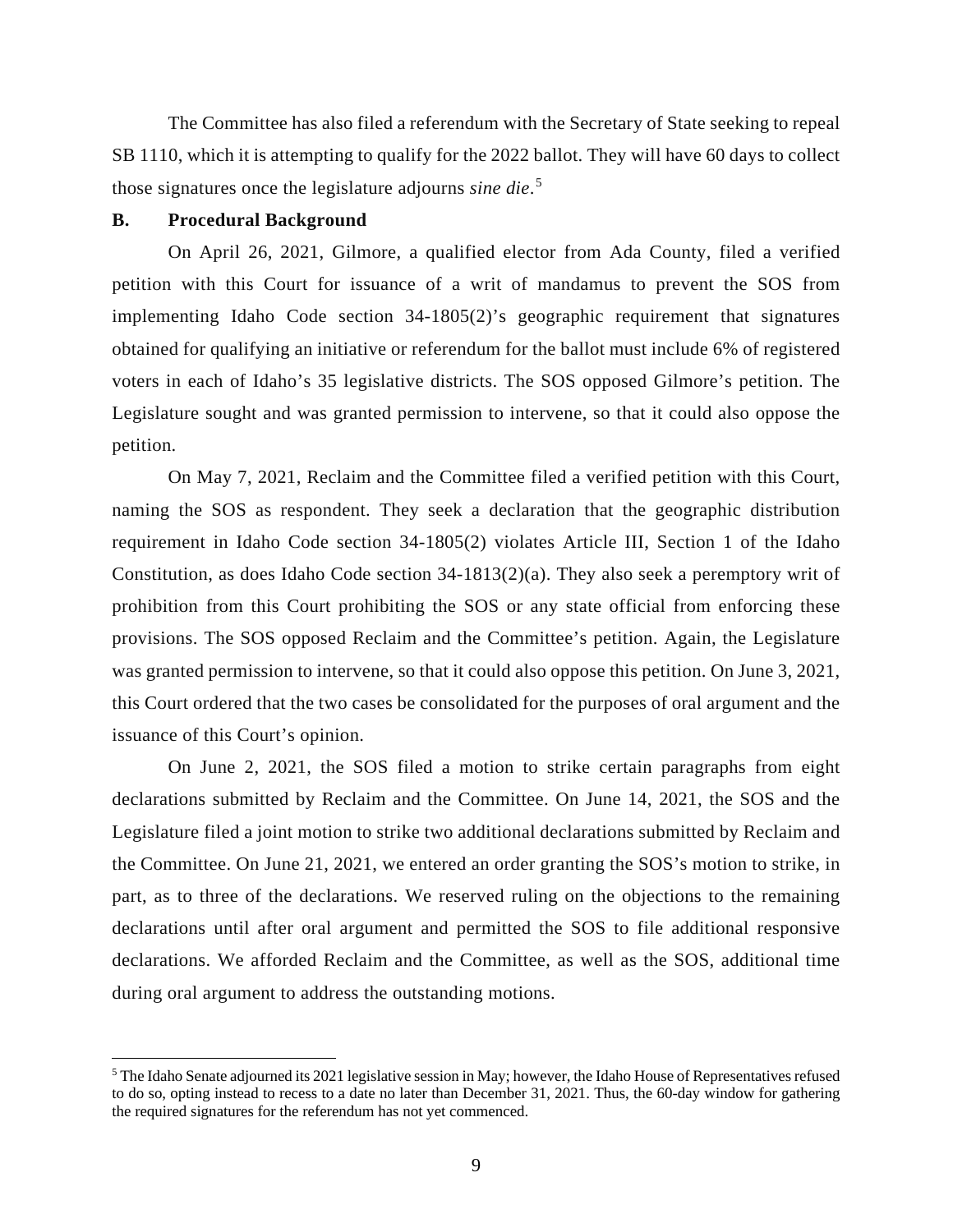## **III. THE MOTIONS TO STRIKE**

Initially, we will address the SOS's and the Legislature's remaining motions to strike. Pursuant to this Court's Order of June 21, 2021, we granted the SOS's motion to strike, in part, by striking portions of the declarations of Linda Larson (paragraph 7), Karen Lansing (paragraph 10), and Jessica Mahuron (paragraphs 8 and 9). We reserved ruling on the SOS's motion to strike portions of the declarations of Ben Ysursa, Luke Mayville, Dr. Gary Moncrief, David Daley, and Robin Nettinga. We also reserved ruling on the SOS's and the Legislature's joint motion to strike the declaration of Joe Champion and the supplemental declaration of Dr. Gary Moncrief.

Idaho Rule of Evidence 602 requires that witnesses have personal knowledge of the evidence of the matter to which they testify. Idaho Rule of Evidence 701 sets forth the standard for opinion testimony from lay witnesses:

If a witness is not testifying as an expert, testimony in the form of an opinion or inference is limited to one that is:

- (a) rationally based on the witness's perception;
- (b) helpful to clearly understanding the witness's testimony or to determining a fact in issue; and
- (c) not based on scientific, technical, or other specialized knowledge within the scope of Rule 702.

For expert witness testimony, Idaho Rule of Evidence 702 governs:

A witness who is qualified as an expert by knowledge, skill, experience, training, or education may testify in the form of an opinion or otherwise if the expert's scientific, technical, or other specialized knowledge will help the trier of fact to understand the evidence or to determine a fact in issue.

The SOS's motion to strike concerned testimony in the Ysursa, Mayville, Moncrief, Daley, and Nettinga declarations that the SOS claims is speculative as to how the 35 legislative district requirement will affect future signature drives. The SOS asserts these statements are impermissible under Idaho Rule of Evidence 602, 701, and 702. We disagree. These declarants, based on their considerable personal knowledge and experience with the initiative and referendum processes in Idaho, provided both facts and opinion that comply with the requirements of Idaho Rules of Evidence 602, 701, and 702. In sum, the respective expertise of the declarants in these topics permits them to offer such opinions, and we conclude that they were not unduly speculative. In some instances, the SOS's objections appear to go more to the weight of the testimony, but not to its admissibility. This Court is competent to determine the weight we should afford those opinions.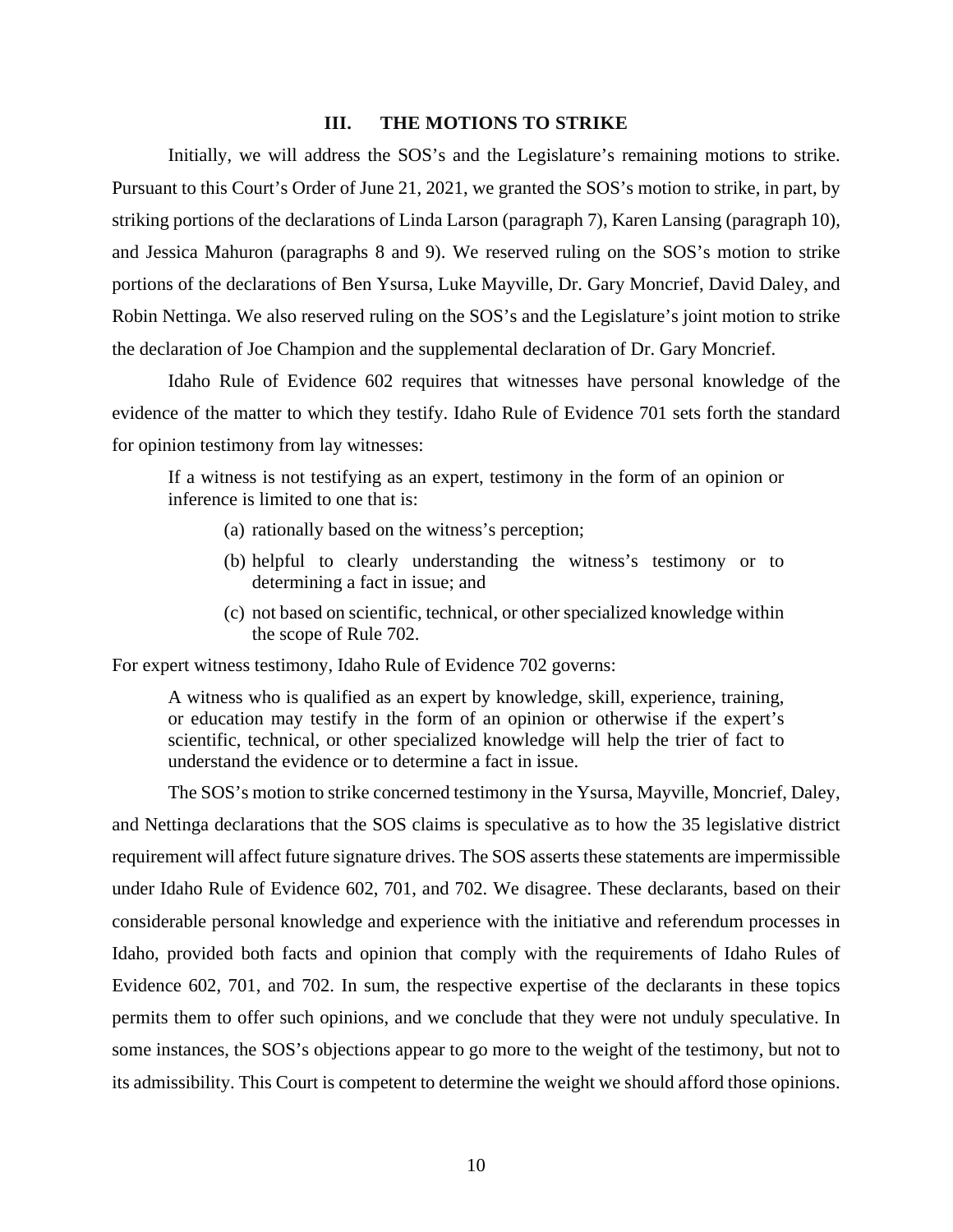We recently emphasized that, while "[t]he test for determining whether a witness is qualified as an expert is 'not rigid[,]' . . . . [p]ractical experience or special knowledge must be shown to bring a witness within the category of an expert." *Phillips v. E. Idaho Health Servs., Inc.*, 166 Idaho 731, 755, 463 P.3d 365, 389 (2020). Mayville and Moncrief adequately demonstrated their qualifications, experience, and expertise to give expert opinions. Their declarations provided the type of opinions commonly and properly admitted under Idaho Rule of Evidence 702. Contrary to the SOS's assertions, the declarations were not speculative because each addressed opinions upon which an expert in the field can properly opine. Likewise, the remaining declarants provided factual information based on their experience, observations, and personal knowledge.

The SOS also objected to the declarations of Ysursa, Mayville, Moncrief, Daley, and Nettinga, arguing they stated impermissible conclusions of law that were otherwise irrelevant and should be stricken. Moreover, the SOS argues these declarations stated the incorrect constitutional test for this Court to apply in this case. To the extent that any of the declarations contained statements which could arguably be read as legal conclusions, this Court has disregarded such statements as a matter of course. Concerning the balance of the declarations, we find them relevant inasmuch as they contain evidence that has a tendency to make a fact of consequence more or less probable. *See* I.R.E. 401. Accordingly, we deny the balance of the SOS's motion to strike.

The SOS and the Legislature filed a joint motion to strike the declaration of Joe Champion and the supplemental declaration of Dr. Gary Moncrief. The SOS and the Legislature asserted that the declarations were submitted too late for any reply, were unfair to the SOS and the Legislature, and Champion's declaration was too speculative. Typically, a motion to file a supplemental declaration is granted with a showing of good cause. This case, which is being heard as an original action without the benefit of a trial record, presents constitutional issues of significant importance. It is essential that the Court have access to all the relevant facts necessary to reach an appropriate decision. Moreover, the SOS successfully moved this Court to allow a supplemental declaration from its declarant, Dr. John R. Stevens. Therefore, we find there was good cause to admit Reclaim and the Committee's supplemental declarations. There was no unfair prejudice inasmuch as the SOS was allowed to submit its own supplemental declarations. Again, as with the aforementioned declarations, Champion's declaration was the type of opinion commonly and properly admitted under Idaho Rule of Evidence 702. It was not speculative because the declaration addressed opinions upon which an expert in the field can properly opine. Any objections to his methodologies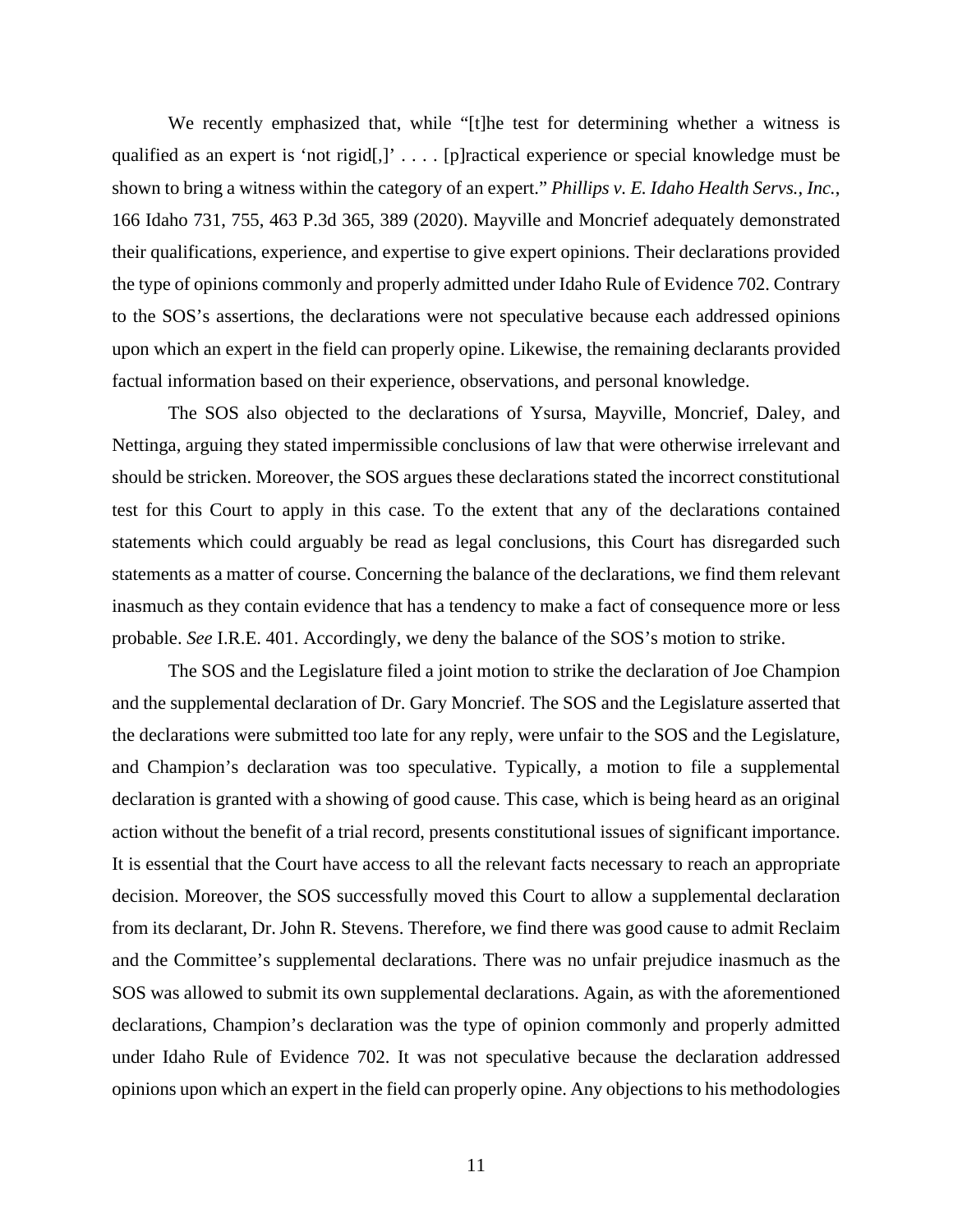go to the weight, not the admissibility, of his testimony. Therefore, the SOS and the Legislature's outstanding motion to strike the declaration of Champion and the supplemental declaration of Moncrief is also denied.

### **IV. STANDING AND JUSTICIABILITY ISSUES**

#### **A. The legal basis for exercising our original jurisdiction**

Before proceeding to the merits, we must determine whether the Petitioners have properly invoked this Court's original jurisdiction. We summarized the legal basis for exercising original jurisdiction in a recent case involving the legislature:

[Article V, Section 9 of the Idaho Constitution](https://1.next.westlaw.com/Link/Document/FullText?findType=L&pubNum=1000368&cite=IDCONSTARTVS9&originatingDoc=If0c6f240b4e211ea93a0cf5da1431849&refType=LQ&originationContext=document&transitionType=DocumentItem&contextData=(sc.UserEnteredCitation)) vests this Court with original jurisdiction to issue writs of mandamus and prohibition, as well as 'all writs necessary or proper to the complete exercise of its appellate jurisdiction.' This original jurisdiction is limited only by the separation of powers provisions contained in [Article II, Section 1 of the Idaho Constitution](https://1.next.westlaw.com/Link/Document/FullText?findType=L&pubNum=1000368&cite=IDCONSTARTIIS1&originatingDoc=If0c6f240b4e211ea93a0cf5da1431849&refType=LQ&originationContext=document&transitionType=DocumentItem&contextData=(sc.UserEnteredCitation)) and this Court's own rules. *Mead v. Arnell*[, 117 Idaho 660, 663, 791 P.2d 410, 413 \(1990\).](https://1.next.westlaw.com/Link/Document/FullText?findType=Y&serNum=1990048169&pubNum=0000661&originatingDoc=If0c6f240b4e211ea93a0cf5da1431849&refType=RP&fi=co_pp_sp_661_413&originationContext=document&transitionType=DocumentItem&contextData=(sc.UserEnteredCitation)#co_pp_sp_661_413) 'Any person may apply to the Supreme Court for the issuance of any extraordinary writ or other proceeding over which the Supreme Court has original jurisdiction.' [I.A.R. 5\(a\).](https://1.next.westlaw.com/Link/Document/FullText?findType=L&pubNum=1006908&cite=IDRAR5&originatingDoc=If0c6f240b4e211ea93a0cf5da1431849&refType=LQ&originationContext=document&transitionType=DocumentItem&contextData=(sc.UserEnteredCitation)) The procedural guidelines over special writs are outlined in [Idaho Appellate Rule](https://1.next.westlaw.com/Link/Document/FullText?findType=L&pubNum=1006908&cite=IDRAR5&originatingDoc=If0c6f240b4e211ea93a0cf5da1431849&refType=LQ&originationContext=document&transitionType=DocumentItem&contextData=(sc.UserEnteredCitation))  [5.](https://1.next.westlaw.com/Link/Document/FullText?findType=L&pubNum=1006908&cite=IDRAR5&originatingDoc=If0c6f240b4e211ea93a0cf5da1431849&refType=LQ&originationContext=document&transitionType=DocumentItem&contextData=(sc.UserEnteredCitation)) Once this Court asserts its original jurisdiction, 'it may issue writs of mandamus and/or prohibition.' *Mead*[, 117 Idaho at 663–64, 791 P.2d at 413–14.](https://1.next.westlaw.com/Link/Document/FullText?findType=Y&serNum=1990048169&pubNum=0000661&originatingDoc=If0c6f240b4e211ea93a0cf5da1431849&refType=RP&fi=co_pp_sp_661_413&originationContext=document&transitionType=DocumentItem&contextData=(sc.UserEnteredCitation)#co_pp_sp_661_413)

*Ybarra v. Legislature by Bedke*, 166 Idaho 902, 906, 466 P.3d 421, 425 (2020); *see also Regan v. Denney*, 165 Idaho 15, 19, 437 P.3d 15, 19 (2019). Our case law demonstrates that we have accepted original jurisdiction in matters where "the petition alleges sufficient facts concerning a possible constitutional violation of an urgent nature, . . ." *Sweeney v. Otter*, 119 Idaho 135, 138, 804 P.2d 308, 311 (1990). *See also Idaho Watersheds Project v. State Bd. of Land Commissioners*, 133 Idaho 55, 57, 982 P.2d 358, 360 (1999).

### **B. Standards for determining justiciability and standing**

A party must present a justiciable controversy in order to invoke the original jurisdiction of this Court and seek declaratory relief. We have been clear: "A prerequisite to a declaratory judgment action is an actual or justiciable controversy. Justiciability is generally divided into subcategories—advisory opinions, feigned and collusive cases, standing, ripeness, mootness, political questions, and administrative questions." *Miles v. Idaho Power Co.*, 116 Idaho 635, 639, 778 P.2d 757, 761 (1989). " 'Concepts of justiciability, including standing, identify appropriate or suitable occasions for adjudication by a court.' " *Coeur d'Alene Tribe v. Denney*, 161 Idaho 508, 513, 387 P.3d 761, 766 (2015) (quoting *State v. Phillip Morris, Inc.*, 158 Idaho 874, 881, 354 P.3d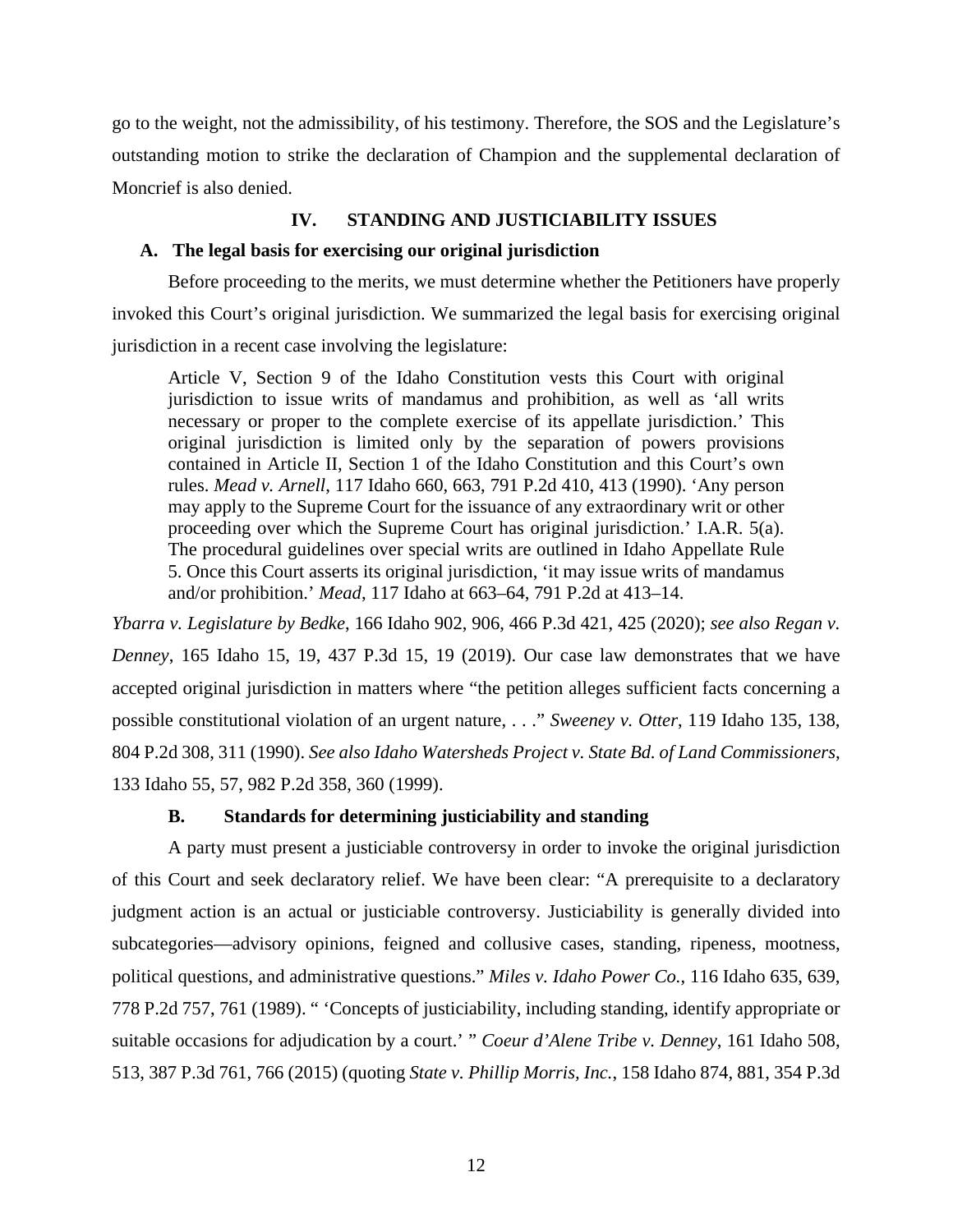187, 194 (2015)). As we noted in *Phillip Morris*, this Court has previously explained that a justiciable controversy should be

distinguished from a difference or dispute of a hypothetical or abstract character; from one that is academic or moot. . . . The controversy must be definite and concrete, touching the legal relations of the parties having adverse legal interests. ... It must be a real and substantial controversy admitting of specific relief through a decree of a conclusive character, as distinguished from an opinion advising what the law would be upon a hypothetical state of facts.

158 Idaho at 881, 354 P.3d at 194 (quoting *Davidson v. Wright*, 143 Idaho 616, 620, 151 P.3d 812, 816 (2006)).

Additionally, "[i]t is a fundamental tenet of American jurisprudence that a person wishing to invoke a court's jurisdiction must have standing." *Young v. City of Ketchum*, 137 Idaho 102, 104, 44 P.3d 1157, 1159 (2002). Standing determines whether an injury is adequate to invoke the protection of a judicial decision. *Coeur d'Alene Tribe*, 161 Idaho at 513, 387 P.3d at 766. Standing is a threshold determination by this Court before reaching the merits of the case. *Phillip Morris*, 158 Idaho at 881, 354 P.3d at 194. "The inquiry 'focuses on the party seeking relief and not on the issues the party wishes to have adjudicated.' " *Id.* (quoting *Young*, 137 Idaho at 104, 44 P.3d at 1159). This Court has historically looked to the United States Supreme Court for guidance on issues of standing. *Id.* " '[T]he origin of Idaho's standing [rule] is a self-imposed constraint adopted from federal practice, as there is no "case or controversy" clause or an analogous provision in the Idaho Constitution as there is in the United States Constitution.' " *Regan*, 165 Idaho at 21, 437 P.3d at 21 (quoting *Coeur d'Alene Tribe*, 161 Idaho at 513, 387 P.3d at 766) (citing U.S. CONST. art. III,  $\S 2$ , cl. 1).<sup>[6](#page-12-0)</sup>

<span id="page-12-0"></span><sup>&</sup>lt;sup>6</sup> We recognize the criticism the Court has received in the past, including that contained in the concurring opinion, for allegedly departing from common law standing principles, dating back to Idaho's early statehood, by adopting federal standing principles in *Bear Lake Education Ass'n v. Bd. of Trustees of Bear Lake Sch. Dist. No. 33*, 116 Idaho 443, 448, 776 P.2d 452, 457 (1989). *See* Michael S. Gilmore, *Standing Law in Idaho: A Constitutional Wrong Turn,* 31 IDAHO L. REV. 509 (1995); *Zeyen v. Pocatello/Chubbuck Sch. Dist. No. 25*, 165 Idaho 690, 705-08, 451 P.3d 25, 40-43 (2019) (Stegner, J., dissenting). However, notwithstanding his noted law review article on this topic, Gilmore does not argue for this Court to reassess its standing principles and revert to common law standing principles. In fact, Gilmore cites the federal standing principles adopted by this Court—injury in fact, causal connection, and redressability—and argues their applicability to his case. Therefore, the concept of judicial restraint would suggest that this Court not address an issue that was not raised: " '[t]he premise of our adversarial system is that appellate courts do not sit as self-directed boards of legal inquiry and research, but essentially as arbiters of legal questions presented and argued by the parties before them.' " *State v. Chambers*, 166 Idaho 837, 847, 465 P.3d 1076, 1086 (2020) (Brody, J., concurring) (quoting *Carducci v. Regan*, 714 F.2d 171, 177 (D.C. Cir. 1983)). Therefore, notwithstanding the persuasive arguments of the concurring opinion, this case simply does not present a compelling reason for "leaving behind thirty years of jurisprudence on standing."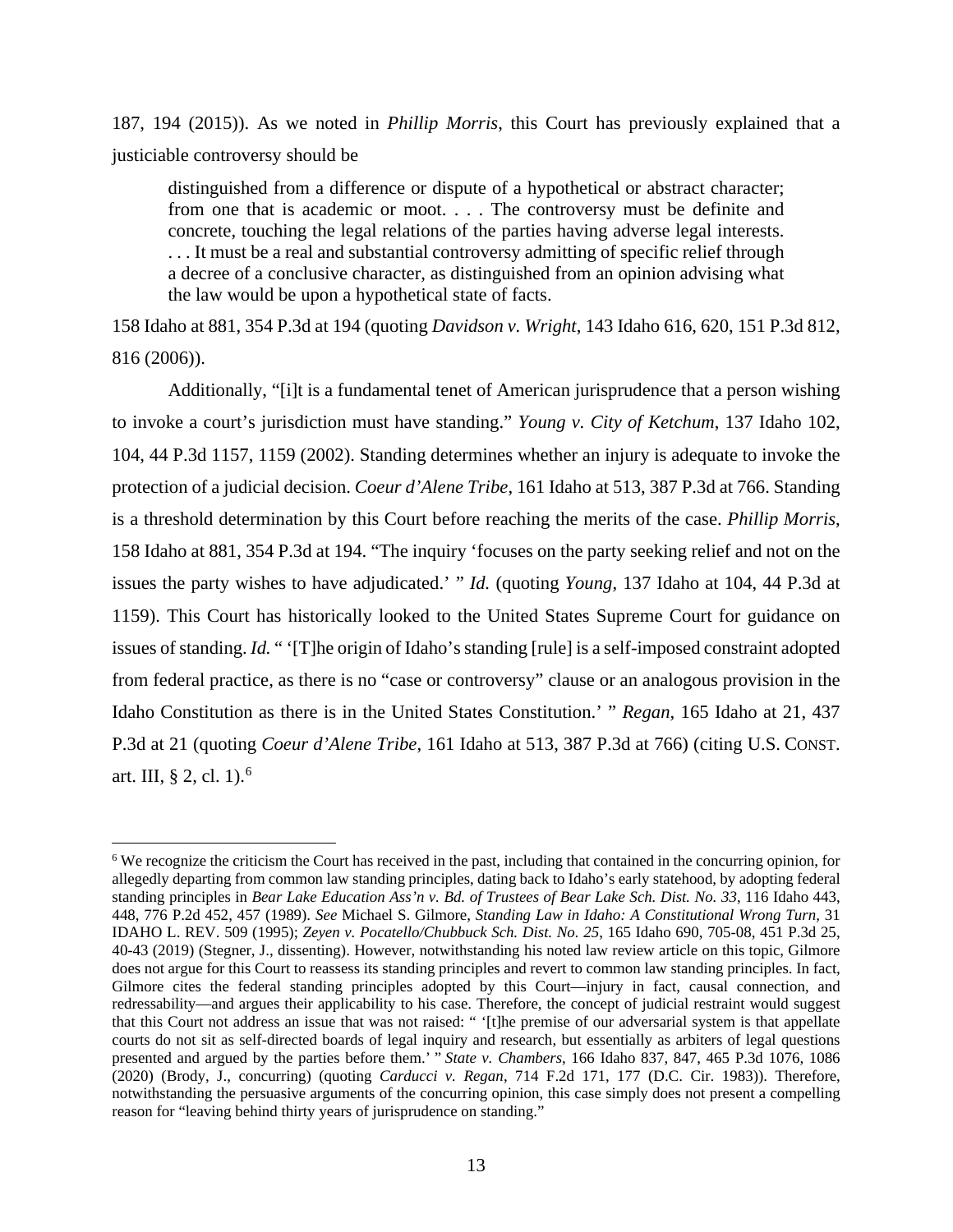"[T]o establish standing 'a plaintiff must show (1) an injury in fact, (2) a sufficient causal connection between the injury and the conduct complained of, and (3) a like[lihood] that the injury will be redressed by a favorable decision.' " *Phillip Morris*, 158 Idaho at 881, 354 P.3d at 194 (quoting *Susan B. Anthony List v. Driehaus*, 573 U.S. 149, 157–58 (2014). To satisfy the first element—an injury in fact—one must "allege or demonstrate" an injury that is " 'concrete and particularized' and 'actual or imminent, not conjectural or hypothetical.' " *Id.* (quoting *Susan B. Anthony*, 573 U.S. at 157–58). The common phrase "allege or demonstrate" used by this Court "is an incomplete statement of the requirements for standing." *Id.* This Court clarified in *Young* that the standing phrase "allege or demonstrate" actually "requires a showing of a '*distinct palpable injury*' and 'fairly traceable causal connection between the claimed injury and the challenged conduct.' " *Young*, 137 Idaho at 104, 44 P.3d at 1159 (emphasis added) (quoting *Miles*, 116 Idaho at 639, 778 P.2d at 761). "Palpable injury" has been defined by this Court as "an injury that is easily perceptible, manifest, or readily visible." *Phillip Morris*, 158 Idaho at 881, 354 P.3d at 194.

The bar for standing can vary with the circumstances of each individual case. *Id.* at 882, 354 P.3d at 195. It is admittedly "imprecise and difficult to apply." *Young*, 137 Idaho at 104, 44 P.3d at 1159. However, we have remained steadfast to the premise that "standing can never be assumed based on a merely hypothetical injury." *Phillip Morris*, 158 Idaho at 882, 354 P.3d at 195 (citing *Young*, 137 Idaho at 104, 44 P.3d at 1159). Thus, bare allegations are insufficient. *Id.* Furthermore, " 'a citizen and taxpayer may not challenge a governmental enactment where the injury is one suffered alike by all citizens and taxpayers of the jurisdiction.' "[7](#page-13-0) *Noh v. Cenarrusa*, 137 Idaho 798, 800, 53 P.3d 1217, 1219 (2002) (quoting *Miles*, 116 Idaho at 641, 778 P.2d at 763). A petitioner must " 'establish a peculiar or personal injury that is different than that suffered by any other member of the public.' " *Id.* (quoting *Selkirk-Priest Basin Ass'n v. State*, 128 Idaho 831, 834, 919 P.2d 1032, 1035 (1996)).

# **C. Gilmore's petition fails to raise a justiciable claim.**

<span id="page-13-0"></span><sup>7</sup> This Court has recognized the U.S. Supreme Court's narrow exception regarding taxpayer standing. " 'Taxpayers have been held qualified to maintain an action to test the validity of a statute or ordinance which increases the tax burden. Generally cases so holding involve an alleged illegal expenditure of public money.' " *Koch v. Canyon Cnty.*, 145 Idaho 158, 161, 177 P.3d 372, 375 (2008) (quoting *Greer v. Lewiston Golf & Country Club, Inc.*, 81 Idaho 393, 397, 342 P.2d 719, 722 (1959)). "[T]his Court has never questioned the standing of a taxpayer to challenge expenditures that allegedly violate Article VIII, § 3." *Id.* at 162, 177 P.3d at 376. Neither Gilmore nor Reclaim Idaho has cited *Koch* as authority this Court should apply—and probably for good reason. These petitions do not involve governmental expenditures, allegations that any expenditures violate Article VIII, § 3, or argument that the parties have standing through the taxpayer exception challenging expenditure of public money.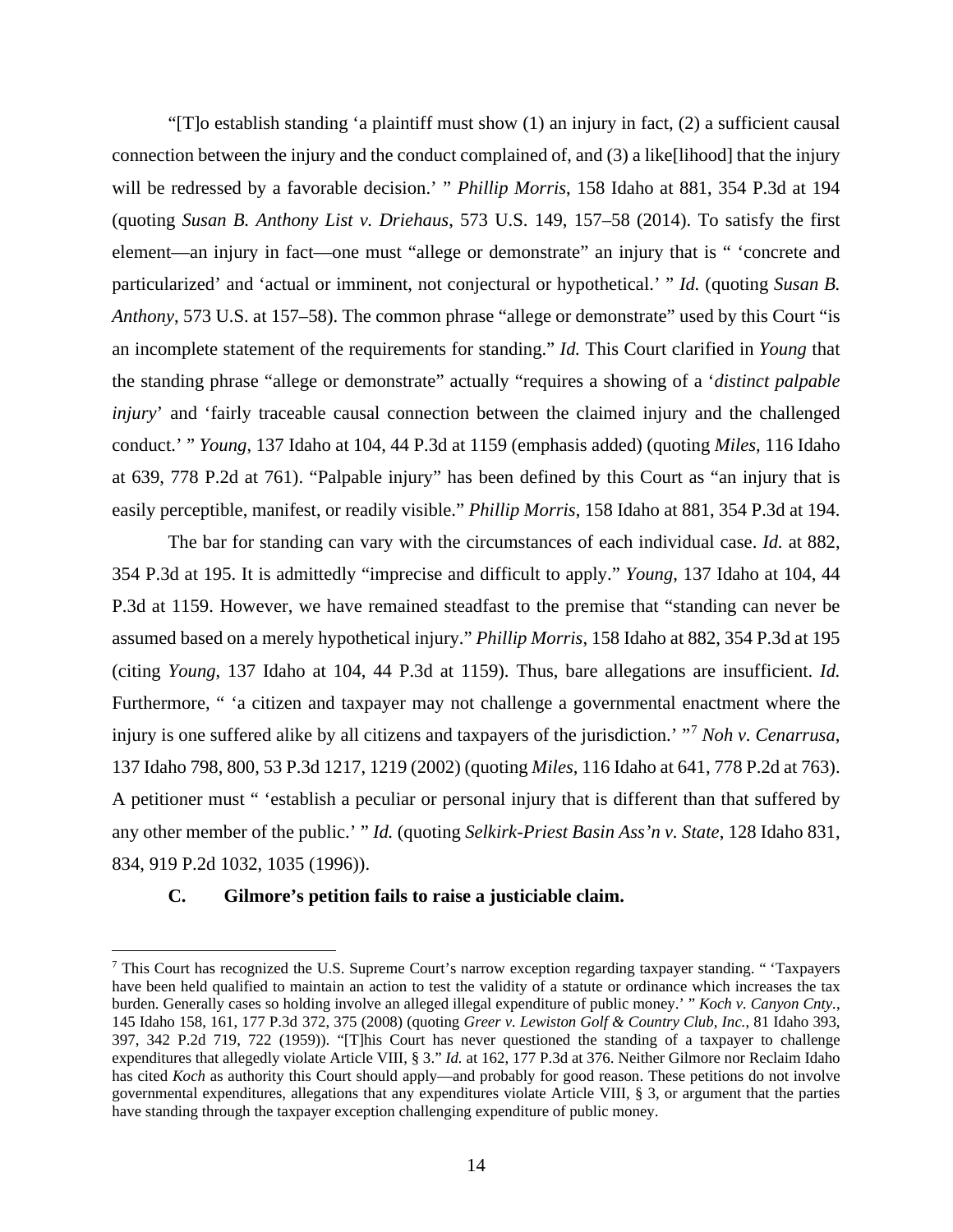### *1. Gilmore does not meet the requirements for standing.*

The SOS asserts that Gilmore lacks standing for this Court to hear his petition. The SOS argues Gilmore's alleged injury is generalized in that SB 1110 affects Gilmore in an identical fashion to all other Idahoans. We agree with the SOS's assessment and conclude that Gilmore lacks standing because he has failed to present a " 'peculiar or personal injury that is different than that suffered by any other member of the public.' " *Noh*, 137 Idaho at 800, 53 P.3d at 1219 (quoting *Selkirk-Priest*, 128 Idaho at 834, 919 P.2d at 1035).

In *Young*, plaintiffs filed a complaint against the City of Ketchum for declaratory relief and a writ of prohibition regarding the City's involvement in a professional services contract and a related lease. *Young*, 137 Idaho at 103, 44 P.3d at 1158. The City entered into a contract with the Sun Valley-Ketchum Chamber of Commerce ("Chamber"), which provided that the Chamber would provide tourist information to the public and marketing services to promote the area. *Id.* In consideration of the services provided, the City was required to pay the Chamber money, which was raised via the local option nonproperty tax.<sup>[8](#page-14-0)</sup> *Id.* A group of plaintiffs, consisting of concerned citizens who resided in and paid property taxes to the City, unsuccessfully challenged the contract in district court. *Id.* On appeal to this Court, we held that the plaintiffs lacked standing.

Plaintiffs alleged they suffered a distinct and palpable injury as concerned citizens and property owners living in the city. *Id.* at 105, 44 P.3d at 1160. The plaintiffs complained:

(1) the option tax expenditures attract visitors and second homeowners to the area, which in turn has driven up the value of land and increased the amount they pay in property taxes; (2) the option tax is not actually paid by local businesses, but are paid by both residents and visitors; and (3) the City raised cash to make payments to the Chamber by reducing option tax expenditures for basic government functions . . . .

*Id.* This Court rejected the plaintiffs' assertions, reasoning that their alleged injury is more akin to an indirect effect that all citizens and taxpayers in the City share. We noted that none of the plaintiffs were business owners. *Id.* Therefore, the Court held, "Plaintiffs have made no allegations that such an injury is any different or distinct from any other citizen or property owner in the Ketchum area. This is insufficient to confer standing." *Id.*

Gilmore points to this Court's opinion in *Van Valkenburgh v. Citizens for Term Limits*, 135 Idaho 121, 15 P.3d 1129 (2000), in support of his assertion that he meets the standing requirements.

<span id="page-14-0"></span><sup>8</sup> This was essentially a municipal sales tax.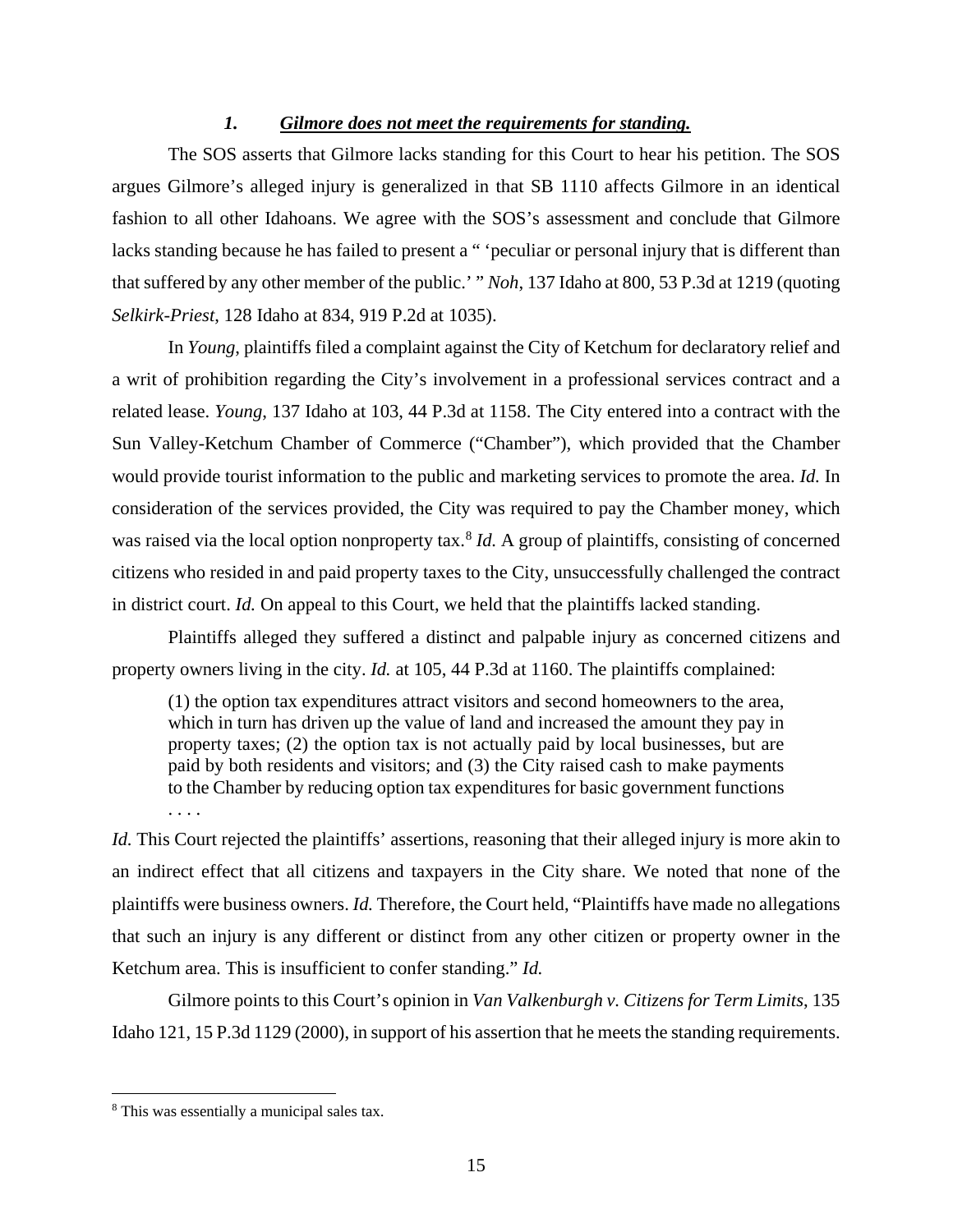In *Van Valkenburgh*, petitioners sought a writ of prohibition and a declaratory judgment to prevent the Secretary of State from carrying out any action regarding a new ballot initiative—"The Congressional Term Limits Pledge Act of 1998" ("Term Limits Act"). *Id*. at 123, 15 P.3d at 1131. The Term Limits Act required the Secretary of State to place information on ballots for voters on whether a particular Congressional candidate had taken or broken a term limits pledge. Petitioners alleged that the law violated their right to vote because it "greatly diminishes the likelihood the candidate of their choice will prevail in the election." *Id.* at 123–25, 15 P.3d at 1131–33. The State, defending the Term Limits Act, argued the petitioners' injury is no different from the injury suffered by any other Idaho citizen. *Id.* However, the Court rejected the State's argument and agreed with the petitioners, reasoning:

We believe the Petitioners have met the requirement of demonstrating a distinct injury because they have alleged I.C. § 34-907B adversely impacts only those registered voters who oppose the term limits pledge, or who support candidates who oppose the term limits pledge. Those who support the specific term limits pledge contained in the law are not injured by the use of the ballot legend, and it in fact benefits those who support the term limits pledge by increasing the likelihood their candidate will be elected.

*Id.* Accordingly, this Court found the petitioners alleged an injury not suffered by all citizens and taxpayers alike, thus they had standing. *Id.*

Gilmore's reliance on *Van Valkenburgh* is misplaced. Gilmore argues he is akin to the petitioners in *Van Valkenburgh* because: (1) he has established an injury in fact—SB 1110 diminishes the chance that hypothetical, future initiatives and referenda Gilmore might support will ever make it to the ballot; and (2) his injury is not an injury suffered by all citizens of Idaho— SB 1110 only negatively impacts those who are opposed to it.

First, it is certainly true that SB 1110 may diminish the chance an initiative or referendum Gilmore supports makes it to the ballot in the future; however, Gilmore's claimed injury is based on pure conjecture. Gilmore suggests that all Idahoans do not share his injury because SB 1110 only makes it harder for Idahoans like Gilmore, who may support a hypothetical future initiative or referendum, to qualify it for the ballot; whereas, it causes no injury to those who would oppose a hypothetical future initiative or referendum. Gilmore's analogy is too speculative and generalized. Gilmore has not identified any initiative or referendum he *currently* supports, which SB 1110 makes more difficult to qualify for the ballot. Gilmore merely alleges that it will be harder for initiatives and referenda he *might* support in the future to reach the ballot because of SB 1110.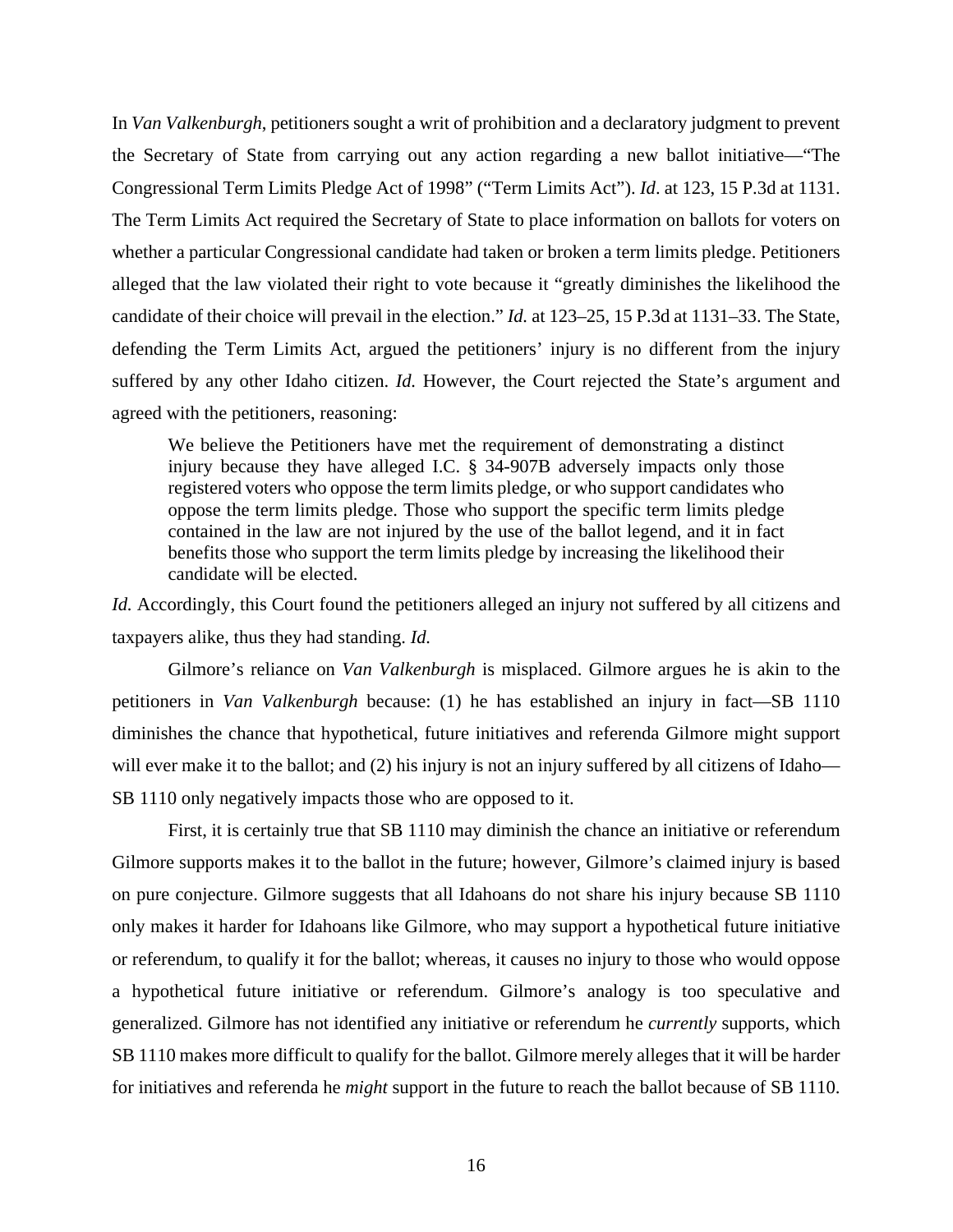Simply put, while Gilmore has shown that he is personally vexed by the passage of SB 1110, he has not effectively demonstrated that he currently has a dog in this fight. The Court's analysis might be different had Gilmore demonstrated his participation in a pending initiative or referendum drive in Idaho. Here, however, Gilmore can only claim that there might be some hypothetical initiative or referenda in the future that he desires to support, which SB 1110 may prevent from qualifying for the ballot.

Second, Gilmore further claims that he has standing because he is in a class of injured Idahoans that is unique: those who generally favor initiatives and referenda. Gilmore asserts that SB 1110 does not injure those opposed to "citizen legislation" because it aligns with their core values—it only injures those who favor it. Gilmore's distinction is creative, but if this Court were to adopt his view, it would essentially grant standing to almost every citizen that opposes any newly passed law. It is hardly a stretch to assume that almost every bill passed by the legislature has an opponent somewhere who feels personally aggrieved, yet standing requires more than mere disappointment. In comparison, the Term Limits Act in *Van Valkenburgh* did not affect all citizens in Idaho equally. It made it more difficult for specific candidates and their supporters who oppose term limits pledges to be successful in the next election. This is an actual and discernible injury.

For example, if the legislature enacted a new law that capped Idaho's speed limit to a maximum of 55 miles per hour statewide, some may be opposed to the law and some may favor it. However, would citizens in the former group have standing to challenge the law in court based solely on their personal disagreement with the legislature's action? Likely no, because standing is rooted in the injury suffered by the party challenging the law, not whether the party is merely opposed to the law on principle. To have standing, an opponent of the new speed limit would at least have to demonstrate a "distinct and palpable" injury related to the speed limit change, such as an Uber driver or a commercial trucking firm whose livelihoods were adversely affected by the change, in order to make an arguable case for standing.[9](#page-16-0) *See Miles*, 116 Idaho at 639, 778 P.2d at 761.

Here, Gilmore's proposed distinction is too similar to the hypothetical above. Just because Gilmore favors citizen legislation and SB 1110 impedes citizen legislation, Gilmore argues he has standing. This is not a proper basis for standing. Mere disagreement with a law is not sufficient to establish standing. Gilmore fails to meet the test set forth by this Court in *Phillip Morris* by

<span id="page-16-0"></span><sup>&</sup>lt;sup>9</sup> This is not to say that there may not be other significant impediments to bringing such a case.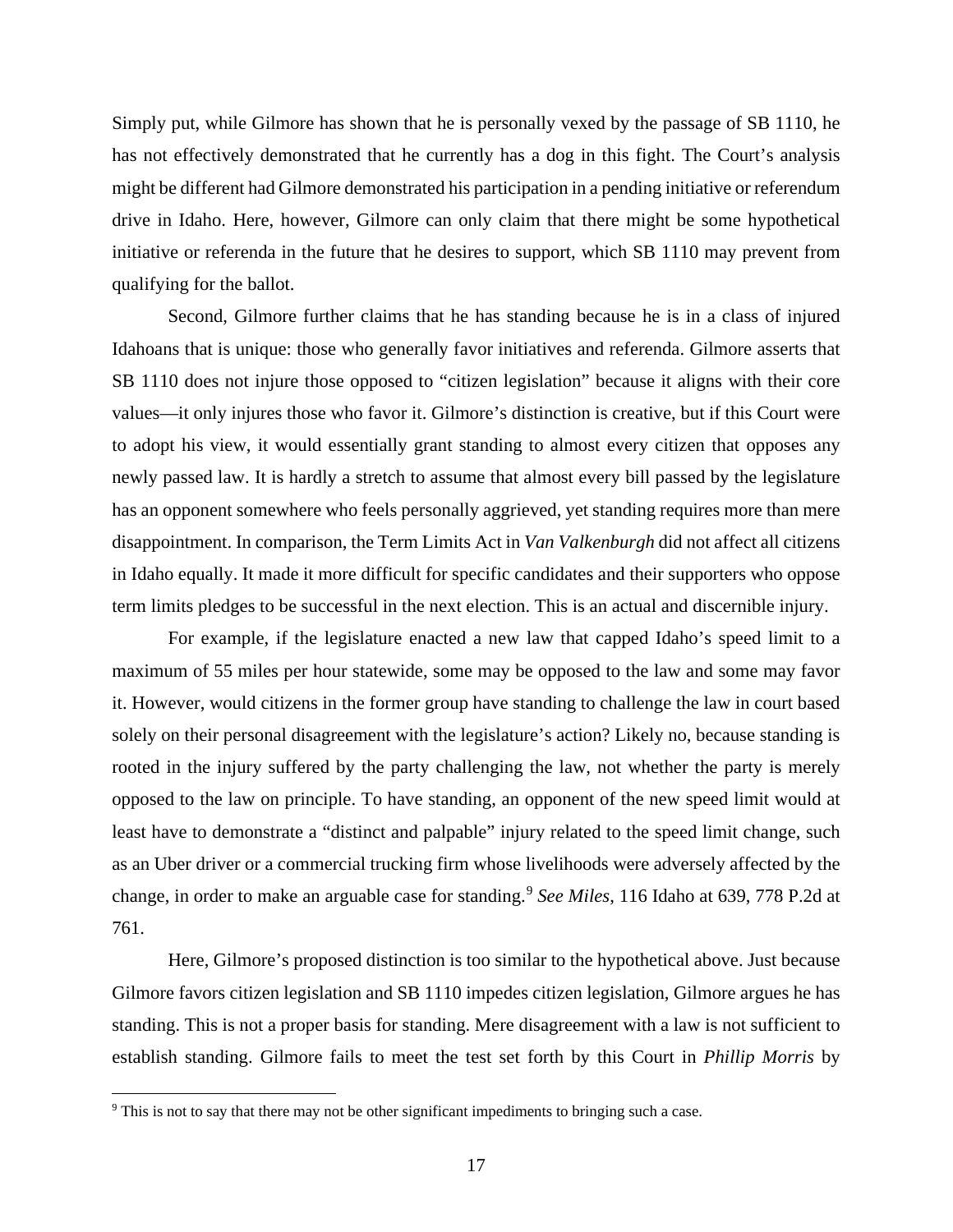pointing to a "distinct and palpable injury" that he has suffered and is unique to him, and one "that is easily perceptible, manifest, or readily visible." *Phillip Morris*, 158 Idaho at 881, 354 P.3d at 194. Aside from his argument that SB 1110 makes it generally more difficult for all initiatives and referenda to qualify for the ballot, Gilmore cannot point to an injury personal to him that is "concrete and particularized." *Id*. (quoting *Susan B. Anthony*, 573 U.S. at 157–58). Therefore, we conclude that Gilmore lacks standing.

#### *2. Gilmore's petition does not meet the requirements for relaxed standing.*

Over the last few decades this Court has relaxed traditional standing requirements in order to hear cases involving alleged constitutional violations that would otherwise go unaddressed because no one could satisfy traditional standing requirements. *See, e.g., Coeur d'Alene Tribe*, 161 Idaho 508, 387 P.3d 761; *Regan*, 165 Idaho 15, 437 P.3d 15. Where petitioners have not met the traditional standing requirements, we have nevertheless held that we may " 'exercise jurisdiction to review a petition for extraordinary relief where the petition alleges sufficient facts concerning a possible constitutional violation of an urgent nature.' " *Coeur d'Alene Tribe*, 161 Idaho at 513, 387 P.3d at 766 (quoting *Idaho Watersheds Project*, 133 Idaho at 57, 982 P.2d at 360).

To qualify for relaxed standing, one still must show: (1) the matter concerns a significant and distinct constitutional violation, *and* (2) no party could otherwise have standing to bring a claim. *Id.* Here, Gilmore essentially raises the same issues as Reclaim and the Committee. However, inasmuch as we hold below that Reclaim and the Committee have demonstrated they have standing, Gilmore's argument for us to exercise relaxed standing is undermined because he can no longer meet the second prong of our relaxed standing test—that *no other party* could have standing to bring a claim. Therefore, because Reclaim and the Committee have shown that they are parties with proper standing before this Court, Gilmore does not meet the relaxed standing requirements for this Court to hear his petition.

### **D. Reclaim and the Committee have raised justiciable claims and have demonstrated that this Court should exercise original jurisdiction over their petition.**

The SOS contends that Reclaim and the Committee lack standing because their alleged injuries are speculative, arguing it is unclear whether Reclaim and the Committee will have problems qualifying their future initiatives of referenda for the ballot under SB 1110. Furthermore, both the SOS and the Legislature contend that the issues raised in Reclaim and the Committee's petition lack the urgency necessary to trigger original jurisdiction. The SOS asserts that Reclaim and the Committee should ask a district court for a preliminary injunction or a temporary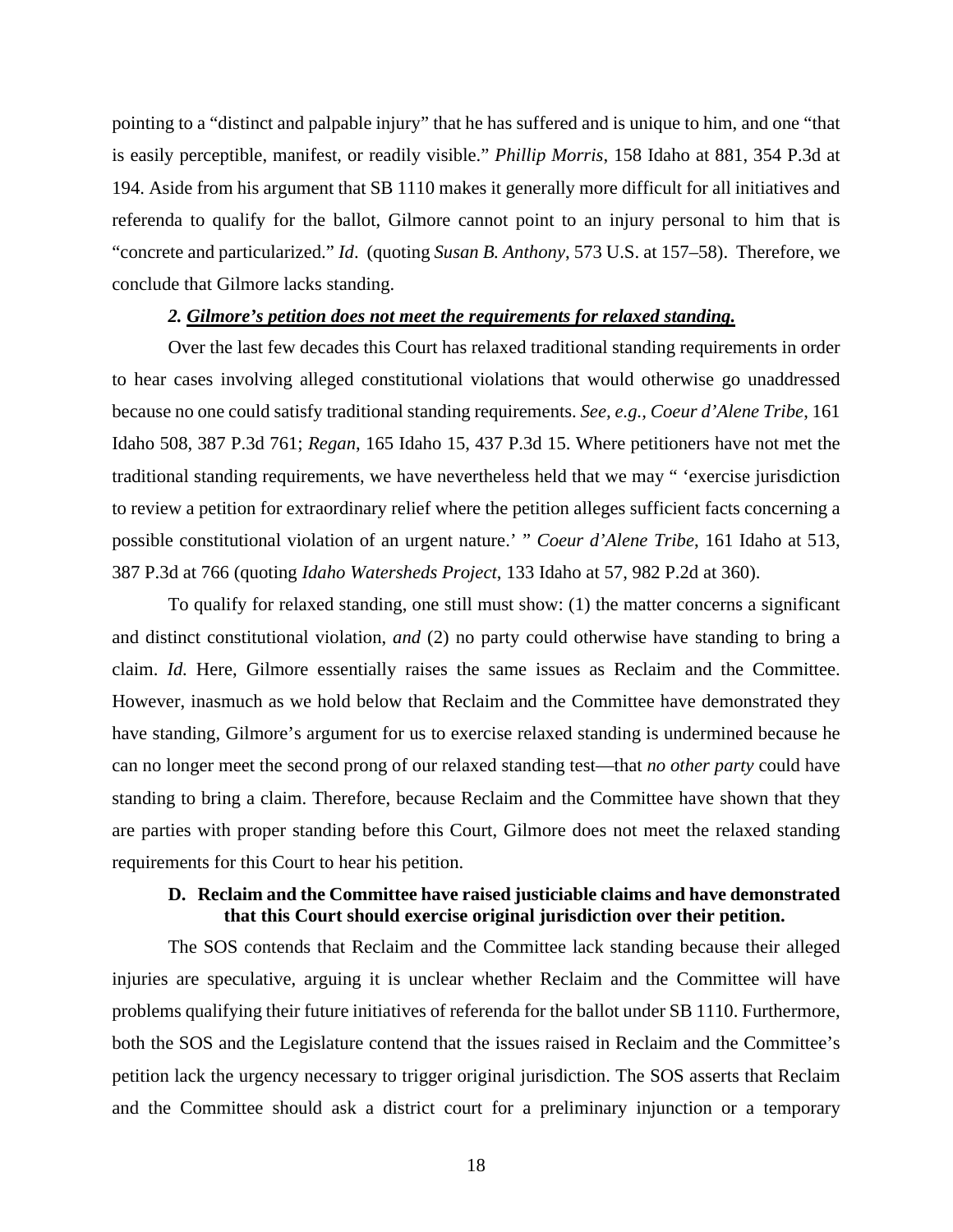restraining order because this case involves inherently factual questions and, therefore, there should be discovery, depositions, testimony, and cross-examination. Moreover, they argue that Reclaim and the Committee have plenty of time to collect signatures for a referendum because the time to collect signatures has not begun because the House has not yet adjourned *sine die*. Finally, the Legislature asserts that Reclaim and the Committee raise a purely political question that this Court should not entertain.

### *1. Reclaim and the Committee satisfy the requirements of standing.*

As noted above, "to establish standing 'a plaintiff must show (1) an injury in fact, (2) a sufficient causal connection between the injury and the conduct complained of, and (3) a like[lihood] that the injury will be redressed by a favorable decision.' " *Phillip Morris*, 158 Idaho at 881, 354 P.3d at 194 (quoting *Susan B. Anthony*, 573 U.S. at 157–58). The SOS only challenges the first element of standing—an injury in fact. To satisfy the requirement of an injury in fact, one must "allege or demonstrate" an injury that is " 'concrete and particularized' and 'actual or imminent, not conjectural or hypothetical.' " *Id.* (quoting *Susan B. Anthony*, 573 U.S. at 157–58). Standing "requires a showing of a 'distinct palpable injury' and 'fairly traceable causal connection between the claimed injury and the challenged conduct.' " *Young*, 137 Idaho at 104, 44 P.3d at 1159 (quoting *Miles*, 116 Idaho at 639, 778 P.2d at 761).

Here, we find Reclaim and the Committee have met the burden of demonstrating injury in fact. Reclaim has demonstrated that it is currently sponsoring two initiatives for the ballot in 2022. Likewise, the Committee has a proposed referendum approved by the SOS awaiting the Idaho House of Representatives adjournment *sine die*. Because SB 1110 increases the burden on both petitioners to qualify their proposed initiatives and referendum for the ballot, it results in a distinct and palpable injury in fact. While it is yet to be seen whether SB 1110 will preclude either from qualifying their matters for the 2022 ballot, the fact that the legislature has placed a significantly greater burden for getting their petitions certified for the ballot is clear. Petitioners would now have to obtain 6% of the registered voter's signatures in all thirty-five legislative districts, instead of the previous requirement of eighteen. Thus, Reclaim and the Committee have shown a particularized injury; one that is "fairly traceable" to SB 1110. Therefore, they have met their burden to establish standing before this Court.

# *2. The urgent and important circumstances of this case justify the Court exercising its original jurisdiction to consider whether to issue a writ of prohibition.*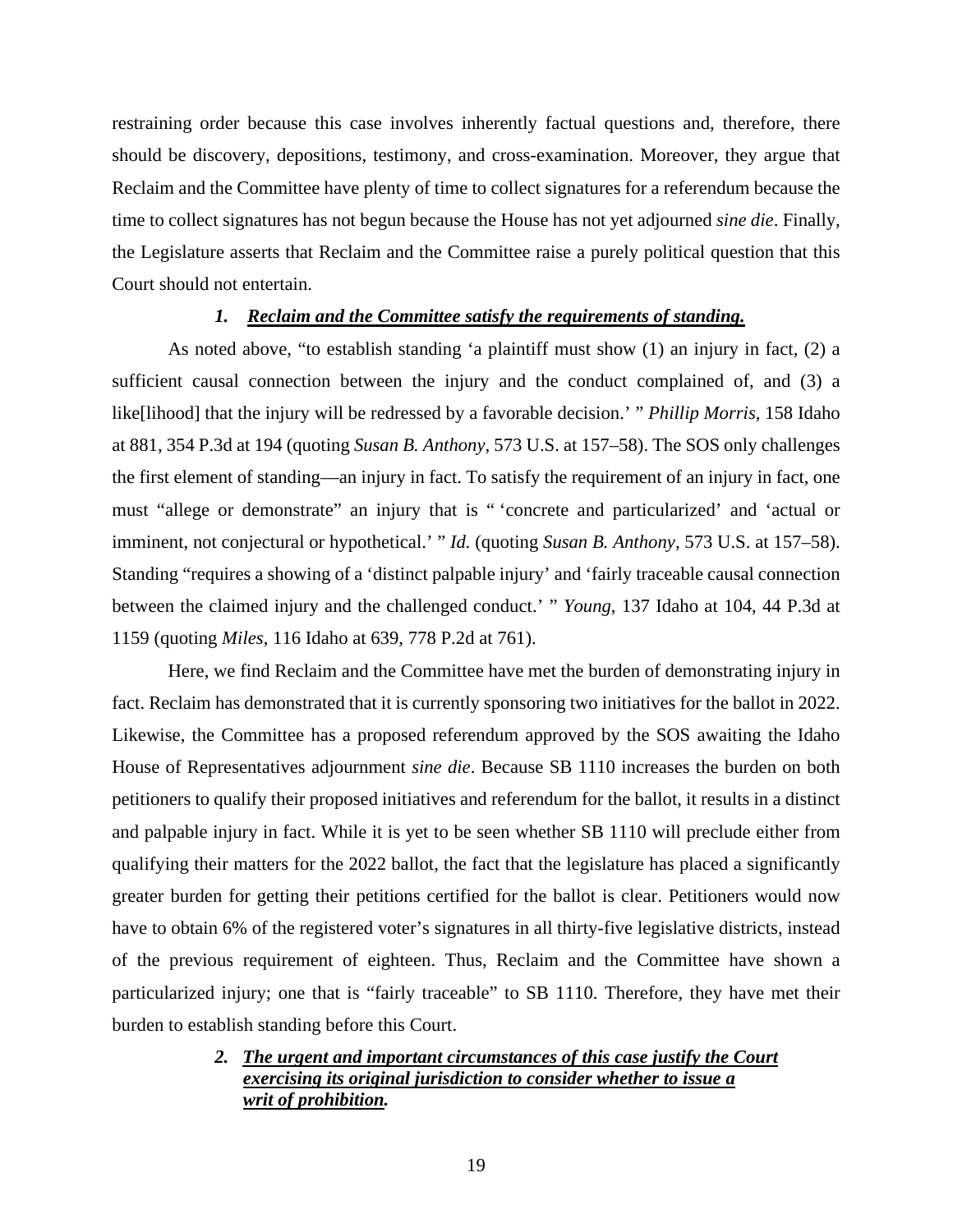A writ is an extraordinary remedy that cannot be granted where an adequate remedy in the ordinary course of law already exists. *Leavitt v. Craven*, 154 Idaho 661, 665, 302 P.3d 1, 5 (2012); *Wasden ex rel. State v. Idaho State Bd. of Land Comm'rs*, 150 Idaho 547, 551–52, 249 P.3d 346, 350–51 (2010). One seeking a writ of prohibition must show two contingencies are met: "[(1)] 'the tribunal, corporation, board or person is proceeding without or in excess of the jurisdiction of such tribunal, corporation, board, or person, and [(2)] that there is not a plain, speedy, and adequate remedy in the ordinary course of law.' " *Wasden*, 150 Idaho at 551–52, 249 P.3d at 350–51 (quoting *Henry v. Ysursa*, 148 Idaho 913, 915, 231 P.3d 1010, 1012 (2008)).

The SOS asserts that a writ of prohibition is inappropriate because Secretary of State Denney is not exceeding his powers in any way since he did not enact the statutory provisions. However, we have issued a writ of prohibition against the Idaho Secretary of State under similar circumstances in the past to prevent him from acting pursuant to an unconstitutional statute. *See Van Valkenburgh*, 135 Idaho at 124, 15 P.3d at 1132 (noting review was urgent due to a deadline imposed on the Secretary of State and issuing a writ of prohibition prohibiting the Secretary of State from carrying out term limits pledge directions from I.C. § 34-907B on the ballot). *See generally Sweeney v. Otter*, 119 Idaho at 138, 804 P.2d at 311 (accepting jurisdiction because "the petition alleges sufficient facts concerning a possible constitutional violation of an urgent nature" and deciding whether the Lieutenant Governor could break a tie in Senate leadership elections); *Keenan v. Price*, 68 Idaho 423, 429, 195 P.2d 662, 664 (1948) (accepting jurisdiction because of the "importance of the question[] presented" and the "urgent necessity for immediate determination").

Even if there is another remedy in the ordinary course of law in the trial courts, this Court has recently stated, "[o]ur willingness to act upon our original jurisdiction includes cases requiring a determination of the constitutionality of recent legislation where there is 'urgency of the alleged constitutional violation and the urgent need for an immediate determination.' " *Ybarra*, 166 Idaho at 906, 466 P.3d at 425 (quoting *Regan*, 165 Idaho at 21, 437 P.3d at 21). For example, in *Coeur d'Alene Tribe*, the Senate and the House of Representatives passed SB 1011, which repealed a law that allowed wagering on "historical" horse races. 161 Idaho at 511, 387 P.3d at 764. About a week later, then Governor C.L. "Butch" Otter vetoed the bill. *Id.* Senate officials filed letters that stated because the Governor's veto came after the five-day constitutional deadline, SB 1011 became law before the veto took effect. *Id.* at 512, 387 P.3d at 765. The Senate nevertheless called a vote to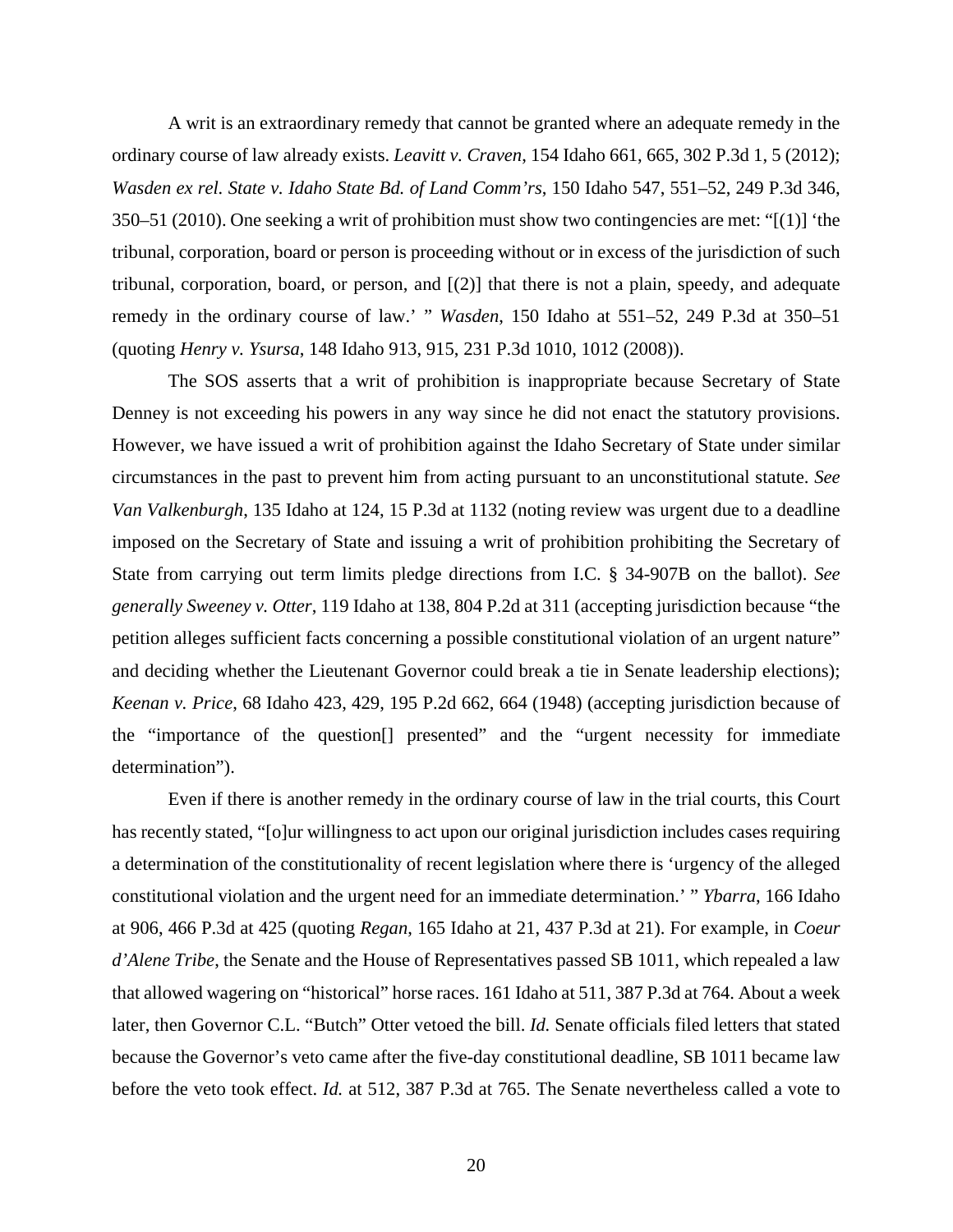override the veto, but did not receive enough votes. *Id.* The President of the Senate sustained the Governor's veto and declared that SB 1011 failed to become law. *Id.* The Tribe requested the Secretary of State to certify it as law, which the Secretary of State refused. *Id.* The Tribe then petitioned this Court for a writ of mandamus ordering the Secretary of State to certify SB 1011 as law. *Id.*

This Court initially concluded that the petitioner failed to "provid[e] facts to show actual or imminent losses of profit or rights greater than the average citizen, the [petitioner] has not demonstrated a 'distinct and palpable' injury sufficient to confer standing." *Id.* at 513, 387 P.3d at 766 (quoting *Troutner v. Kempthorne*, 142 Idaho 389, 391, 128 P.3d 926, 928 (2006)). Yet, this Court noted that it may nonetheless " 'exercise jurisdiction to review a petition for extraordinary relief where the petition alleges sufficient facts concerning a possible constitutional violation of an urgent nature.' " *Id.* (quoting *Idaho Watersheds Project*, 133 Idaho at 57, 982 P.2d at 360). Under this relaxed requirement, this Court determined that one need not show a special injury to himself or his property in order to petition for mandamus. *Id*. at 514, 387 P.3d at 767. Specifically, the Court held that if (1) the matter concerns a significant and distinct constitutional violation, and (2) no party could otherwise have standing to bring a claim, it is willing to relax ordinary standing requirements. *Id.* Examining the petitioner's claim under this standard, this Court held that the case concerned a significant and distinct constitutional violation (if the petitioner's allegations were taken as true), and no other party would have standing to bring the petition, or the willingness to do so. *Id.* Therefore, this Court applied relaxed traditional standing requirements and heard the petitioner's writ. *Id*. at 514–15, 387 P.3d at 767–68.

Likewise, in *Regan*, the petitioner asserted that Idaho Code section 56-267, a statute enacted directly by the people through the same initiative power at issue here, had violated Idaho's Constitution by delegating future lawmaking authority regarding Medicaid expansion to the federal government. 165 Idaho at 17, 437 P.3d at 17. This Court noted that " 'a citizen and taxpayer may not challenge a governmental enactment where the injury is one suffered alike by all citizens and taxpayers of the jurisdiction.' " *Id.* at 21, 437 P.3d at 21 (quoting *Noh*, 137 Idaho at 800, 53 P.3d at 1219). The petitioner conceded that he could not satisfy the traditional standing requirements. *Id.* Yet, this Court, relying on *Coeur d'Alene Tribe*, relaxed the traditional requirements because of the urgent nature of the alleged constitutional violation. *Id.* (noting the 90-day requirement in the new law for the Department to submit the necessary plan amendments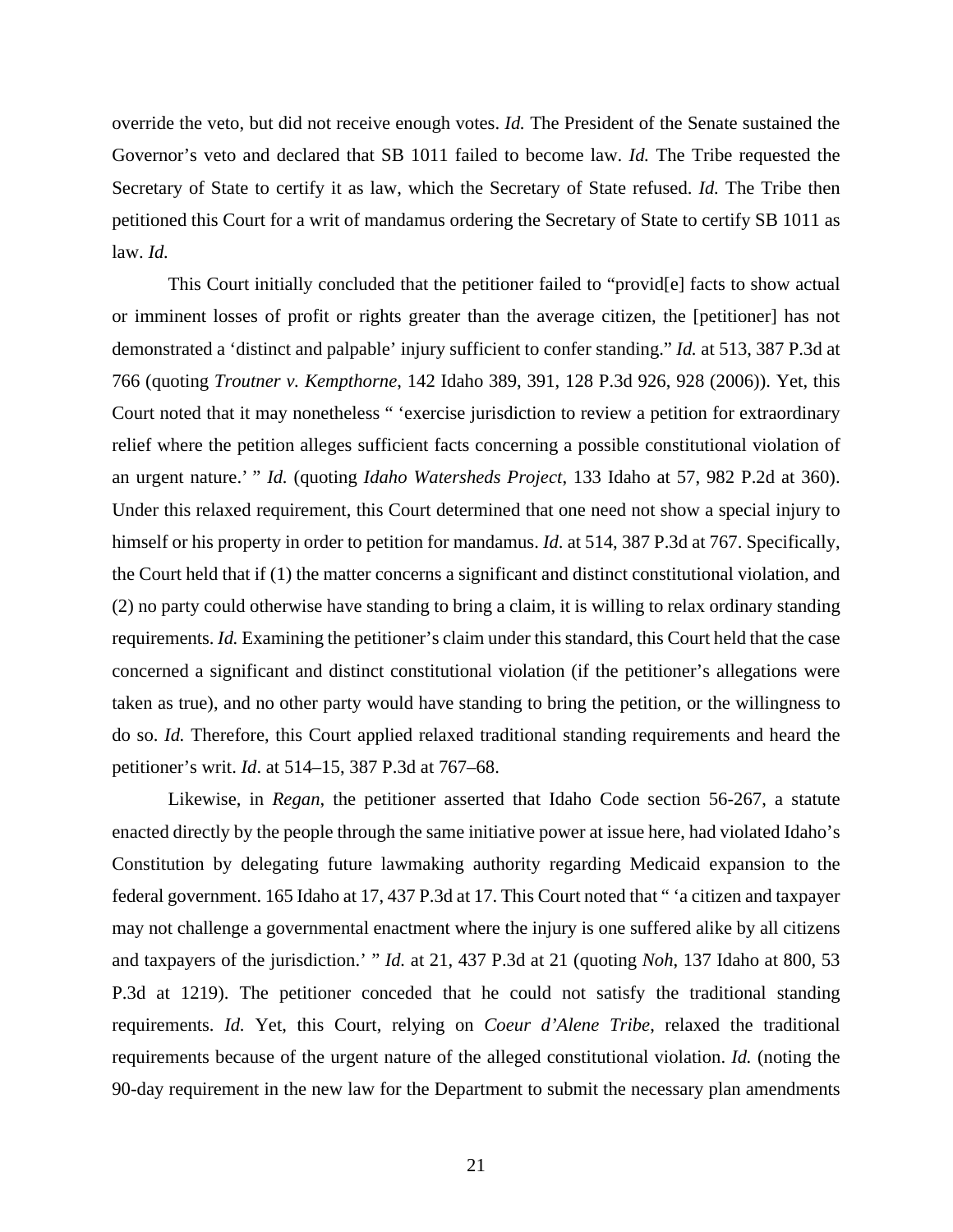created an urgent need to hear the case immediately). *But see Regan* 165 Idaho at 29–33, 437 P.3d at 29–33 (Brody, J., concurring in part and dissenting in part) (Moeller, J., concurring in part and dissenting in part). Here, if we take the allegations in Reclaim and the Committee's petition as true, "there is 'urgency of the alleged constitutional violation and the urgent need for an immediate determination.' " *Ybarra*, 166 Idaho at 906, 466 P.3d at 425 (quoting *Regan*, 165 Idaho at 21, 437 P.3d at 21). This case presents an issue of a vital and urgent constitutional nature. Both Reclaim and the Committee are attempting to qualify initiatives and a referendum for the 2022 ballot. The legislature's actions amounted to a one-two punch for groups like Reclaim and the Committee it passed a law that made the initiative and referendum process more difficult for proponents of future ballot propositions, while simultaneously making it more difficult for those opposed to the new law to pass a referendum to repeal that very law.

The SOS argues that because there is no urgency for this Court to address the petition, the matter should begin at the district court level. However, SB 1110 contains its own emergency clause that enacted it as soon as the Governor signed it. *See* IDAHO CONST. art. III, § 22; I.C. § 67- 510. By its wording, this began the short, 60-day period for a referendum to circulate in all 35 legislative districts to obtain the 6% of registered voters' signatures necessary for the referendum to appear on the ballot. *See Regan*, 165 Idaho at 21, 437 P.3d at 21 (exercising original jurisdiction, in part, because of the urgent nature of the alleged constitutional violation and the short timeline in the new law for the Department to submit the necessary plan amendments). By comparison, previous referenda had eighteen months to garner 6% of the registered voters' signatures in the then-required 18 legislative districts. Because it is unknown when the Idaho House of Representatives will adjourn *sine die*, there is great uncertainty as to when that 60-day period will begin. This will clearly hamper the organizational efforts of groups like the Committee who have a referendum already filed with the SOS. Accordingly, we conclude that Reclaim and the Committee have properly invoked our original jurisdiction to decide this matter.

# *3. Reclaim and the Committee's petition does not present a purely political question.*

The Legislature contends that Reclaim and the Committee's petition presents a nonjusticiable political question that this Court should not entertain because it "would be substituting its judgment for that of another coordinate branch of government, when the matter was one properly entrusted to that other branch." *Miles*, 116 Idaho at 639, 778 P.2d at 761.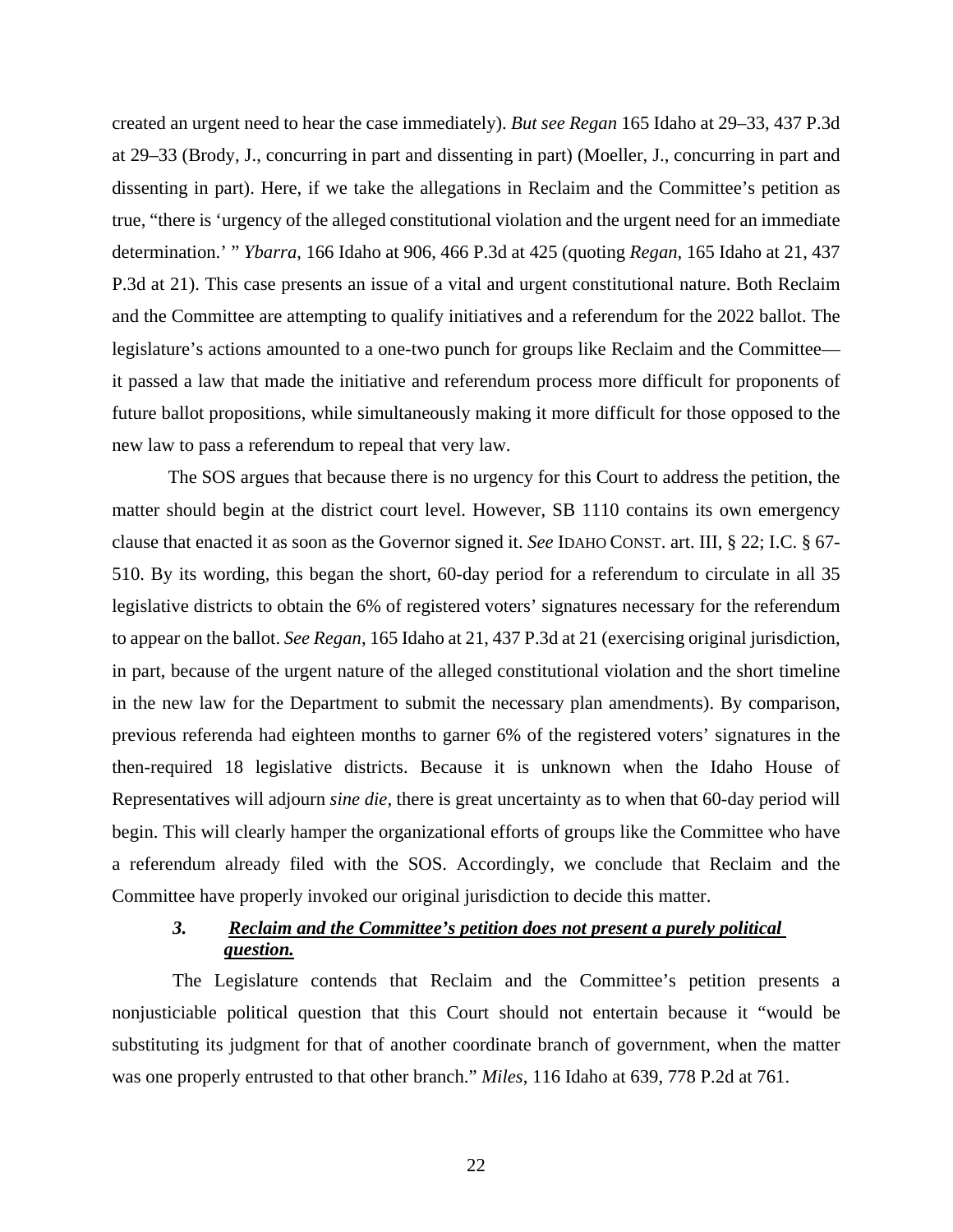This is an argument we have addressed before, and one that the United States Supreme Court resolved long ago. We have previously recognized that " '[i]t is emphatically the province and duty of the judicial department to say what the law is.' " *Nye v. Katsilometes*, 165 Idaho 455, 463, 447 P.3d 903, 911 (2019) (quoting *Marbury v. Madison*, 5 U.S. 137, 177 (1803)). "Passing on the constitutionality of statutory enactments, even enactments with political overtones, is a fundamental responsibility of the judiciary, and has been so since *Marbury v. Madison*." *Miles*, 116 Idaho at 640, 778 P.2d at 762. Interpretation of constitutional or statutory provisions is a "familiar judicial exercise." *Zivotofsky ex rel. Zivotofsky v. Clinton*, 556 U.S. 189, 196 (2012).

The assertion that this case is nonjusticiable because it poses a political question "is akin to the political question abstention doctrine of the federal court system which is outlined in *Baker v. Carr*, 369 U.S. 186 (1962). However, as presented here, the issue is more correctly viewed under the doctrine of separation of powers, which is embraced in art. 2 § 1 of the Idaho Constitution." *Miles*, 116 Idaho at 639, 778 P.2d at 761. We have turned to and relied upon the considerations in *Baker* when addressing such questions in the past. *Id.*; *see also Idaho State AFL-CIO v. Leroy*, 110 Idaho 691, 718 P.2d 1129 (1986). "[J]udicial action must be governed by standard, by rule, and must be principled, rational, and based upon reasoned distinctions found in the Constitution or laws." *Rucho v. Common Cause*, 139 S. Ct. 2484, 2507 (2019) (italics omitted, internal quotation marks and citation omitted). One indication that a case raises a political question is the lack of "judicially discoverable and manageable standards" available to the Court to resolve the question. *Leroy*, 110 Idaho at 695, 718 P.2d at 1133. Another would be a case where this Court is asked to take sides on a purely ideological matter, as opposed to a legitimate legal or constitutional question. *See, e.g., Regan*, 165 Idaho at 32–33, 437 P.3d at 32–33, (Moeller, J., concurring in part and dissenting in part) ("[Petitioner's] arguments are largely ideological and dogmatic in nature—not legal—and demonstrate that the intent behind the petition is to have this Court redefine the proper role of federalism in Idaho. In sum, this Court is not really being asked to address an urgent constitutional issue created by the passage of [Medicaid expansion]; rather, Regan is asking this Court to take sides in an ideological debate concerning political philosophy."). While there is admittedly a political component to almost any controversial subject the legislature addresses, the issue presented here is not purely political—it is predominantly a legal and constitutional question that this Court may and properly should answer.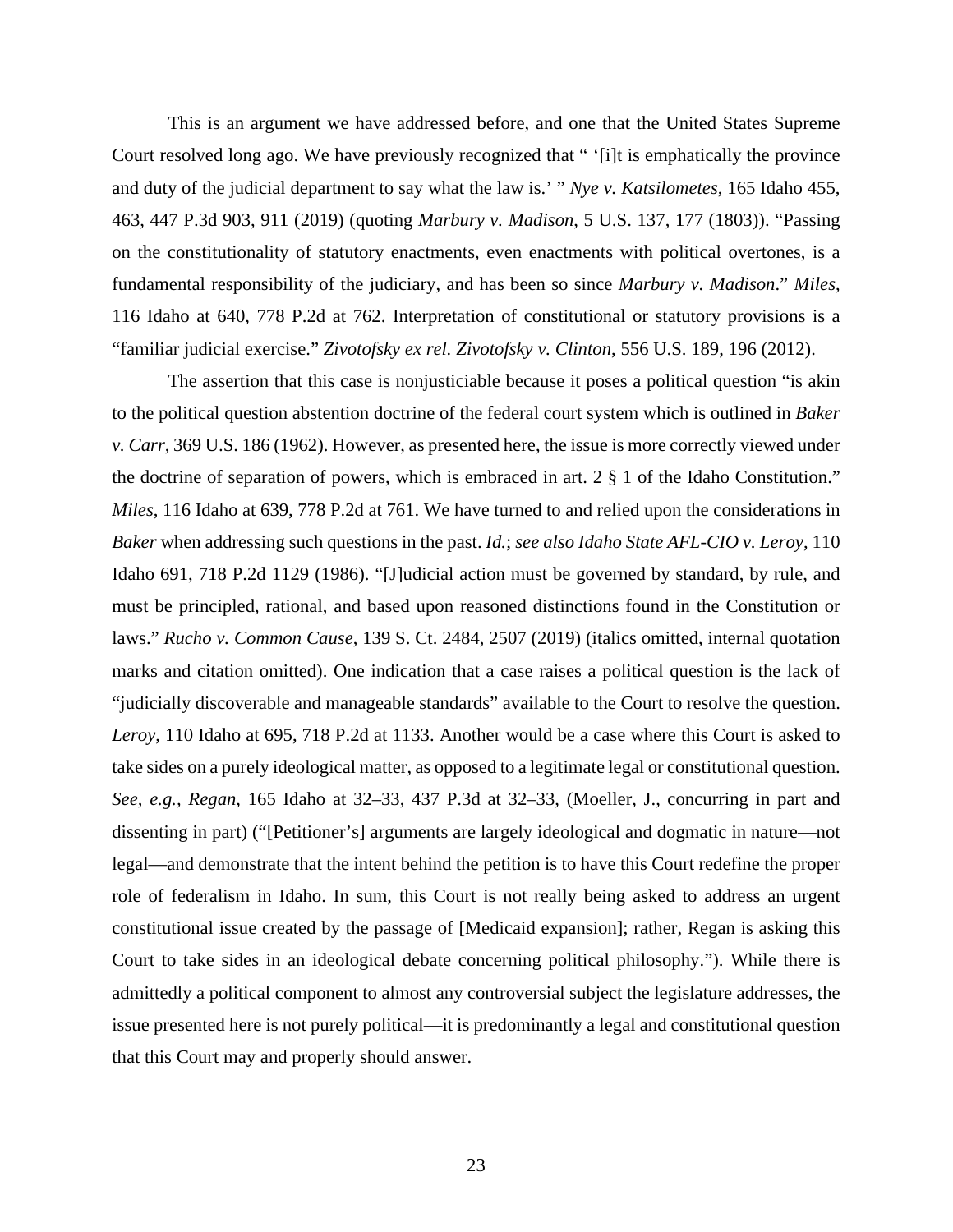The Legislature relies on the U.S. Supreme Court's recent opinion in *Rucho*, which concerned the issue of partisan gerrymandering. The Court held that it presented a nonjusticiable political issue under the federal constitution. 139 S. Ct. at 2493–2508*.* The Court noted that gerrymandering is a hyper-political process: "Partisan gerrymandering claims rest on an instinct that groups with a certain level of political support should enjoy a commensurate level of political power and influence." *Id.* at 2499. Essentially, the Court reasoned that such cases "ask the courts to make their own political judgment about how much representation particular political parties *deserve*—based on the votes of their supporters—and to rearrange the challenged districts to achieve that end." *Id*. (emphasis in original)*.* The Court struggled with a "legal standard[] discernible in the Constitution for making such judgments, let alone limited and precise standards that are clear, manageable and politically neutral." *Id.* at 2500. Therefore, it declined to hear the issue, holding, "we have no commission to allocate political power and influence in the absence of a constitutional directive or legal standards to guide us in the exercise of such authority." *Id.* at 2508.

This Court has addressed similar initiative and referendum issues before. *See, e.g., Dredge Mining Control-Yes!, Inc. v. Cenarrusa*, 92 Idaho 480, 445 P.2d 655 (1968); *Gibbons v. Cenarrusa*, 140 Idaho 316, 92 P.3d 1063 (2002) (finding the legislature could immediately repeal a voter-passed initiative by declaring an emergency); *Luker v. Curtis*, 64 Idaho 703, 136 P.2d 978 (1943) (holding that the legislature can repeal an initiative passed by the people). In *Dredge Mining*, this Court reviewed a statutory requirement that required signatories of an initiative to be a legal voter, among other requirements. *Id.* at 481, 445 P.2d at 656. In its analysis, this Court held that, "[t]he statutory scheme set up by the legislature, although restrictive and perhaps cumbersome, is reasonable and workable." *Id.* at 484, 445 P.2d at 659. Whether this Court continues to follow the "reasonable and workable" standard laid out by *Dredge Mining* will be discussed below, but for purposes of this discussion, it is clear this Court has been able to address such issues before.

*Rucho* is distinguishable because this case concerns the constitutionality of specific statutes enacted by the legislature, rather than the inherently political exercise of dispersing political power, such as in the case of gerrymandering. Judicial review of these statutes does not raise a purely political question. "[A]pplying well-settled legal principles to an unsettled question of law . . . is a judicial function almost as old as our republic." *Nye*, 165 Idaho at 463, 447 P.3d at 911. The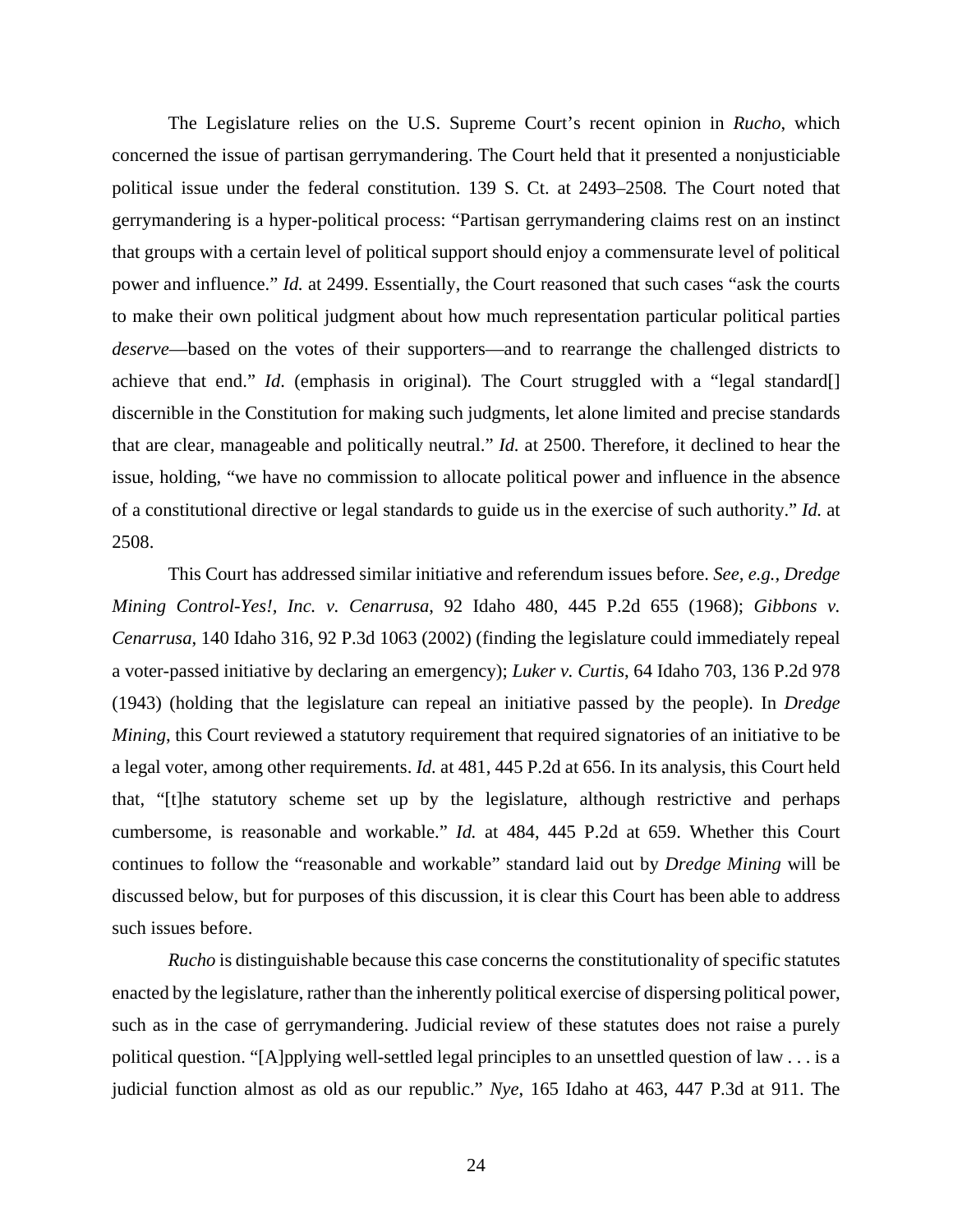Legislature correctly notes that this Court is asked to determine "at what point does permissible conditioning of initiatives and referenda to ensure statewide support become unconstitutional?" However, this question does not require us to engage in any sort of political calculus. Rather, it requires this Court to focus on the statute enacted and determine whether it is constitutional as amended. While there are undoubtedly political undertonesto this case, this Court need not address such concerns in exercising its fundamental responsibility to (1) "say what the law is" and (2) resolve the overarching constitutional issues raised by Reclaim and the Committee concerning the statutes in question. *Marbury*, 5 U.S. at 177; *Miles*, 116 Idaho at 640, 778 P.2d at 762.

# **V. CONSTITUTIONAL ISSUES**

We begin our constitutional analysis by recognizing that under the Idaho Constitution, "*All* political power is inherent in the people." IDAHO CONST. art. I, § 2 (emphasis added). Moreover, it is a fundamental principle that the people, in adopting the Idaho Constitution, instituted the government to do their will. *See id.* Here, the legislature has passed a law (I.C. § 34-1805(2)) making it undeniably more difficult for the people to qualify an initiative or referendum for a statewide vote and another (I.C.  $\S$  34-1813(2)(a)) effectively granting the legislature time to repeal any initiative passed by a majority of the state's voters before it ever takes effect. The question before this Court is whether the legislature has acted within its delegated power to prescribe the "conditions" and "manner" for the people's exercise of direct legislative power, or whether it has exceeded its power. Thus, the Idaho Supreme Court is called upon to act in its role as the final arbiter of the meaning of the Idaho Constitution, to give effect to that meaning, and to protect against encroachments on the people's constitutionally enshrined power. For the reasons set forth below, we conclude that the Legislature has acted beyond its constitutional authority and violated the people's fundamental right to legislate directly.

# **A. The initiative and referendum powers reserved in the Idaho Constitution are fundamental rights.**

As previously noted, Article III, Section I of the Idaho Constitution establishes the legislative powers for the state of Idaho, including the power of direct legislation by the people:

The legislative power of the state shall be vested in a senate and house of representatives. The enacting clause of every bill shall be as follows: "Be it enacted by the Legislature of the State of Idaho."

*The people reserve to themselves the power to approve or reject* at the polls any act or measure passed by the legislature. This power is known as the referendum,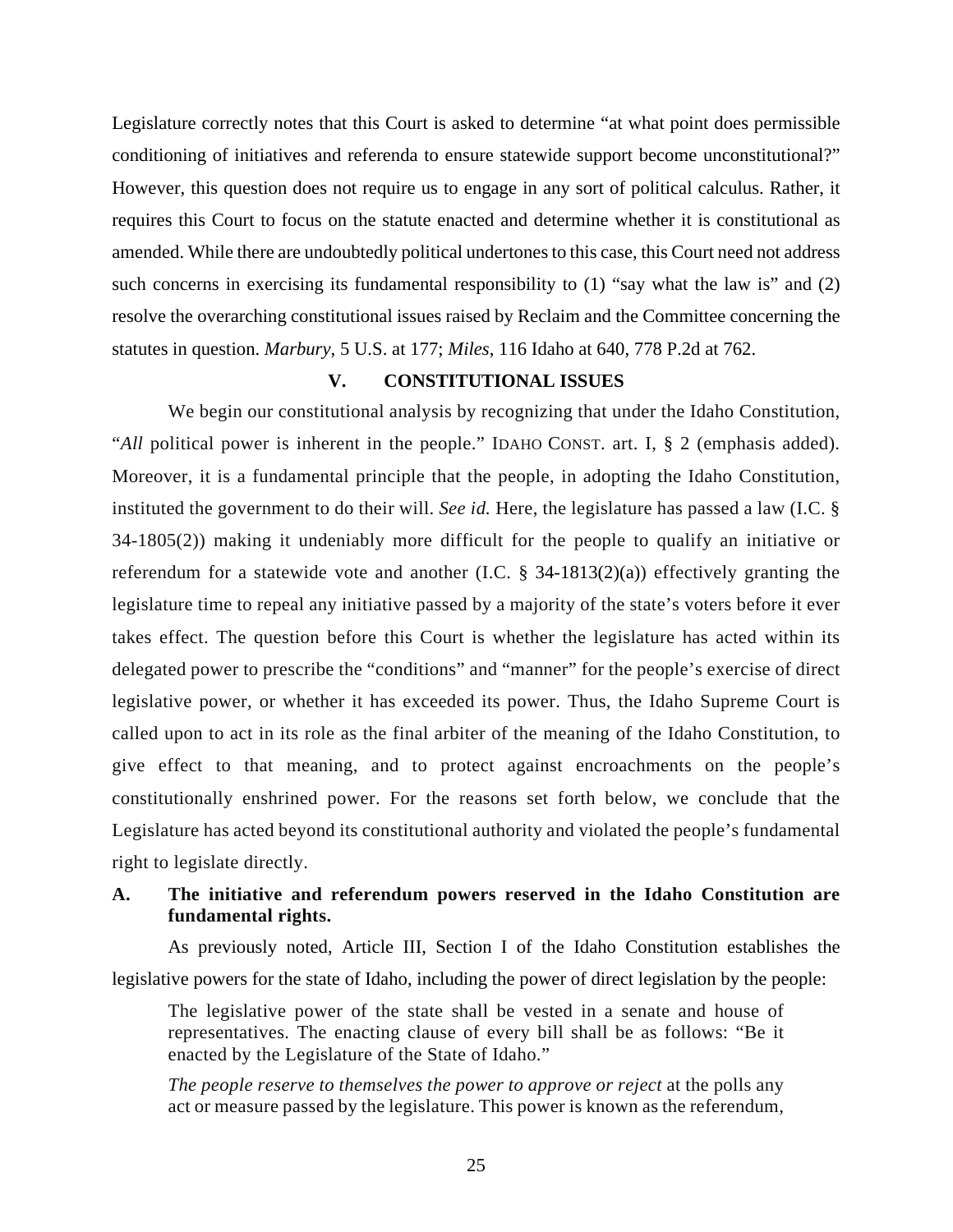and legal voters may, *under such conditions and in such manner as may be provided by acts of the legislature*, demand a referendum vote on any act or measure passed by the legislature and cause the same to be submitted to a vote of the people for their approval or rejection.

*The people reserve to themselves the power to propose laws, and enact the same* at the polls *independent of the legislature*. This power is known as the initiative, and legal voters may, *under such conditions and in such manner as may be provided by acts of the legislature*, initiate any desired legislation and cause the same to be submitted to the vote of the people at a general election for their approval or rejection.

IDAHO CONST. art. III, § 1 (emphasis added).

This Court has consistently recognized that "a right is fundamental under the Idaho Constitution if it is expressed as a positive right, or if it is implicit in Idaho's concept of ordered liberty." *Van Valkenburgh*, 135 Idaho at 126, 15 P.3d at 1134 (citing *Idaho Sch. For Equal Educ. Opportunity*, 123 Idaho 573, 581–82, 850 P.2d 724, 732–33 (1993); *Simpson v. Cenarrusa,* 130 Idaho 609, 615, 944 P.2d 1372, 1378 (1997)). *Van Valkenburgh* dealt with the right to vote and held that voting was a fundamental right "because the Idaho Constitution expressly guarantees the right of suffrage." *Id.* We have not previously applied this test to the people's direct legislative power. However, like voting, the Idaho Constitution plainly expresses the initiative and referendum power as a positive right—*"The people reserve to themselves the power . . . ."* IDAHO CONST. art. III, § 1. This alone requires us to interpret the people's initiative and referendum rights as fundamental rights.

The SOS and the Legislature ask us to read the initiative and referendum provisions of the Idaho Constitution as merely defining a power that is subject to total control by the legislature. We do not agree. In interpreting the Idaho Constitution, the rules of statutory construction apply. *Rudeen v. Cenarrusa*, 136 Idaho 560, 567, 38 P.3d 598, 605 (2001) ("The general rules of statutory construction apply to constitutional provisions as well as statutes."). These rules of construction are well understood:

The objective of statutory interpretation is to derive the intent of the legislative body that adopted the act. Statutory interpretation begins with the literal language of the statute. Provisions should not be read in isolation, but must be interpreted in the context of the entire document. The statute should be considered as a whole, and words should be given their plain, usual, and ordinary meanings. It should be noted that the Court must give effect to all the words and provisions of the statute so that none will be void, superfluous, or redundant. When the statutory language is unambiguous, the clearly expressed intent of the legislative body must be given effect, and the Court need not consider rules of statutory construction.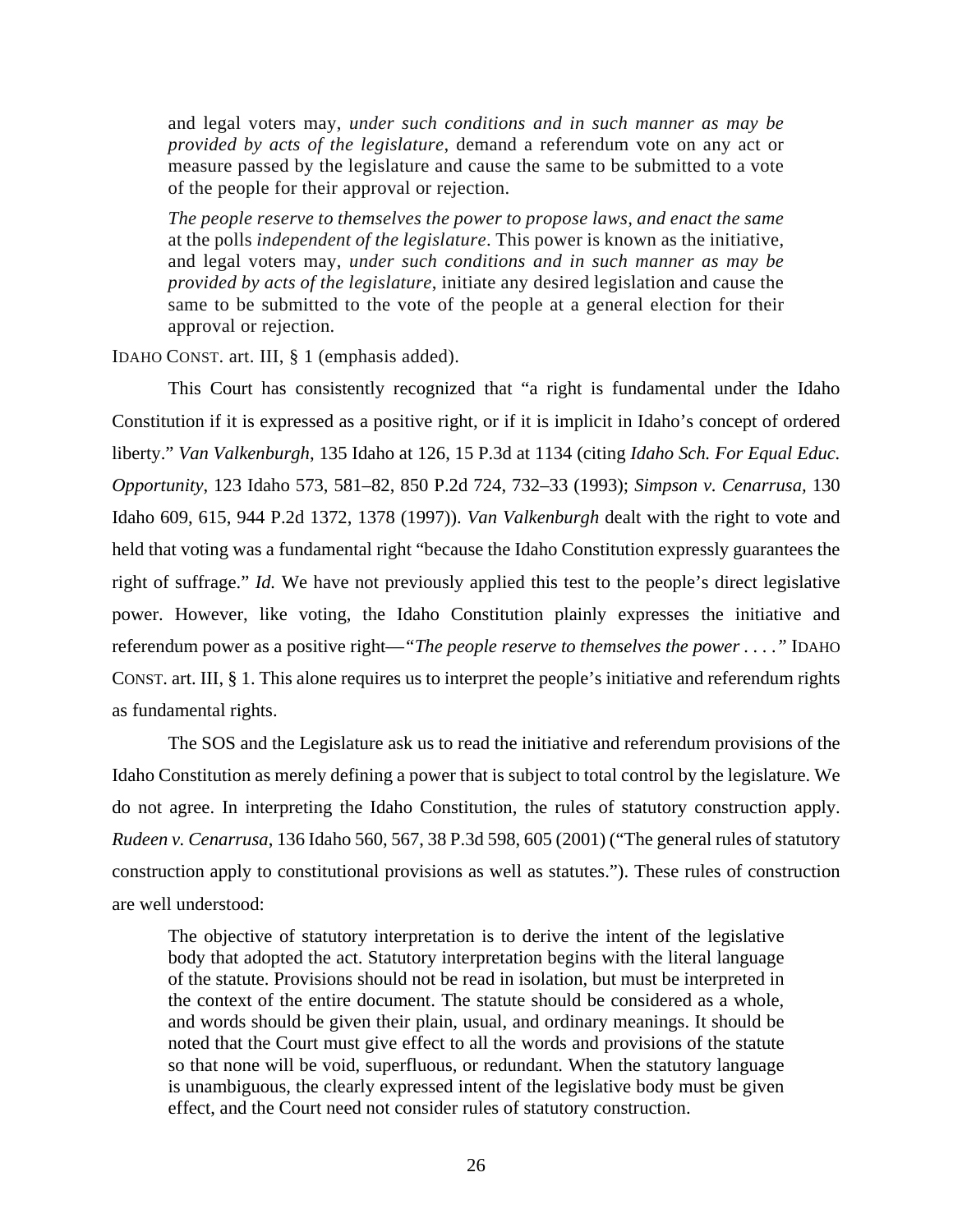*In Re Doe*, 168 Idaho 511, \_\_\_, 484 P.3d 195, 200 (2021) (internal quotations omitted). An ambiguous statutory or constitutional provision is one where reasonable construction of the language can result in more than one meaning. *Id*. In that instance, this Court must engage in statutory construction in order to determine and give effect to the legislative intent. *Id.*

Analyzing the nature of the initiative/referendum power requires us to reconcile a tension in the language of the constitutional provision. Article III, Section 1 establishes and defines the people's power to legislate directly, stating, *"The people reserve to themselves the power . . . ."* But it also provides that the exercise of this power is to be carried out *"under such conditions and in such manner as may be provided by acts of the legislature . . . ." Id*. The SOS and the Legislature aver that the conditions and manner phrasing controls, thereby establishing the ultimate authority of the legislature to place boundaries around initiatives and referenda. Reclaim and the Committee argue that the people's right predominates. They insist the conditions and manner language only entrusts the legislature with providing a process through which the people can exercise their reserved right—not suppressing it.

A close reading of Article III, Section 1 convinces us that it establishes the people's fundamental right to legislate directly, as opposed to a power that is subservient to the will of the legislature. The conditions and manner provisions do not grant the legislature *carte blanche* in limiting that right. First, the referendum and initiative powers are described within the section of the constitution that establishes legislative power. Along with the power granted to the legislature, the initiative and referendum rights are "*reserved*" to the people. "To ascertain the ordinary meaning of an undefined term in a statute [or constitution], we have often turned to dictionary definitions of the term." *Marek v. Hecla, Ltd*., 161 Idaho 211, 216, 384 P.3d 975, 980 (2016). *Merriam-Webster* defines "reserve" as to "hold in reserve" or "keep back." MERRIAM-WEBSTER'S COLLEGIATE DICTIONARY, *Reserve* (10th Ed. 1993). As applied here, the people kept back for themselves a portion of the total legislative power they granted to the House of Representatives and the Senate. The SOS and Legislature's perspective—that the legislature has the authority to limit the people's initiative and referendum rights, even to the point of near extinction—is simply not supported by the straightforward reservation of a portion of the total legislative power to the people in the Idaho Constitution.

Second, we must give full effect to the phrase "*independent of the legislature*," which appears in the paragraph on initiatives. The first sentence of the initiatives paragraph reads,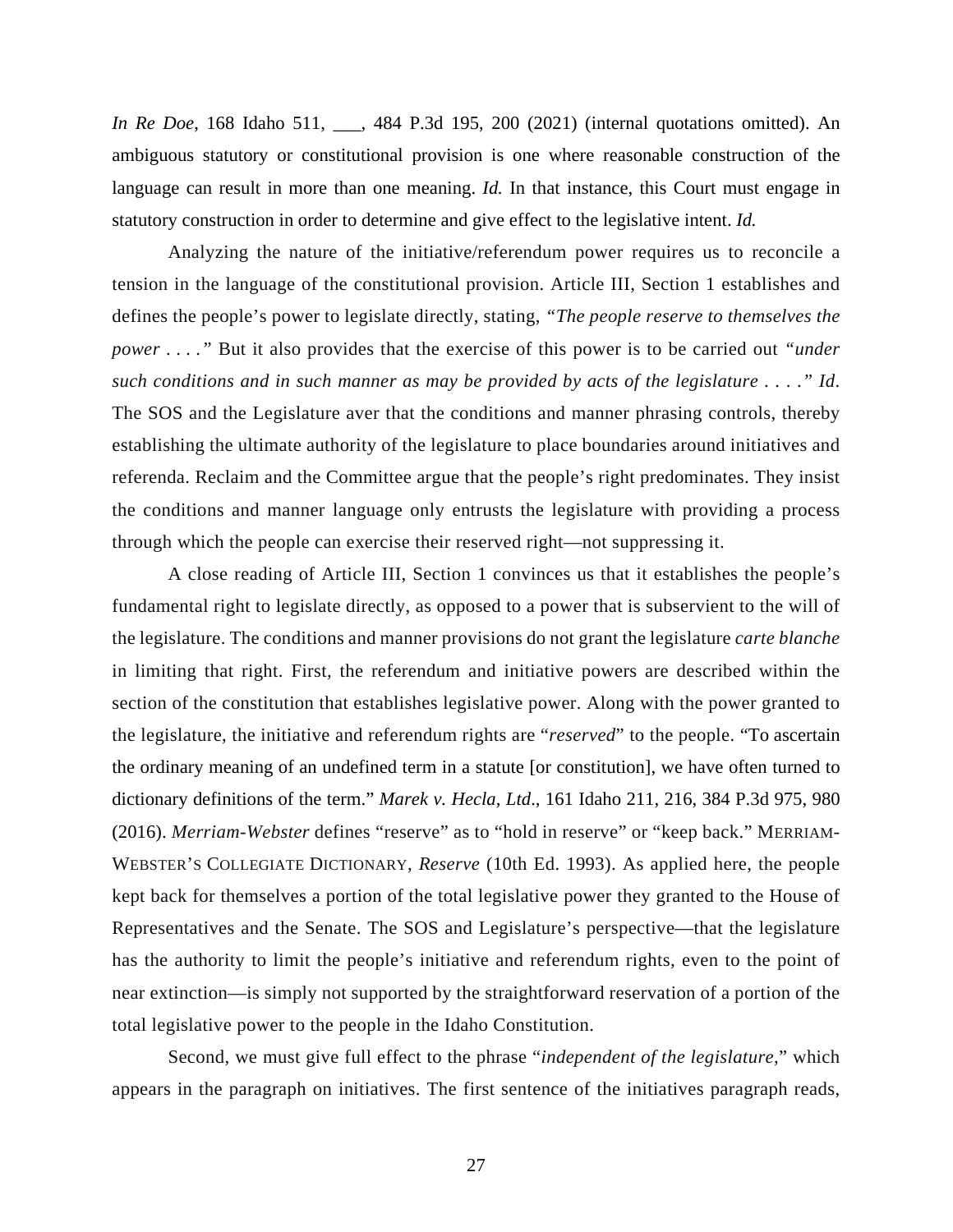"The people reserve to themselves the power to propose laws, and enact the same at the polls *independent of the legislature*." IDAHO CONST. art. III, § 1 (emphasis added). The SOS urges us to read this phrase as describing only the people's freedom to determine the *subject matter* of initiative-based laws. According to the SOS, if the power itself were intended to be independent of the legislature, then it would have also appeared in the paragraph on referenda, which is otherwise the linguistic parallel of the initiatives paragraph. Therefore, the SOS argues, it must mean the opposite: that everything *except* the subject matter of initiatives is dependent on the legislature.

However, there are two significant flaws with this reasoning. First, and most basically, a referendum is a constitutional mechanism allowing the people to repeal a law already passed by the legislature. By its very nature, it cannot be "independent of the legislature" because it is a response to legislative action. This is a simple enough explanation as to why the phrase "independent of the legislature" does not appear in the referenda paragraph, and a far more self-evident explanation than the one offered by the SOS, which would require us to bend the meaning of the entire initiative and referendum power around an inference about an omission. Second, the language describing the people's initiative right is not limited to its subject matter. The paragraph on initiatives begins: "The people reserve to themselves the power *to propose laws, and enact the same* at the polls independent of the legislature." What is reserved is expressly the power *to propose* laws and *to enact* laws—verbs closely associated with the act of legislating and not just choosing the subjects of legislation. The SOS would have us read into the provision a phrase that is not there—"subject matter"—and ignore what is otherwise plainly stated. We see no need to strain for an interpretation when the plain language of the Idaho Constitution is clear: the people have the power to propose and enact laws on any subject. This power is both equivalent to that of the legislature and one which the people possess "independent of the legislature."

The conditions and manner language, on the other hand, does not provide authority to the legislature beyond defining the *process* by which initiatives and referenda are qualified for the ballot. For example, in the initiatives paragraph, the language appears as follows:

This power is known as the initiative, and legal voters may, *under such conditions and in such manner as may be provided by acts of the legislature*, initiate any desired legislation and cause the same to be submitted to the vote of the people at a general election for their approval or rejection.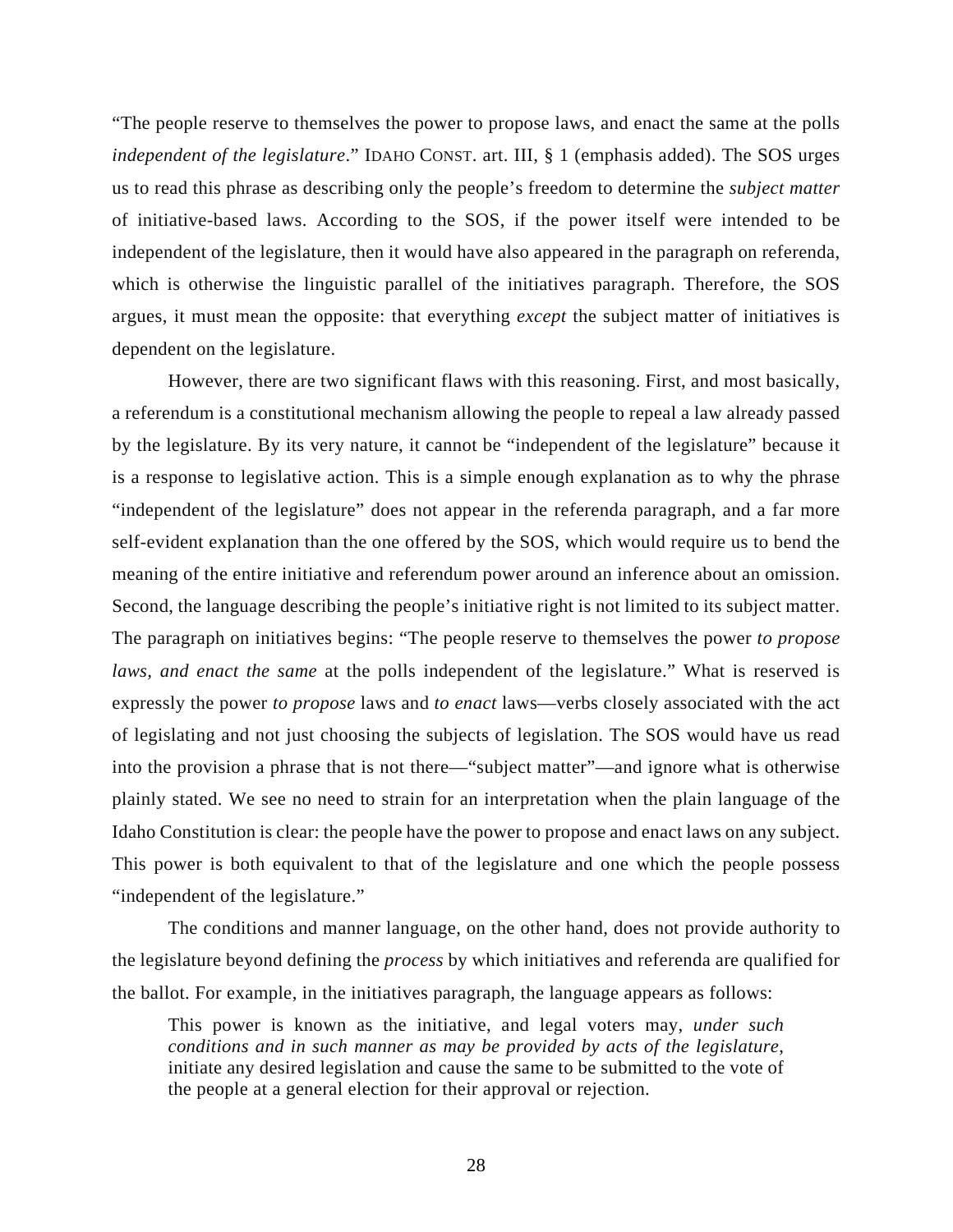IDAHO CONST. art. III, § 1 (emphasis added). The conditions and manner language for initiatives comes between the words "may" and "initiate," thus qualifying that verb phrase i.e., legal voters *may initiate* any desired legislation, but that process of *initiation* is subject to legislated conditions and manner. The interpretation is identical for the paragraph related to referenda. There, the conditions and manner language comes between "may" and "demand," thus qualifying that the legislature may place conditions on and determine the manner by which voters *may demand* a referendum. Both "initiate" and "demand" relate to the procedures by which an initiative or referendum, respectively, may be pursued. The legislature's conditions and manner authority plainly relate to the *process* of direct legislation. Thus, while the legislature may determine *how* the people's right to legislate is initiated, it has not been given the power to effectively prevent the people from exercising this right by placing onerous conditions on the manner of its use.

The SOS and the Legislature maintain that the initiative and referendum power cannot be a fundamental right if the right is not "self-executing," but instead relies on the legislature to enact the processes which give the right effect. For support, they point to the history of the initiative and referendum powers—that after the constitutional amendment enshrining these powers was passed in 1912, the legislature did not pass enabling legislation for more than twenty years,<sup>[10](#page-28-0)</sup> thwarting the constitutional amendment passed by the people. This is flawed and troubling logic. Simply because the legislature failed to act does not mean they were justified in doing so, nor does it signal that the drafters of the amendment intended to give the people an impotent and illusory power.

More persuasively, we look to the number of other important rights which, like the initiative and referendum powers, are considered fundamental even though the legislature has the authority to set conditions or procedures related to the right. For example, the right to vote is a fundamental right because the Idaho Constitution expressly guarantees the right to suffrage. *Van Valkenburgh*, 135 Idaho at 126, 15 P.3d at 1134 (citing IDAHO CONST. art. I, § 19) ("No power, civil or military shall at any time interfere with or prevent the free and lawful exercise of the right of suffrage."). While it is true that Article VI, Section 4 of the Idaho Constitution provides for the legislature's ability to "prescribe qualifications, limitations, and conditions for

<span id="page-28-0"></span><sup>&</sup>lt;sup>10</sup> While the 1915 legislature passed enabling legislation, Governor Alexander vetoed the law because the severe requirements would have been "fatal" to the initiative and referendum power.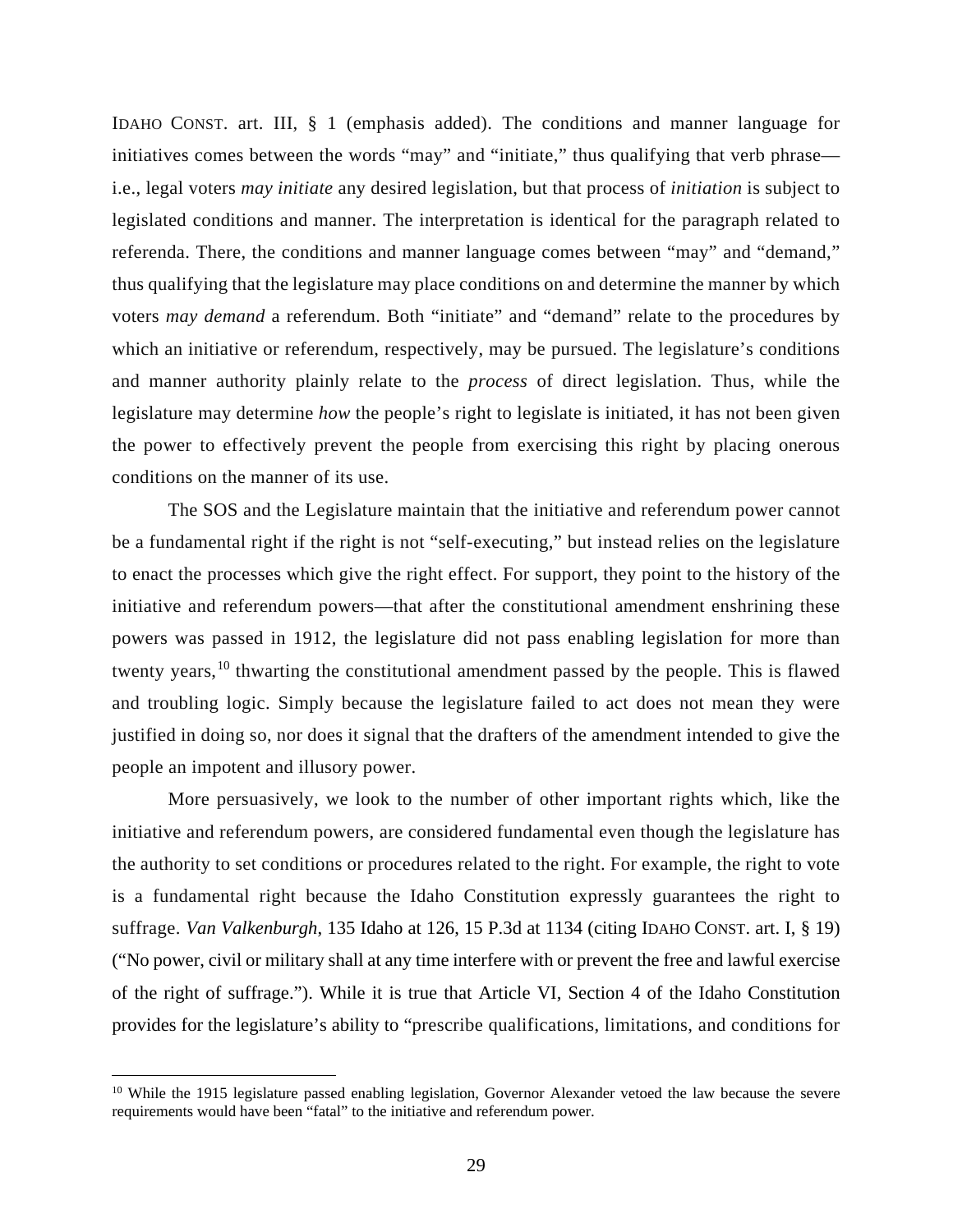the right of suffrage . . . ," this does not mean the Idaho legislature could, notwithstanding the Twenty-sixth Amendment, constitutionally limit the franchise by raising the voting age from 18 to 35. Similarly, the legislature is permitted to place conditions on certain aspects of free speech. *See, e.g., State v. Sanchez*, 165 Idaho 563, 569, 448 P.3d 991, 997 (2019) (holding that statutes criminalizing threats against public servants is within the "wide range of conduct" that the state has the "power to prohibit"). The ability of the legislature to make laws related to a fundamental right arises from the reality that, in an ordered society, few rights are absolute. However, the legislature's duty to give effect to the people's rights is not a free pass to override constitutional constraints and legislate a right into non-existence, even if the legislature believes doing so is in the people's best interest.

Therefore, because the people of Idaho expressly "reserve[d] to themselves the power[s]" to (1) "approve or reject at the polls any act or measure passed by the legislature," and (2) "propose laws and enact the same ... independent of the legislature," when they amended the Idaho Constitution in 1912, we conclude these powers are fundamental rights. Accordingly, while the legislature has authority to define the processes by which these rights are exercised, any legislation that effectively prevents the people from exercising these rights will be subject to strict scrutiny, as explained below.

# **B. Because Idaho's initiative and referendum powers are fundamental rights, any effort to limit those rights is subject to strict scrutiny.**

The proper constitutional standard to be applied when reviewing legislation that impacts the people's initiative and referendum rights is a matter of first impression. In *Van Valkenburgh*, we held without qualification that a law infringing on a fundamental right is subject to strict scrutiny:

[I]f a fundamental right is at issue, the appropriate standard of review to be applied to a law infringing on that right is strict scrutiny. Under the strict scrutiny standard of review, a law which infringes on a fundamental right will be upheld only where the State can demonstrate the law is necessary to promote a compelling state interest.

135 Idaho at 126, 15 P.3d at 1134 (internal citations omitted). We have already concluded that, like the right to vote, the people's right to legislate is expressed as a positive right in the Idaho Constitution and is, therefore, fundamental. *See id.* Because our fundamental rights jurisprudence is unequivocal that such rights are subject to strict scrutiny, that is the standard we must apply here.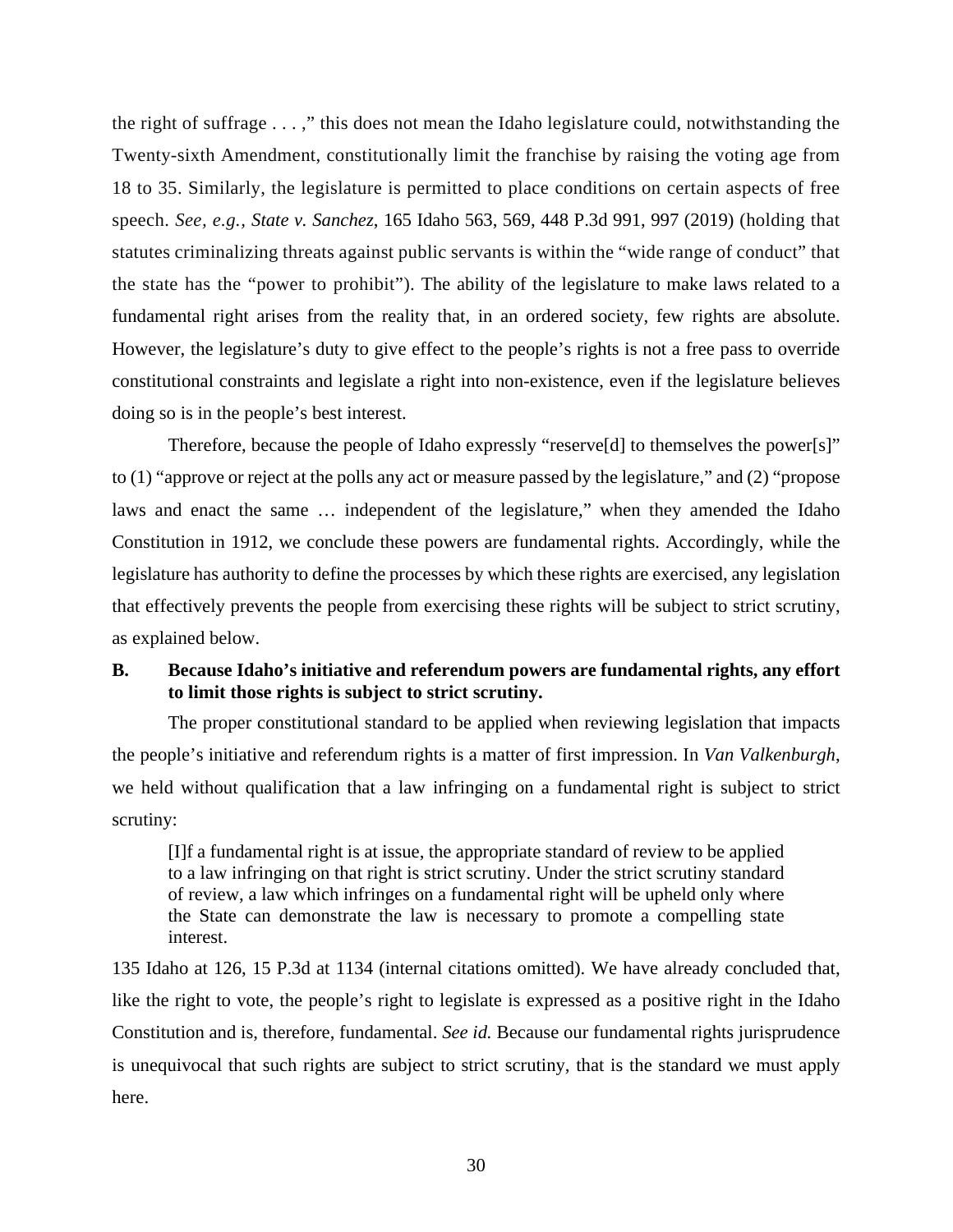The SOS and the Legislature ask us to apply a lower standard of scrutiny based on reasoning from *Dredge Mining*, where we held that the legislature has the authority to require a process to verify and certify that signatures come from registered voters because those requirements fall within the conditions and manner language of Article III, Section 1 of the Idaho Constitution. 92 Idaho at 483, 445 P.2d at 658. In so ruling, we acknowledged that the procedures for the initiative and referendum power are not self-executing, and we described the legislature's signature verification and certification requirements as being, among other things, "reasonable and workable":

The statutory scheme set up by the legislature, although restrictive and perhaps cumbersome, is *reasonable and workable*. Changes designed to make it less restrictive and burdensome in its operation are for the legislature to enact. The trial court did not err in its conclusion of law that the provisions of the law enacted by the legislature pertaining to the initiative procedures are reasonable.

*Id.* at 484, 445 P.2d at 659 (emphasis added; internal citations omitted). The SOS and the Legislature now claim that *Dredge Mining* established a "reasonable and workable" standard for analyzing legislative acts which affect the direct legislation process.<sup>[11](#page-30-0)</sup>

We disagree that *Dredge Mining* established the applicable legal standard for scrutinizing legislative acts for a simple reason: we did not apply a fundamental rights analysis in *Dredge Mining*. The focus of our analysis was on giving effect to language in Article VI, Section 2 of the Idaho Constitution to conclude that a "legal voter" is one who is registered to vote. *Id.* at 482–83, 445 P.2d at 657–58. Next, we affirmed the language of the trial court that the legislature's procedures for verifying that signatures came from registered voters were "not unreasonable" and

<span id="page-30-0"></span><sup>&</sup>lt;sup>11</sup> The SOS and the Legislature would have us read *Dredge Mining* as providing a standard akin to the rational basis standard. However, if *Dredge Mining's* "reasonable and workable" language were to be read as a legal standard, it is closer to the "undue burden" standard employed recently by the Utah Supreme Court. *See Count My Vote, Inc. v. Cox*, 452 P.3d 1109, 1118 (Utah 2019); *Utah Safe to Learn-Safe To Worship Coal., Inc. v. State*, 94 P.3d 217, 226 (Utah 2004). The Utah Supreme Court has recognized that state's initiative and referendum powers are fundamental rights. However, that court also observed, "This right, though fundamental under our state constitution, is not unfettered, but comes with a built-in limitation." *Id*. at 226. To that end, the court employed a flexible standard:

<sup>[</sup>A] court should assess whether a legislative "enactment is reasonable, whether it has a legitimate legislative purpose, and whether the enactment reasonably tends to further that legislative purpose." And in "evaluating the reasonableness of the challenged enactment and its relation to the legislative purpose," we have said that "courts should weigh the extent to which the right of initiative is burdened against the importance of the legislative purpose."

*Count My Vote*, 452 P.3d at 1118 (internal citations omitted). The Utah Supreme Court described the "undue burden" standard as being similar to its "minimal scrutiny" standard but "more exacting." *Id.* at 1118. However, this standard has yet proved to be workable inasmuch as that court acknowledged that it had not yet determined the "manner and means" by which a party could establish the "nature and extent" of the burden on the initiative right, nor how this was to be weighed against the legislative purpose. *Id.* at 1118–19.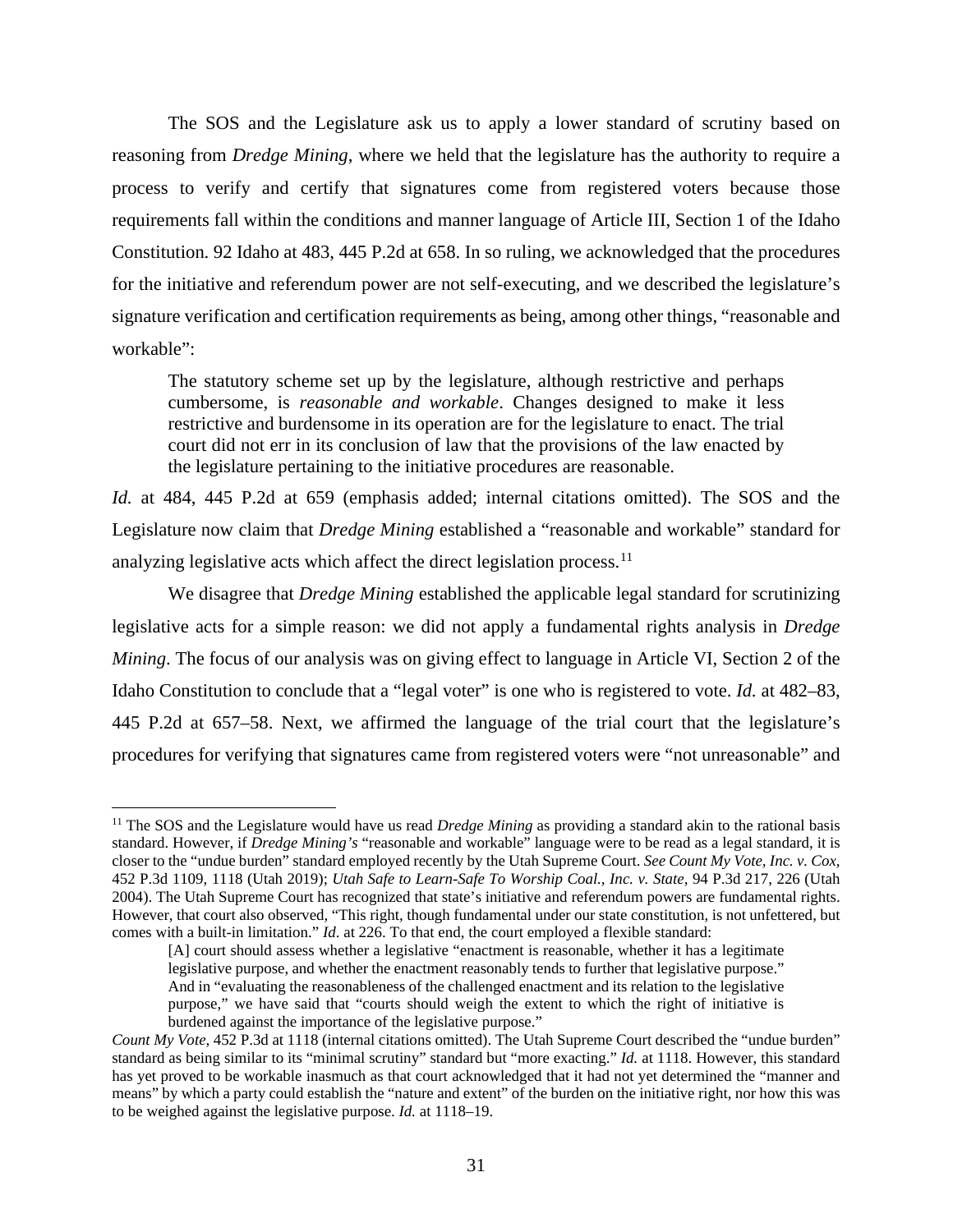were "workable." *Id.* at 483, 445 P.2d at 658. We were simply not called upon to engage in the same type of constitutional analysis in *Dredge Mining* that we must engage in here—*i.e.*, first determining the nature of the right at stake and then arriving at an appropriate level of scrutiny. Rather, *Dredge Mining* focused on cases dealing with the State's police power, a governmental power not invoked by any party in this case.<sup>[12](#page-31-0)</sup> The case before us is different because the initiative and referendum powers retained by the people are expressed in the Idaho Constitution as fundamental rights.

Additionally, we note that strict scrutiny is a well-established standard where fundamental rights are concerned. It is a standard which exists within a significant body of case law from both the Idaho Supreme Court and the United States Supreme Court to guide us in its application. The "reasonable and workable" standard preferred by the dissent has not been applied as a standard of constitutional review since *Dredge* in 1968 and we would be breaking new legal ground if we suddenly applied it now. In fact, it is far from clear how such a standard would be applied. On the other hand, the standard for strict scrutiny is clear: "Strict scrutiny should be applied to legislation dealing with fundamental rights or suspect classifications. Strict scrutiny requires that the government action be necessary to serve a compelling state interest, and that it is narrowly tailored to achieve that interest." *Bradbury v. Idaho Jud. Council*, 136 Idaho 63, 69, 28 P.3d 1006, 1012 (2001) (internal citations omitted). *See also Van Valkenburgh*, 135 Idaho at 126, 15 P.3d at 1134 ("Under the strict scrutiny standard of review, a law which infringes on a fundamental right will be upheld only where the State can demonstrate the law is necessary to promote a compelling state interest."). Thus, strict scrutiny is the measuring stick that must be applied to the statutes in question.

# **C. Idaho Code section 34-1805(2), which requires a threshold amount of signatures from all 35 legislative districts, is unconstitutional.**

<span id="page-31-0"></span><sup>&</sup>lt;sup>12</sup> In *Dredge Mining*, this Court further concluded that when a statute is "reasonable and workable," it is the purview of the legislature to make additional changes that will "make it less restrictive and burdensome in its operation …" *Dredge Mining,* 92 Idaho at 484, 445 P.2d at 659. Notably, the cases cited in support of this assertion all deal with the state's police power—a power to act with broad authority to ensure the public health, safety, and welfare of its citizens. *See Messerli v. Monarch Memory Gardens, Inc.*, 88 Idaho 88, 96, 397 P.2d 34, 39 (1964) (regarding the constitutionality of a statute protecting against fraud in contracts for funerary services and body disposal); *Johnston v. Boise City*, 87 Idaho 44, 52, 390 P.2d 291, 295 (1964) (regarding eminent domain and compensation); *Berry v. Koehler*, 84 Idaho 170, 176, 369 P.2d 1010, 1013 (1961) (regarding a statute defining the practice of dentistry). The need for the state's police power has not been invoked here by the SOS or the Legislature. Even if it had, it would not be possible to conclude that the Legislature's actions have made the initiative and referenda process "less restrictive and burdensome in its operation."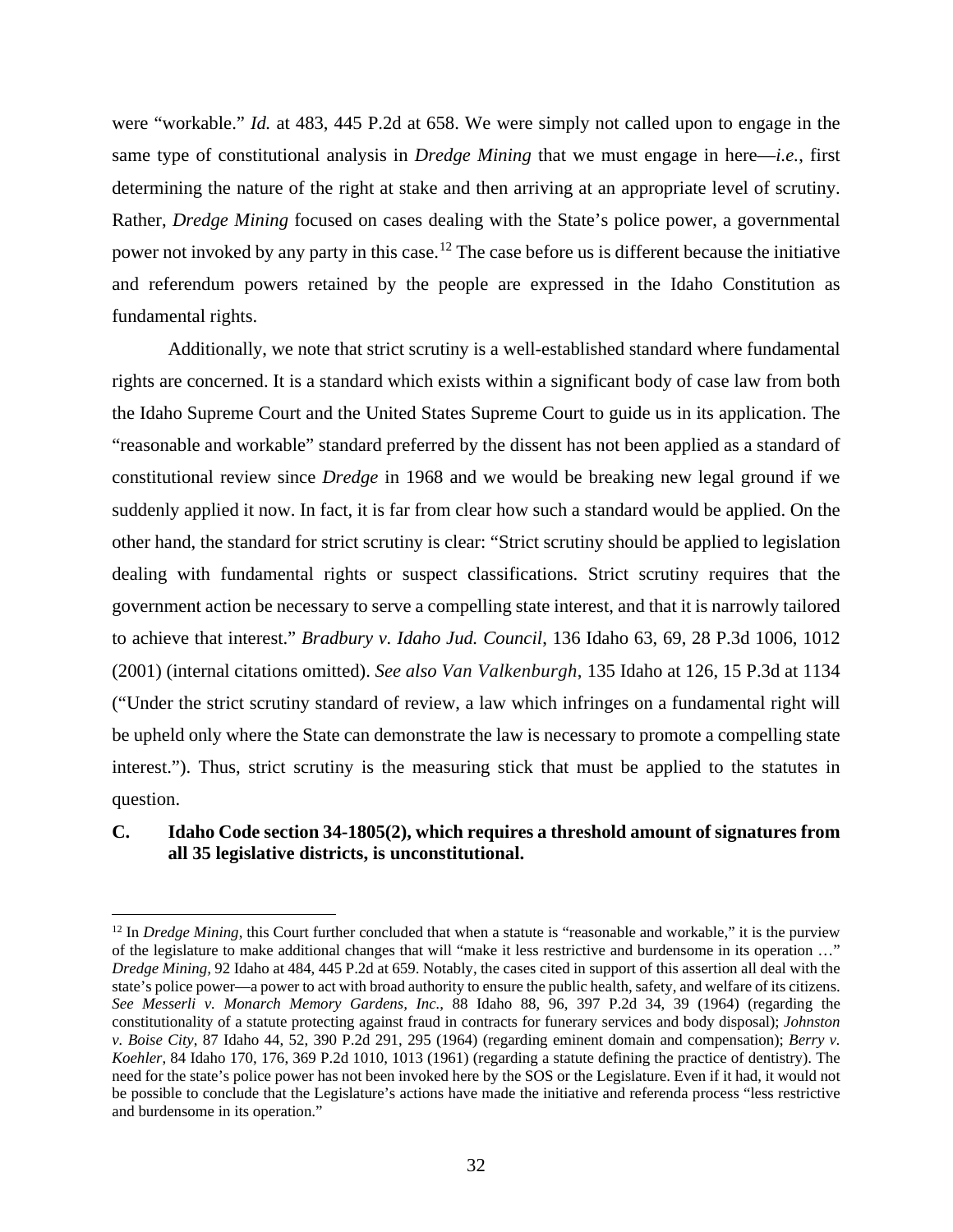# *1. Requiring signatures from all 35 legislative districts does not promote a compelling state interest.*

The SOS avers that Idaho Code section 34-1805(2) survives strict scrutiny because "the state has an 'important regulatory interest' in ensuring an initiative petition has a modicum of statewide support before it is placed on the ballot." According to the SOS, the amended statute (1) protects the state by ensuring the ballot is not inundated with localized legislation and (2) increases voter involvement and voter inclusivity across the entire state. The stated purpose of SB1110 is: "to increase voter involvement and inclusivity in the voter initiative/referendum process." Thus, given the fundamental right at stake, we must determine whether SB 1110's stated purpose identifies a compelling state interest.

To begin, we look to the history of how the legislature has previously exercised its conditions and manner authority. Since we have described this history in detail above, we will briefly summarize it here. In 1912, following the amendments to Article III, Section 1 of the Idaho Constitution, the legislature had the duty to pass enabling legislation for the people's newly enshrined initiative and referendum rights. The legislature eventually passed an enabling act in 1915, but it was so restrictive that then Governor Alexander vetoed it. Thus, the legislature's failure to provide reasonable procedures meant that the people's rights to propose initiatives and referenda lay dormant for more than twenty years. Finally, in 1933, the legislature set the signature requirements simply at 10% of the statewide votes cast in the prior gubernatorial election. This remained the requirement for 64 years, and during this time only 24 initiatives and three referenda qualified for the ballot. In 1984, the legislature attempted to double the number of signatures needed to qualify initiatives and referenda for the ballot to 20%. However, then Governor Evans, just as Governor Alexander had before him, vetoed the legislation because it appeared bent on rendering the initiative and referendum power a "dead letter."

From 1994 to 2012, the people twice succeeded in passing or repealing significant legislation at the polls—the 1994 initiative creating term limits, and the 2012 repeal of education legislation known as the "Luna Laws." Both times the legislature responded by placing new, more difficult requirements on the process for qualifying voter-based petitions. In 1997, the legislature created a 22-county geographic distribution requirement for signatures, which was subsequently struck down by the Ninth Circuit for violating equal protection principles. *Idaho Coal. United for Bears,* 342 F.3d at 1079. Over the next fifteen years (1998- 2013), when the signature requirement was simply 6% of registered voters statewide, only four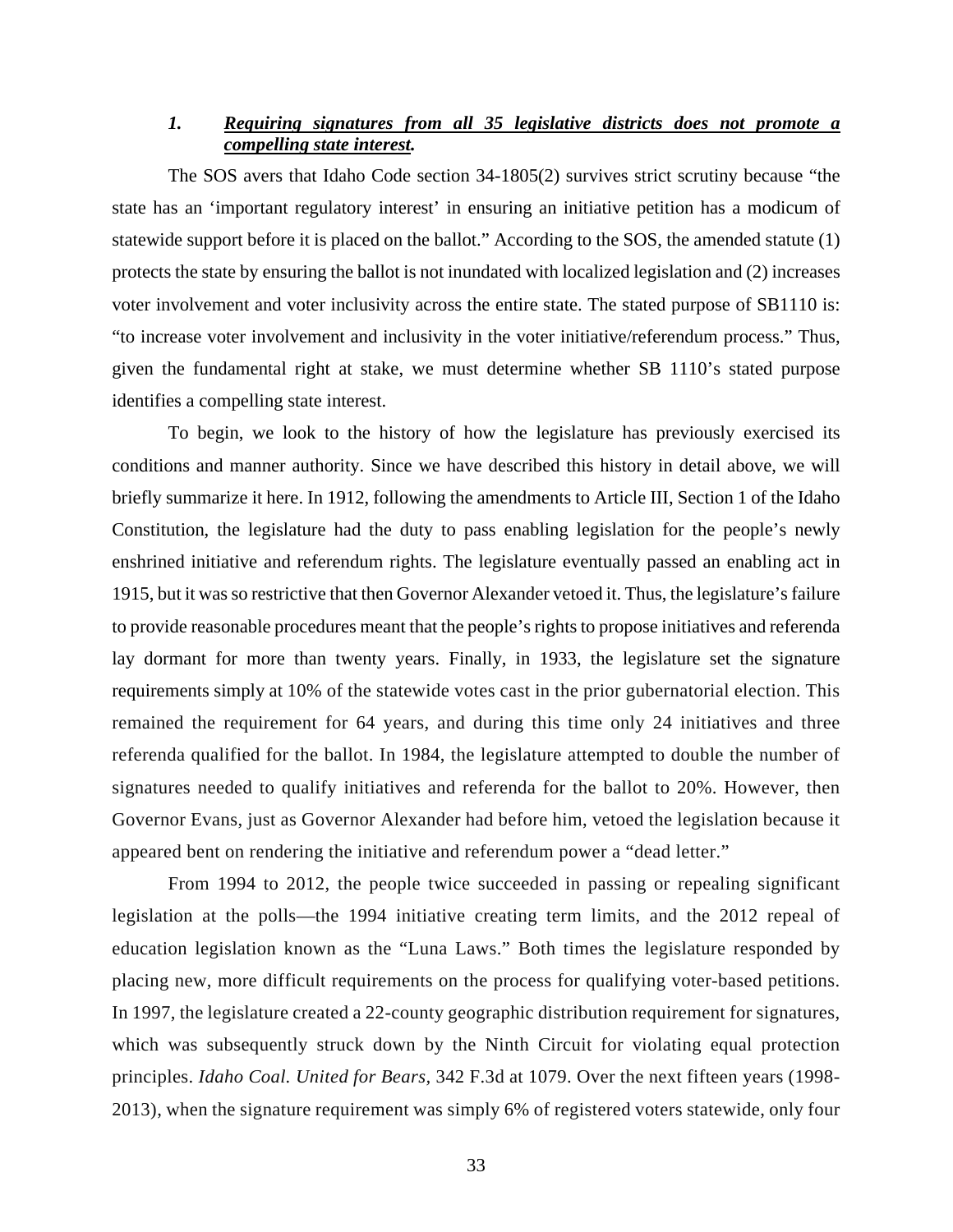initiatives and four referenda qualified for the ballot out of 63 voter petitions circulated. In 2013, following the repeal of the "Luna Laws," the legislature again adopted a geographic distribution requirement, this time based on legislative districts of roughly equal population size, which the Ninth Circuit had suggested would not violate the Equal Protection Clause. *See id.* at 1078 ("Idaho could achieve the same end through a geographic distribution requirement that does not violate equal protection, for example, by basing any such requirement on existing state legislative districts."). This legislation mandated that the signatures of the requisite 6% of registered voters statewide include 6% of registered voters as of the last general election in at least 18 of Idaho's 35 legislative districts.

Over the next eight years, until the passage of SB 1110 in 2021, only 14 voter petitions were circulated. Of those, just two initiatives and no referenda qualified for the statewide ballot. In 2018, despite years of opposition by the legislature, voters passed one of those initiatives: legislation which expanded access to Medicaid. Medicaid Expansion passed with widespread support, garnering over 60% of the vote statewide, including majority votes in 35 out of Idaho's 44 counties. The following year, the legislature passed stricter requirements for obtaining signatures, which were later vetoed by Governor Little. And again, in 2021, the legislature passed an even stricter geographic requirement, SB 1110, which Governor Little signed despite noting concerns about its constitutionality.

We approach the present legislation from this historical context—one which shows an unmistakable pattern by the legislature of constricting the people's initiative and referendum powers after they successfully use it. At oral argument, the Legislature repeatedly asserted that this was necessary to prevent the minority from being "trammeled by the majority." We acknowledge, as James Madison argued in the Federalist Papers, one advantage of a republican form of government over a direct democracy is that it may provide greater protection to minority interests. *See* THE FEDERALIST NO. 10 (James Madison). Nonetheless, the United States Supreme Court has recognized that state constitutional "[p]rovisions for referendums demonstrate devotion to democracy, not to bias, discrimination, or prejudice." *James v. Valtierra*, 402 U.S. 137, 141 (1971). Here, the SOS and the Legislature have offered no supporting evidence of a compelling need to further restrict the people's initiative and referendum power in order to protect minority interests. In short, they have failed to demonstrate how minority rights have been "trammeled" by the initiative process in Idaho. It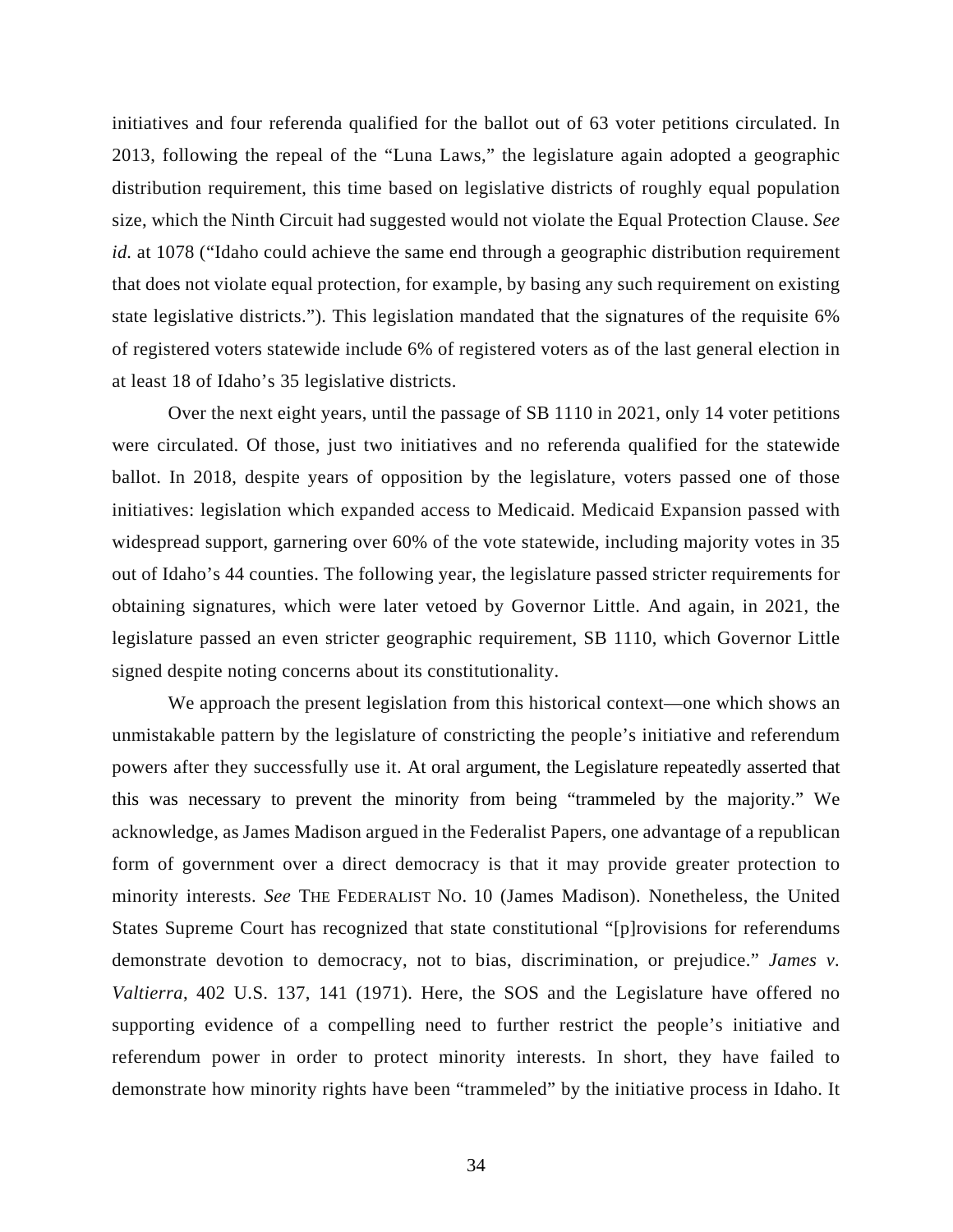is difficult to find, as the SOS and the Legislature suggest, that there is a realistic threat that the interests of any group of Idaho citizens are currently at risk due to the initiative process previously in effect when (1) so few initiatives or referenda have even qualified for the ballot in the last 109 years, and (2) the legislature still possesses the authority to repeal initiatives once passed, as they have done before. In fact, no actual or perceived threat to minority interests necessitating SB 1110's signature requirement has been identified by the legislature. The most recent examples—the referenda overturning the "Luna Laws" in 2012 and the Medicaid Expansion initiative in 2018—actually may have been examples of the majority of Idaho voters acting in a democratic fashion to *protect* minority interests (educators and the poor) when the Idaho Legislature would not.

In the end, should the protection of minority rights have been the aim of the legislature in enacting further restrictions on the initiative and referendum process, we recognize that there already exists a mechanism in place to perform this function, as former United States Supreme Court Justice Robert Jackson adroitly explained:

The very purpose of a Bill of Rights was to withdraw certain subjects from the vicissitudes of political controversy, to place them beyond the reach of majorities and officials and to establish them as legal principles to be applied *by the courts*. One's right to life, liberty, and property, to free speech, a free press, freedom of worship and assembly, and other fundamental rights may not be submitted to vote; *they depend on the outcome of no elections*.

*W. Va. State Bd. of Educ. v. Barnette*, 319 U.S. 624, 638 (1943) (emphasis added). Protecting the constitutional rights of both the majority and the minority is not only a vital role of the judicial branch, it is also one that judicial officers throughout Idaho are accustomed to performing on a daily basis. Indeed, the judiciary's role in adjudicating the constitutionality of legislative acts was recognized prior to final adoption of the United States Constitution:

If it be said that the legislative body are themselves the constitutional judges of their own powers, and that the construction they put upon them is conclusive upon the other departments, it may be answered, that this cannot be the natural presumption, where it is not to be collected from any particular provisions in the Constitution. *It is not otherwise to be supposed, that the Constitution could intend to enable the representatives of the people to substitute their WILL to that of their constituents. It is far more rational to suppose, that the courts were designed to be an intermediate body between the people and the legislature, in order, among other things, to keep the latter within the limits assigned to their authority.* … A constitution is, in fact, and must be regarded by the judges, as a fundamental law. It therefore belongs to them to ascertain its meaning, as well as the meaning of any particular act proceeding from the legislative body.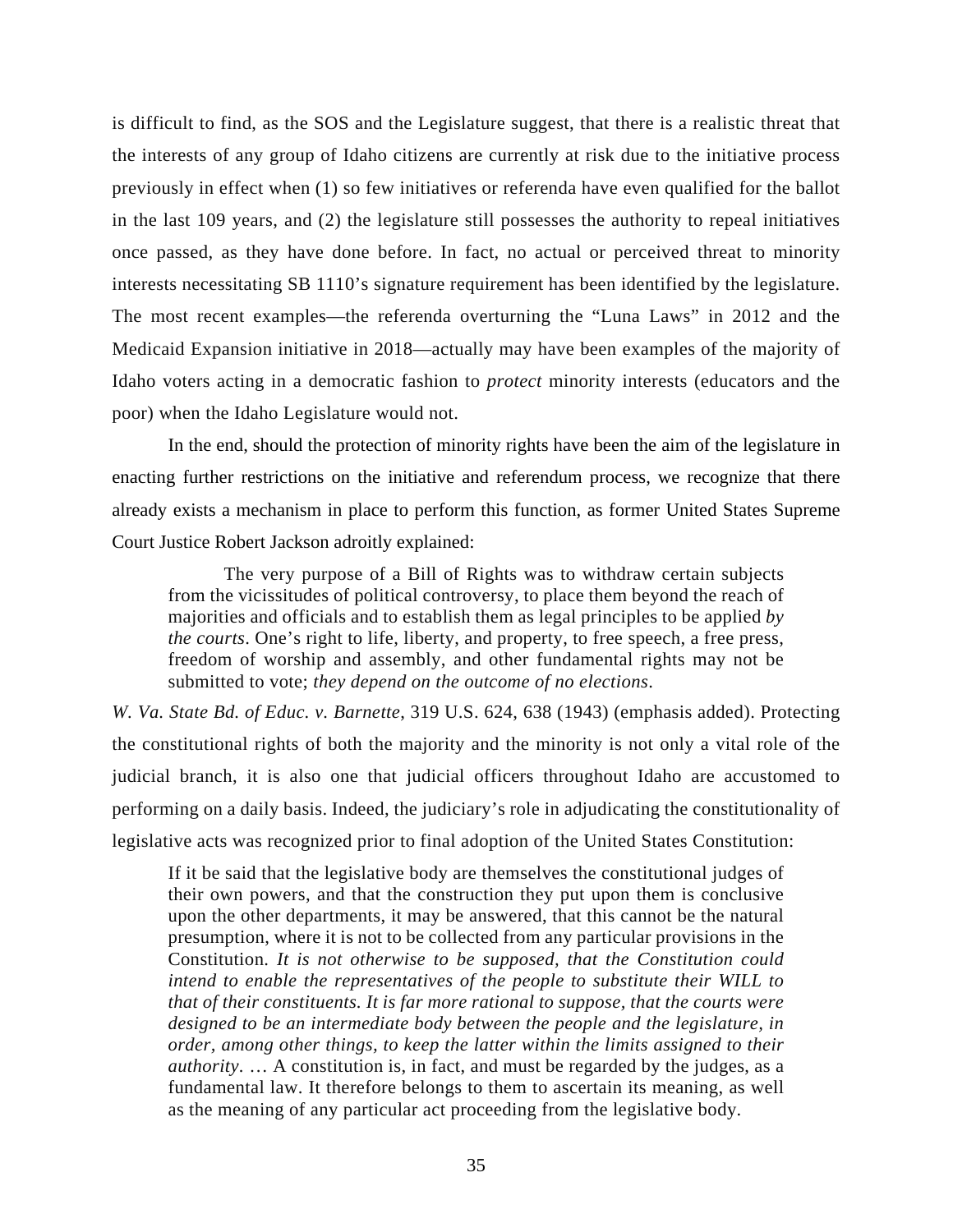THE FEDERALIST NO. 78, at 492 (Alexander Hamilton) (B. Wright ed. 1961) (emphasis added). Importantly, just as the courts have the constitutional authority to exercise judicial review over the enactments of the legislature, it logically follows that the judiciary has a concomitant power to review direct legislation enacted by the people. *See, e.g., Regan*, 165 Idaho at 22, 437 P.3d at 22. Such review not only provides a sturdy bulwark for protecting the rights of both the majority and the minority,[13](#page-35-0) but it also, as Hamilton concluded, is the "proper and peculiar province of the courts." THE FEDERALIST NO. 78, at 492.

Additionally, the SOS and the Legislature insist that the 35 legislative district requirement is justified because it assures that voter-initiated legislation that qualifies for the ballot has a "modicum of statewide support." To prove this, they point to the same two initiatives that qualified for the ballot in 2018. Both initiatives—Medicaid Expansion and Horse Racing—were required to present signatures from 6% of qualified electors statewide, including 6% of qualified electors as of the last general election in at least each of 18 legislative districts. *See* I.C. § 34-1805 (2013). The SOS points out that both initiatives qualified for the ballot without first demonstrating support in all areas of the state. ("Historical Horse Racing did not obtain a qualifying number of signatures in any legislative district in Northern Idaho, while Medicaid Expansion did not obtain sufficient signatures in legislative districts in the midsection of the state."). Thus, the SOS claims, Idaho Code section 34-1805(2)'s requirement that petitioners obtain a qualifying number of signatures in each of Idaho's 35 legislative districts "provides a system of checks and balances for direct legislation, which creates a check on the will of the majority."

We see little evidentiary or logical support for the position that the state has a compelling interest in ensuring that initiatives and referenda demonstrate a threshold level of support in *every* legislative district before qualifying for the ballot. For example, there is simply no logical reason why a ballot proposition supported by 6 percent of the voters in 34 out of 35 legislative districts has not clearly established that it has statewide support. More importantly, the suggestion that the proponents of a ballot proposition must demonstrate "a modicum of statewide support" just to qualify for the ballot is simply inapposite to the inherent purpose of Article III, Section 1's initiative and referendum power, which is to give the majority of the people an opportunity to have

<span id="page-35-0"></span><sup>&</sup>lt;sup>13</sup> For an assessment of how the courts have acted as check on the initiative and referendum processes to protect minority rights when needed, *see* David B. Magleby, *Let the Voters Decide? An Assessment of the Initiative and Referendum Process,* 66 U. Colo. L.Rev. 13, 40–42 (1995).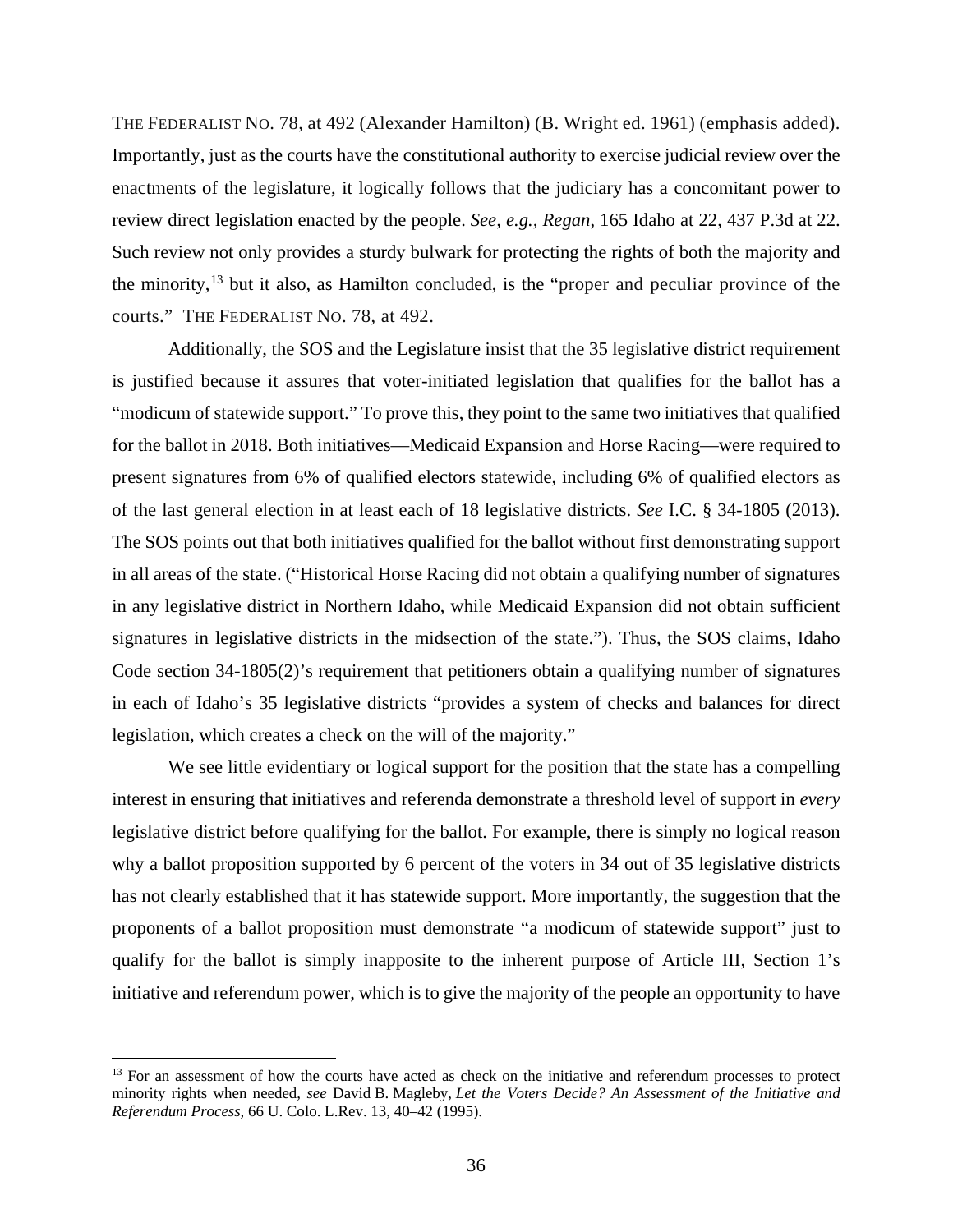a voice in passing legislation. It must be remembered that SB 1110 only addresses qualifying for the ballot; once qualified, a proposition still requires a majority vote to pass. The Idaho Constitution's reservation of legislative power to the state's qualified voters—allowing them to pass or repeal legislation "independent of the legislature"—must also come with a fair opportunity to qualify an initiative or referendum for the ballot to exercise this power, or the power is merely illusory. The SOS and the Legislature have failed to demonstrate an interest compelling enough to justify the placing of such an onerous procedural hurdle on the proponents of an initiative or referendum before the majority ever gets to weigh-in on the issue.

The same is true of the rationale that SB 1110 was necessary to address concerns that the ballot might become "cluttered" with initiatives representing special interests. While we are mindful that California has had to contend with cluttered ballots,<sup>[14](#page-36-0)</sup> Idaho's experience over the same period of time has been very different. We note first that, in the 109 years since the initiative and referendum power was created—88 years since the legislature passed enabling legislation only 30 initiatives and seven referenda have ever made it onto the ballot. Only 28 initiatives and seven referenda qualified for the ballot in the 80 years  $(1933-2013)^{15}$  $(1933-2013)^{15}$  $(1933-2013)^{15}$  when there was no geographic distribution requirement at all for gathering signatures. However, even if more initiatives and referenda qualified for the ballot in Idaho, the SOS and the Legislature would still have failed to establish that special interest "clutter" is a sufficient reason to limit fundamental rights.

In sum, the legislature has crafted a dramatic check on the ballot qualification process without showing a compelling need for such a check. Importantly, a thorough check is already built into the process: that every qualifying initiative or referenda is subject to a statewide, majority vote in which every qualified elector has an equal say. Thus, we conclude that the SOS and the Legislature have failed to demonstrate a compelling state interest justifying the restrictions in SB 1110.

# *2. The requirement for signatures from all 35 legislative districts is not narrowly tailored.*

<span id="page-36-0"></span> $14$  According to data from the California Secretary of State's webpage, 392 initiatives have qualified for the ballot in California since 1912. *See* [https://www.sos.ca.gov/elections/ballot-measures/resources-and-historical](https://www.sos.ca.gov/elections/ballot-measures/resources-and-historical-information/history-california-initiatives)[information/history-california-initiatives](https://www.sos.ca.gov/elections/ballot-measures/resources-and-historical-information/history-california-initiatives) .

<span id="page-36-1"></span><sup>&</sup>lt;sup>15</sup> This includes the period in which the Ninth Circuit struck down Idaho's 22-county signature requirement for qualifying initiatives and referenda for the ballot. Technically, the 22-county geographic distribution requirement was in effect from 1997 to 2001, but no direct legislation made it to the ballot in those years.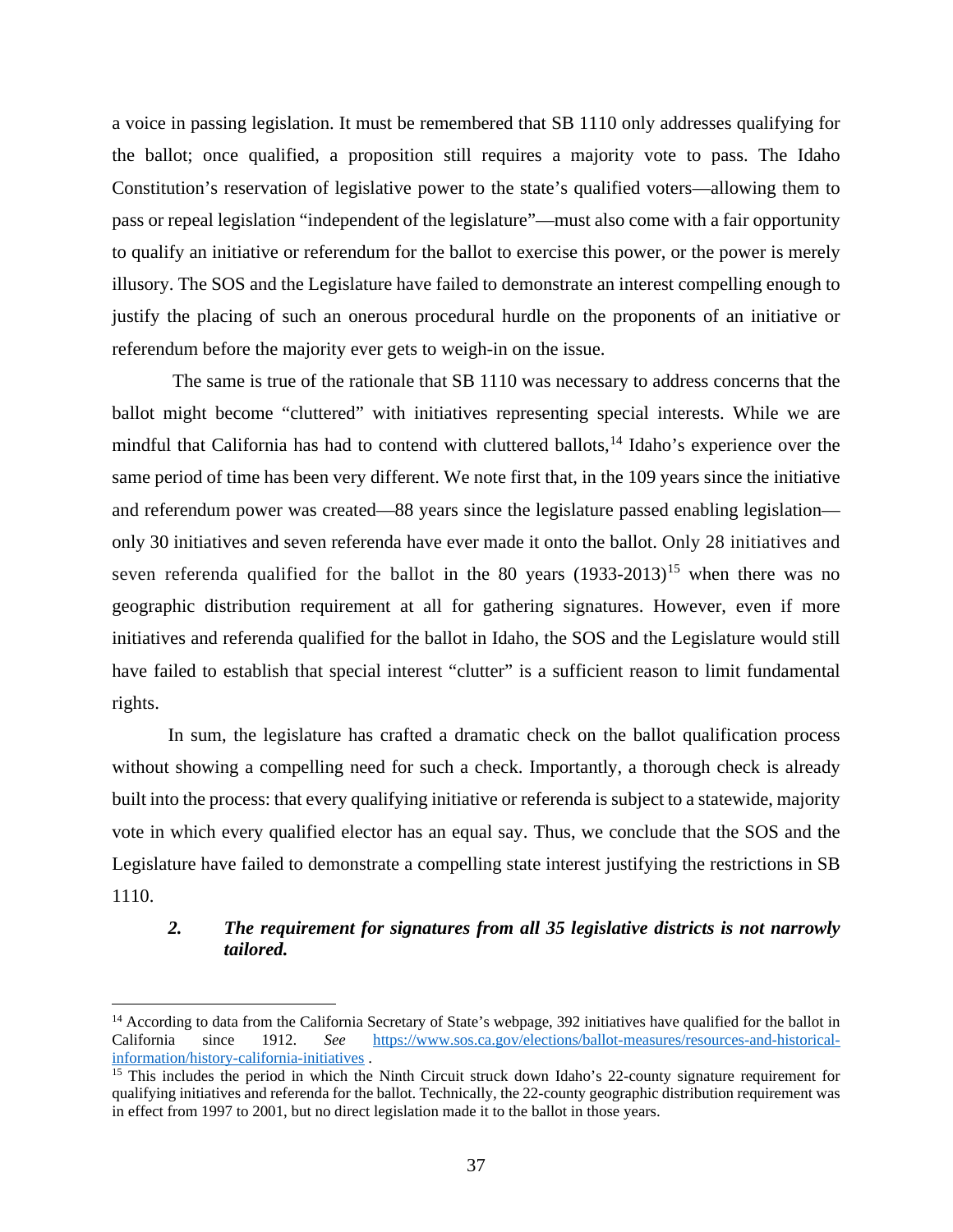Even if we were to accept, *arguendo*, the SOS and the Legislature's argument that there is a compelling state interest in demonstrating a "modicum of statewide support," we still cannot conclude that requiring signatures from 6% of registered voters in every one of the state's 35 legislative districts is narrowly tailored to achieve that goal. The statement of purpose to SB 1110 explains that it will accomplish its goals "by ensuring signatures are gathered from each of the 35 legislative districts, so every part of Idaho is included in the process." However, instead of crafting a narrow solution to address this concern, SB 1110 resolves it by placing an absolute veto power into the hands of any one legislative district in the state.

The SOS and the Legislature's argument is based on the unsupported assumption that a failure to gather enough signatures to qualify an initiative for the ballot in any one legislative district means that voters in the district do not support the initiative, or that there is not "a modicum of statewide support" for the initiative. There is little evidence to support such an inference. Medicaid Expansion is a salient example. In that case, organizers *qualified* the petition for the ballot without relying on signatures from districts in the middle of the state because the campaign was not required to do so. Yet, voters still passed the initiative by winning a majority of the vote in 35 of Idaho's 44 counties, amassing over 60% of the statewide vote. Moreover, even though many of the qualifying signatures were gathered where the state's population is more concentrated, the majority of the counties where the initiative passed were rural. Of course, Medicaid Expansion is only a single example. Yet, due to the relatively few initiatives that have passed in Idaho in recent years—only one has passed since 2002—the SOS and the Legislature have been unable to provide us with contrary evidence.

Instead of historic examples, the Legislature invokes the *possibility* of an extreme future scenario: If the 18-legislative-district requirement for signatures remains in effect, organizers *could* qualify an initiative or referendum by gathering signatures from only four populous counties—Ada, Canyon, Kootenai, and Bonneville—which alone currently encompass 18 legislative districts. Yet, such a scenario has never occurred. In the most recent initiative campaigns, both Medicaid Expansion and Horse Racing proponents ran extremely efficient and organized campaigns, with Medicaid Expansion relying on regional networks of volunteers, and Horse Racing deploying paid signature gatherers. To qualify for the ballot, Medicaid Expansion gathered signatures from 6% of registered voters in 26 counties; Horse Racing did the same in approximately 20 counties. Although these are only two limited, but recent, examples, in neither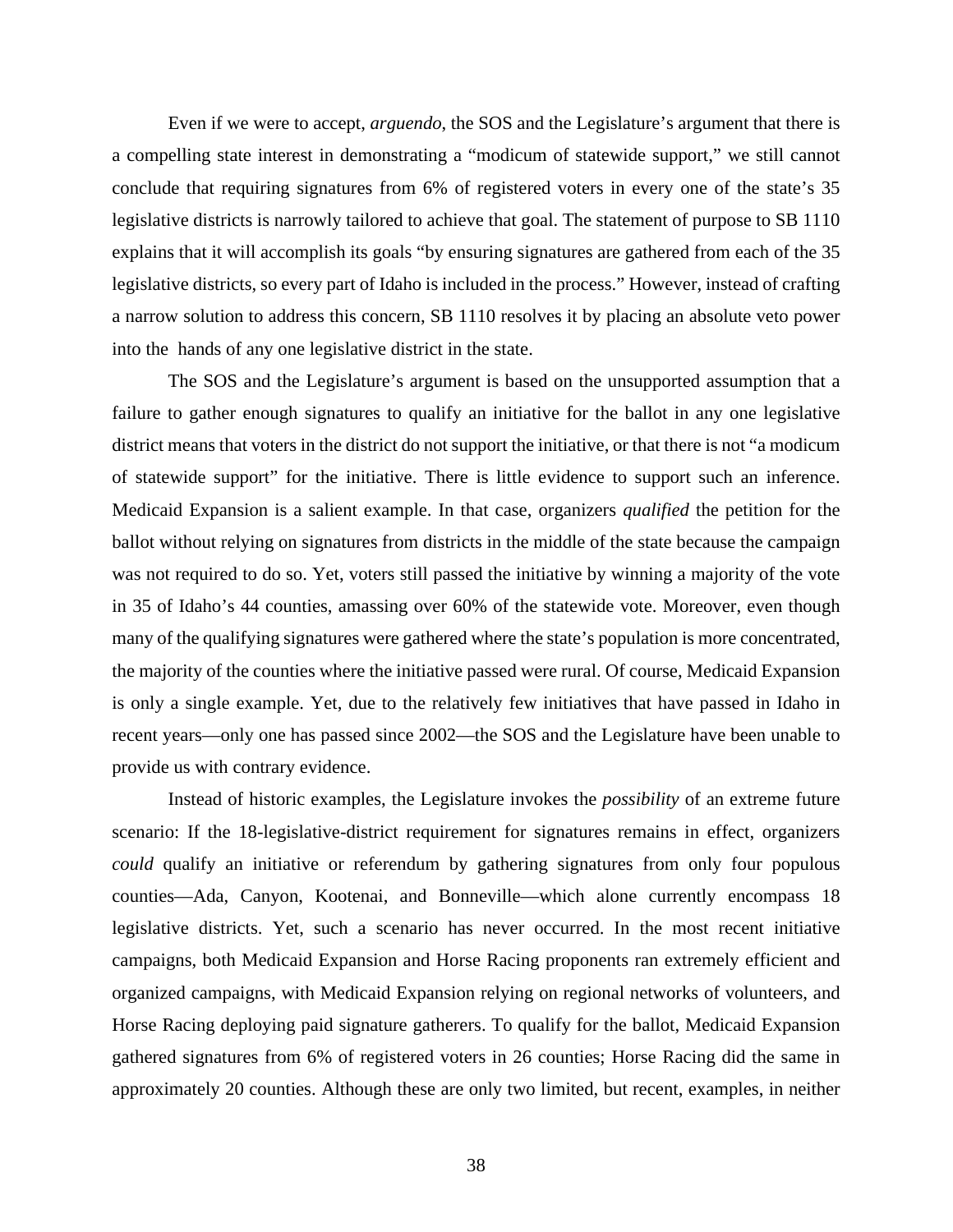of these well-run campaigns did the petition organizers qualify their initiatives for the ballot by obtaining signatures from only four counties.

However, again assuming, *arguendo*, that the Legislature's scenario was realized—an initiative qualified for the statewide ballot by garnering signatures from only Ada, Canyon, Kootenai, and Bonneville counties—it would still not mean that the initiative did not represent a diverse array of statewide interests. Although Ada and Canyon County are adjacent to one another in the southwest region of the state, Canyon County is decidedly more rural and politically distinguishable from Ada County. There, the population centers of Nampa and Caldwell serve largely rural interests. Even Ada County, which is home to Idaho's most populous city, Boise, with approximately 228,000 people as of the last census, <sup>[16](#page-38-0)</sup> includes large tracts of rural land and more than 1,300 farms comprising more than 112,000 acres in 2017. [17](#page-38-1) Importantly, notwithstanding the population of Boise, the SOS and the Legislature have failed to show that the political interests of Ada County as a whole are consistent with those of Boise. Similarly, Bonneville County, outside of Idaho Falls and Ammon, is indisputably a large rural county. The Legislature casts Idaho Code section 34-1805(2) as necessary to ensure that a diversity of interest, such as urban and rural voters, can weigh-in on a proposed initiative. However, even based on just these four counties, the reality is that counties with large "urban" centers in Idaho also contain significant amounts of agricultural land and have diverse and unique political makeups. Thus, the interests of the voters in these four counties are more grayscale than black or white.

The Legislature also claims it must protect against one region of the state dominating the rest with its local agenda. Yet, the four counties in their example could not be more geographically, culturally, and economically diverse. Kootenai County is in the state's panhandle, about 400 miles north from Boise and borders the State of Washington, while Bonneville County is about 300 miles east of Boise on the state's southeastern border with Wyoming. Ada County and Canyon County are both near Idaho's southwestern border with Oregon. If an organizer somehow qualified a ballot proposition by obtaining signatures from legislative districts in only these four counties, the signatures would have to come from voters in three far-flung corners of the state, representing

<span id="page-38-0"></span><sup>&</sup>lt;sup>16</sup> According to current U.S. Census data, the City of Boise has a population of 228,965. <https://data.census.gov/cedsci/profile?g=1600000US1608830> .

<span id="page-38-1"></span><sup>17</sup> *See* U.S. Dep't. of Agric., 2017 Census of Agriculture, Idaho State and County Data (April 2019), [https://www.nass.usda.gov/Publications/AgCensus/2017/Full\\_Report/Volume\\_1,\\_Chapter\\_2\\_County\\_Level/Idaho/](https://www.nass.usda.gov/Publications/AgCensus/2017/Full_Report/Volume_1,_Chapter_2_County_Level/Idaho/) idv1.pdf .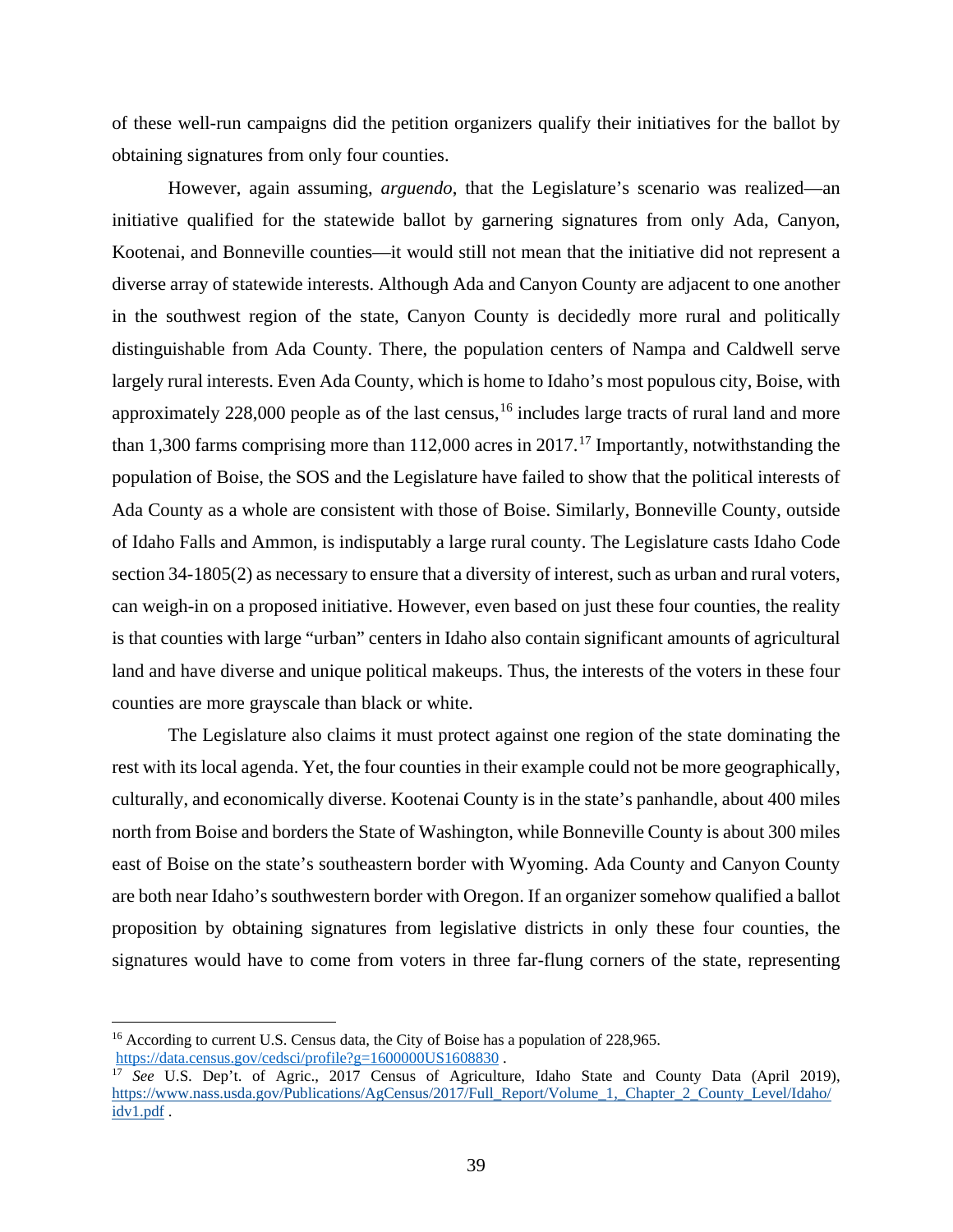varied regional interests, including both urban and rural interests, and spanning two time zones. This would certainly suggest a "modicum of statewide support" for the proposition. Moreover, we reiterate that the initiative and referendum processes come with a protection against local provincialism already built in: the requirement that direct legislation must be passed by a majority vote at the polls in November.

Interestingly, the SOS also argues that the new 35-legislative-district requirement is not impossible to satisfy because, due to the way legislative districts overlay counties, sponsors of initiative and referenda would only need to gather signatures "in about a third of Idaho's 44 counties (14 of 44)" and that "[s]carcely populated counties need not be visited." Of course, this only emphasizes the SOS and the Legislature's logical dilemma: on the one hand, they argue interests across the state must be represented; on the other hand, they argue that SB 1110 would require signatures from only 14 counties in the state. At best, it looks as though the Legislature has devised a requirement that nearly doubles the previous threshold—from 18 to 35 legislative districts—while also claiming that it would not affect anyone very much.

Rather than evenly distributing power across the state, the Legislature has achieved just the opposite. By requiring a threshold of support from every legislative district in the state, the Legislature has essentially given every legislative district veto power over qualifying initiatives and referenda for the ballot. While this might theoretically assure that voters with minority interests will have a voice, it will achieve this end at a terrible cost. For example, a lone urban district in Boise could thwart an agricultural initiative with strong statewide support. Likewise, a paid special interest lobby could derail a popular initiative it dislikes by focusing its opposition efforts on a single legislative district with which it shares common interests. Indeed, the consequences of this would be felt across the political spectrum as the respective strengths of a majority or minority group ebbs and flows over time. In sum, rather than protecting the interests of minority voters, in reality the Legislature has given minority voters an effective veto over the will of the majority of voters.

If the Legislature's actual goal is to prevent any initiative or referendum from qualifying for the ballot, then this is probably an effective tactic. However, this is inconsistent with the constitutional requirement of a "narrowly drawn" solution. *Rudeen*, 136 Idaho at 570, 38 P.3d at 608. If the goal were to assure that all voters across the state have a voice, the Legislature has done this in a way that is devoid of *any* tailoring at all. Ultimately, the effect of SB 1110 is to prevent a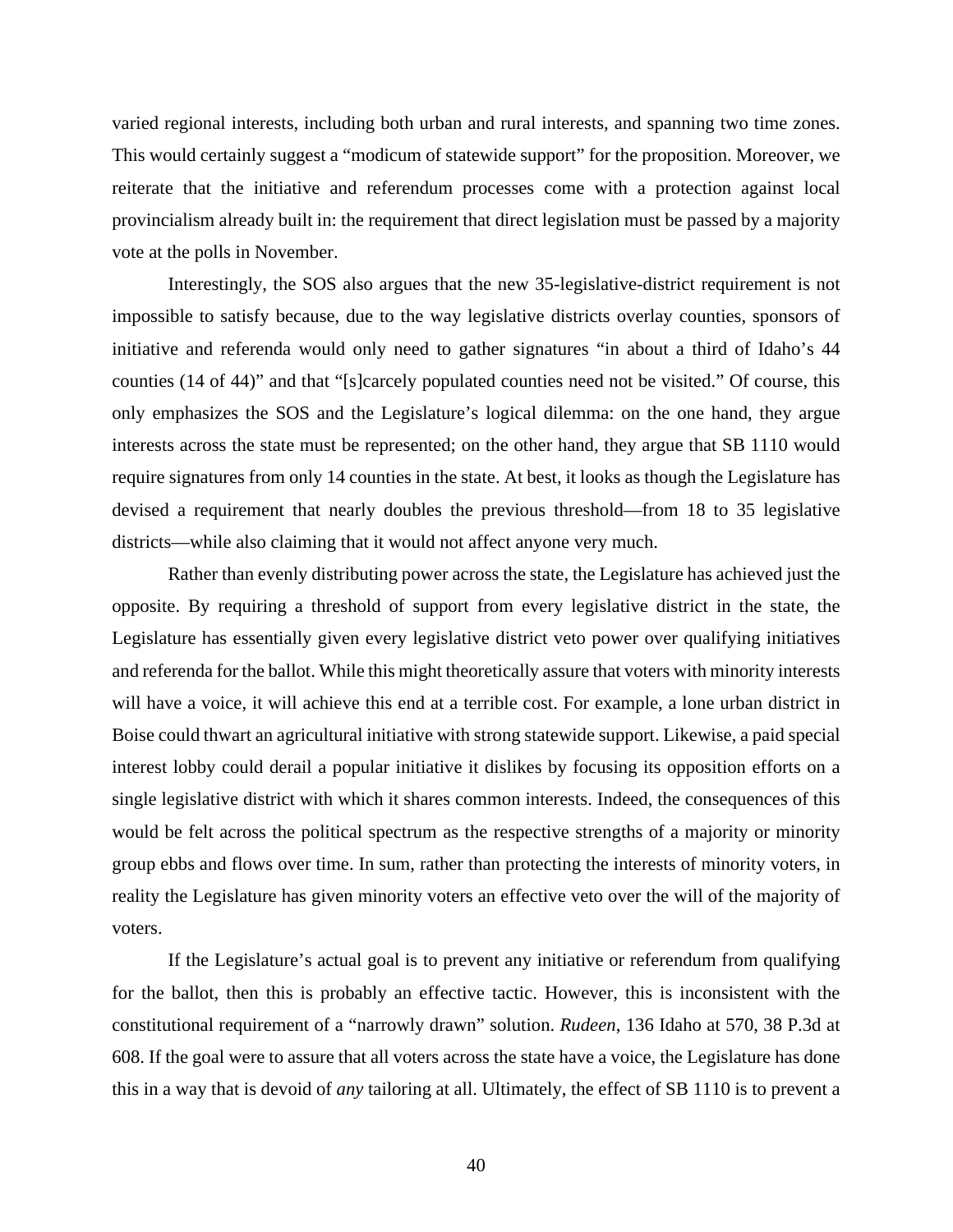perceived, yet *unsubstantiated* fear of the "tyranny of the majority," by replacing it with an *actual* "tyranny of the minority." This would result in a scheme that squarely conflicts with the democratic ideals that form the bedrock of the constitutional republic created by the Idaho Constitution,<sup>[18](#page-40-0)</sup> and seriously undermines the people's initiative and referendum powers enshrined therein.

The SOS and the Legislature have argued that if statewide voters do not agree with the Legislature's policies, and cannot garner sufficient signatures to qualify an initiative or referendum for the ballot, the proper recourse is to elect different legislators. While it is true that the biennial election cycle affords the people one way to exercise their voting power to influence legislation, this is hardly a panacea when it comes to statewide issues—the people in one portion of the state have no ability to vote out a powerful legislator from another. More importantly, this argument ignores the fact that the people of Idaho have reserved to themselves an additional constitutional mechanism for affecting statewide policy and correcting legislative enactments they do not support—the initiative and referendum process. This power is meaningless unless it is accessible. Just as the Idaho Constitution protects the people's right to either reelect their legislators or elect new ones at the polls, it also protects the right to approve or reject a proposed initiative or referendum at the polls. It is not the proper role for any branch of the government to effectively nullify a constitutional mechanism reserved by the people to effect policy.

In sum, Idaho Code section 34-1805(2) violates Article III, Section 1 of the Idaho Constitution because the SOS and the Legislature have failed both tests under strict scrutiny: (1) they have not shown that there is a compelling state interest in demonstrating support from *every* legislative district before voter initiated legislation or referenda are allowed to appear on the ballot, and (2) they have failed to demonstrate that requiring signatures from all 35 legislative districts is a narrowly tailored way of achieving the goal of protecting the interests of rural or regional voters.

# *3. The previous version of Idaho Code section 34-1805 is restored.*

Reclaim and the Committee ask this Court to strike the entire geographic requirement from Idaho Code section 34-1805. However, section 34-1805(2)'s 35-district requirement replaced a previous version of the statute with an 18-district requirement, and Reclaim and the Committee

<span id="page-40-0"></span><sup>18</sup> *See* U.S. CONST. art. IV, § 4 ("The United States shall guarantee to every State in this Union a Republican Form of Government, . . ."); Idaho Admission Bill, 26 Stat. L. 215, ch. 656 (July 3, 1890) ("The Idaho] Constitution is republican in form, and is in conformity with the Constitution of the United States."); *Reynolds v. Sims*, 377 U.S. 533, 566 (1964) (Acknowledging the "democratic ideals of equality and majority rule.").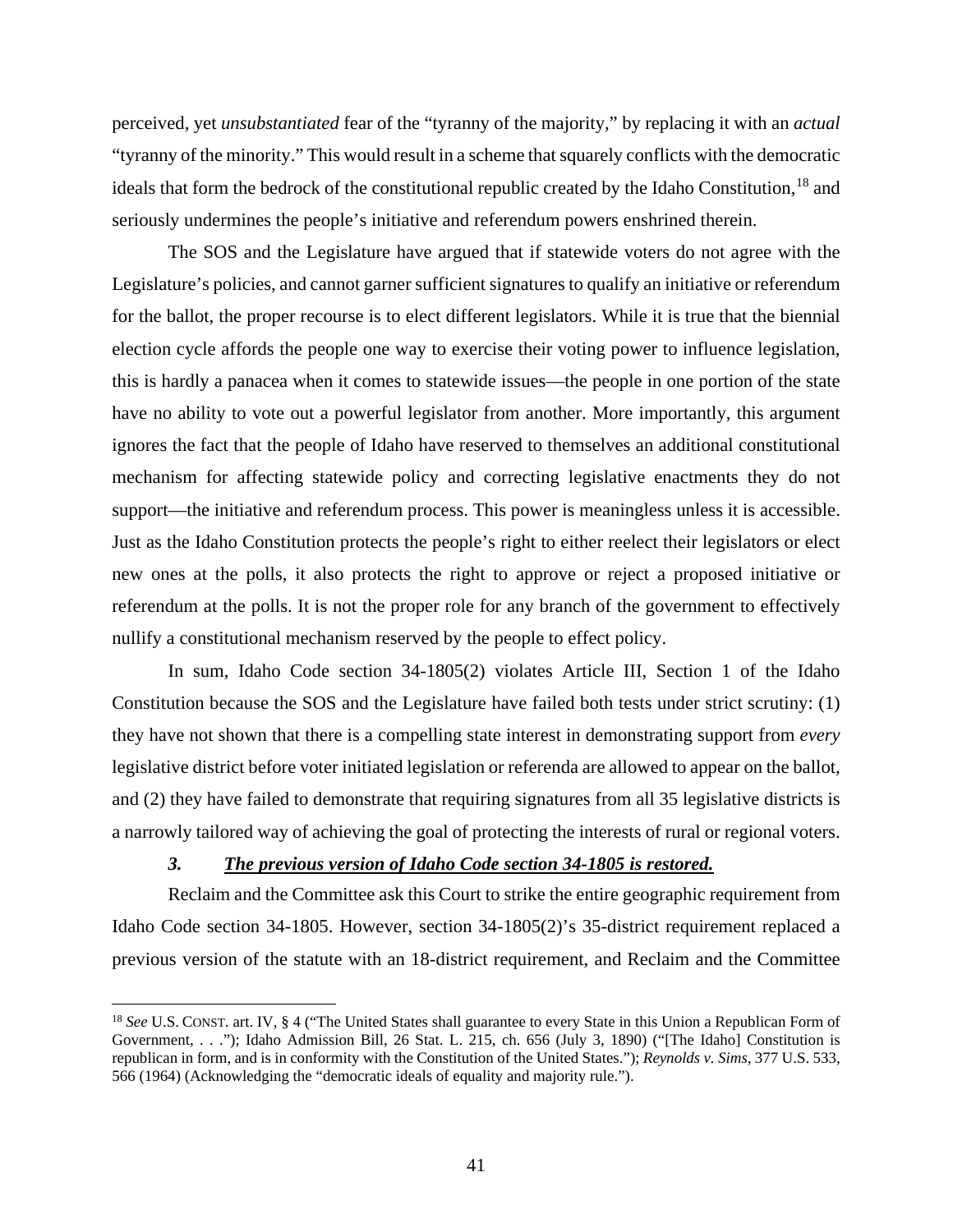have not directly challenged the constitutionality of that previous legislation. Because there is no emergency cited that would warrant the Court exercising its original jurisdiction to deal with a statute which has been in effect for at least eight years, we deny Reclaim and the Committee's request to hold Idaho Code section 34-1805 unconstitutional as it existed prior to the 2021 amendments. Thus, the proper remedy is to restore the previous version of the statute with its 18 district requirement.

The Idaho Supreme Court, in *American Independent Party in Idaho, Inc. v. Cenarrusa*, 92 Idaho 356, 442 P.2d 766 (1968), considered the constitutionality of a statute that increased the signature requirement for qualifying new political parties. In holding that the amended statute was unconstitutional because it would make organizing a new political party "a practical impossibility," this Court held that the previous version of the statute "remain[ed] in full force and effect":

When a statute by express language repeals a former statute and attempts to provide a substitute therefor, which substitute is found to be unconstitutional, the repeal of the former statute is of no effect, unless it clearly appears that the legislature intended the repeal to be effective even though the substitute statute were found invalid.

*Id.* at 359, 442 P.2d at 769 (internal citations omitted).

For the reasons outlined herein, we have declared SB 1110 unconstitutional and granted Reclaim and the Committee's petition for a writ of prohibition barring its taking effect. Accordingly, Idaho Code section 34-1805 is restored to its previous state, whereby an initiative or referendum petition filed with the Secretary of State must include signatures from 6% of qualified electors at the time of the last general election in 18 legislative districts, provided the total number of signatures is equal to or greater than 6% of the registered voters in the state at the time of the last general election.

In so ruling, we clarify that we have not decided the question of whether section 34-1805, with its 18 legislative district requirement, is also unconstitutional. Accordingly, we deny this claim for relief without prejudice.

# **D. Idaho Code section 34-1813(2)(a), which requires all voter-approved initiatives to take effect no sooner than July 1 of the following year, is also unconstitutional.**

In 2020, the legislature amended Idaho Code section 34-1813 to include a provision that no initiative may take effect until July 1 of the year following the election in which it was approved: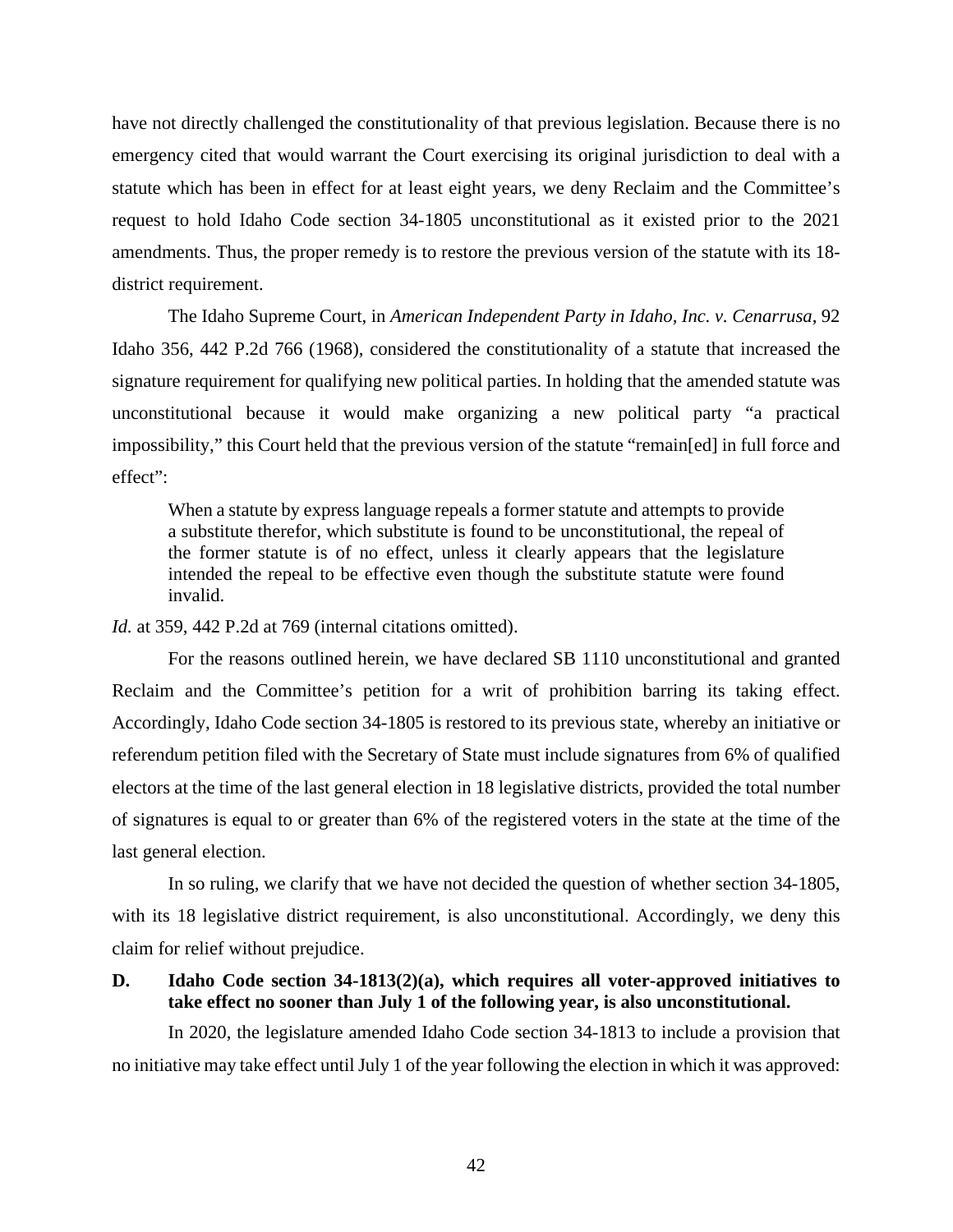A statewide initiative may contain an effective date, if passed, that shall be no earlier than July 1 of the year following the vote on the ballot initiative. If no effective date is specified in the petition, the effective date of a statewide initiative that has been approved by the electorate shall be July 1 of the following year.

I.C. § 34-1813(2)(a). Similar to the 2021 amendments to section 34-1805(2), Reclaim and the Committee argue that this provision is unconstitutional. We agree.

Reclaim and the Committee claim that the constitutional right reserved to the people to legislate directly by initiative in Article III, Section 1 of the Idaho Constitution is expressly "independent of the legislature," which means the legislature has no authority to set the effective date for initiative based legislation. For support, they cite previous case law in which this Court reasoned that, once passed, initiative laws stand on "equal footing" with laws passed by the legislature. *See Westerberg v. Andrus*, 114 Idaho 401, 404, 757 P.2d 664, 667 (1988) (citing *Luker*, 64 Idaho at 706, 136 P.2d at 979).

The Legislature has the power to declare that its legislation is an emergency, which allows the legislation to have immediate effect. *See Idaho State AFL-CIO v. Leroy*, 110 Idaho 691, 698, 718 P.2d 1129, 1136 (1986). To this end, Reclaim and the Committee aver that the people have a commensurate right to place an effective date into the legislation the people pass. Accordingly, they argue that, because Idaho Code section 34-1813(2)(a) intrudes upon that right, it violates the people's independent legislative power under Article III, Section 1 of the Idaho Constitution. Critically, they contend that, "[t]he only conceivable purpose [the Legislature] could have in imposing a blanket requirement of a July 1 or later effective date some eight months after passage—is to give itself the opportunity to repeal a successful initiative in the session before July 1." Thus, they ask this Court to issue a writ prohibiting state officials from enforcing the effective date language in Idaho Code section 34-1813(2)(a).

In response, the SOS states that the effective date of legislation is a procedural matter and, therefore, within the purview of the legislature's conditions and manner authority under Article III, Section 1. Again, the SOS argues that "independent of the legislature" language of the Constitution only allows the people to determine the subject matter of the legislation but does not create independence in the legislative process. Further, the SOS argues there are practical considerations in "setting a consistent default effective date for all initiatives . . . ." To some extent, these echo the very concerns described by Reclaim and the Committee: that the Legislature does not wish to have legislation take immediate effect so they can repeal it in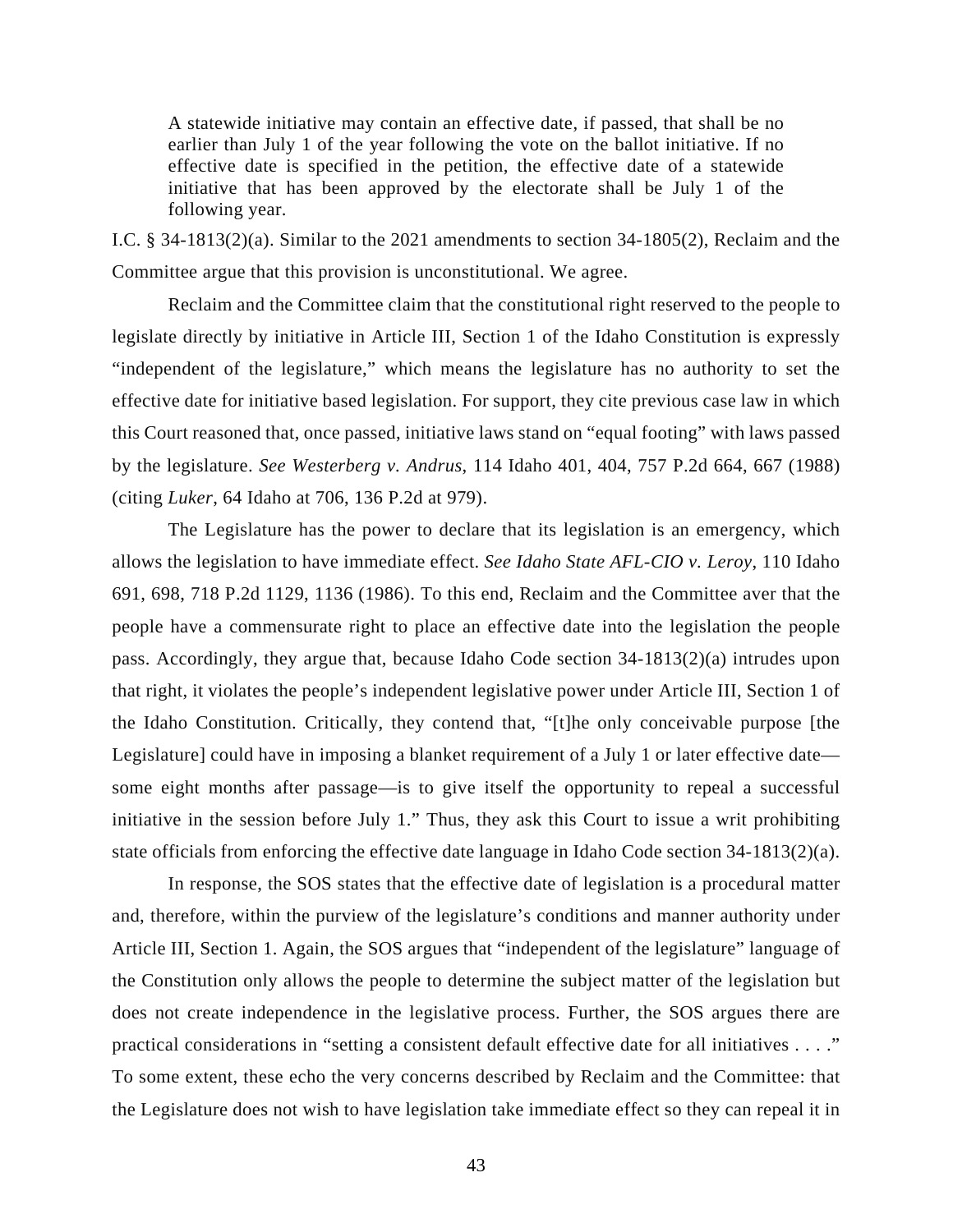the next legislative session. The SOS notes that most legislation in Idaho does not include an effective date, and that July 1 is the default date, unless another effective date is included. Generally, legislation does not go into effect sooner than 60 days after it is passed, except in case of an emergency. However, it is also true that legislation *may* contain a different effective date.

Article III, Section 22, of the Idaho Constitution states: "No act shall take effect until sixty days from the end of the session at which the same shall have been passed, except in case of emergency, which emergency shall be declared in the preamble or in the body of the law." Thus, the same standard, which allows the legislature considerable discretion in setting the effective date of legislation when an emergency is properly declared, should apply to legislation adopted by the people via the initiative process. Although the SOS argues that the effective date is merely procedural, we conclude that it crosses over into the substantive right reserved to the people. Article III, Section 1 provides that the people reserve to themselves the "power to *propose* laws, and *enact* the same at the polls *independent of the legislature*." Notably, "independent of the legislature" applies to both the power to propose laws and the power to *enact* laws. This necessarily includes the power to set the effective date, by which the laws are actually enacted.

In *Luker*, we held that initiative-based legislation was subject to amendment and repeal by the legislature because, after the law is passed, the constitutional amendment that created the initiative right placed initiative legislation "on an equal footing" with other legislative acts. 64 Idaho at 706, 136 P.2d at 979. In other words, "[t]he power to legislate is . . . derived from the same source." *Id.* As noted previously, we reaffirm our prior holdings that initiative-created legislation stands on equal footing with laws enacted by the legislature.<sup>[19](#page-43-0)</sup> We conclude that this necessarily includes permitting the drafters of initiatives to set effective dates, subject to the requirements in Article III, Section 22, of the Idaho Constitution. To read Article III, Section 1 otherwise would disregard that the people may enact legislation "independent of the

<span id="page-43-0"></span><sup>&</sup>lt;sup>19</sup> In *Luker*, this Court made two misstatements in its description of the legislative power in Idaho, which we now disavow. First, we wrote that the government was divided into three departments, "the first and foremost of which is the legislative power" vested in the Senate and House of Representatives. *Id.* (citing IDAHO CONST. art. III, § 1). We have since consistently emphasized that the three departments—the legislative, the executive, and the judiciary—are co-equal. Second, we described the 1912 constitutional amendment that reserved the initiative and referendum powers to the people as an "*afterthought*" and, thus, implied it was less important than other constitutional provisions. *Id.* (emphasis added). We recognize that many of the people's most important rights have come about by constitutional amendment, beginning with the Bill of Rights (Amendments I through X, inclusive), including the Thirteenth Amendment (abolishment of slavery) and the Twentieth Amendment (the recognition of women's suffrage). We disclaim any language that implies a right created by constitutional amendment is of lesser importance.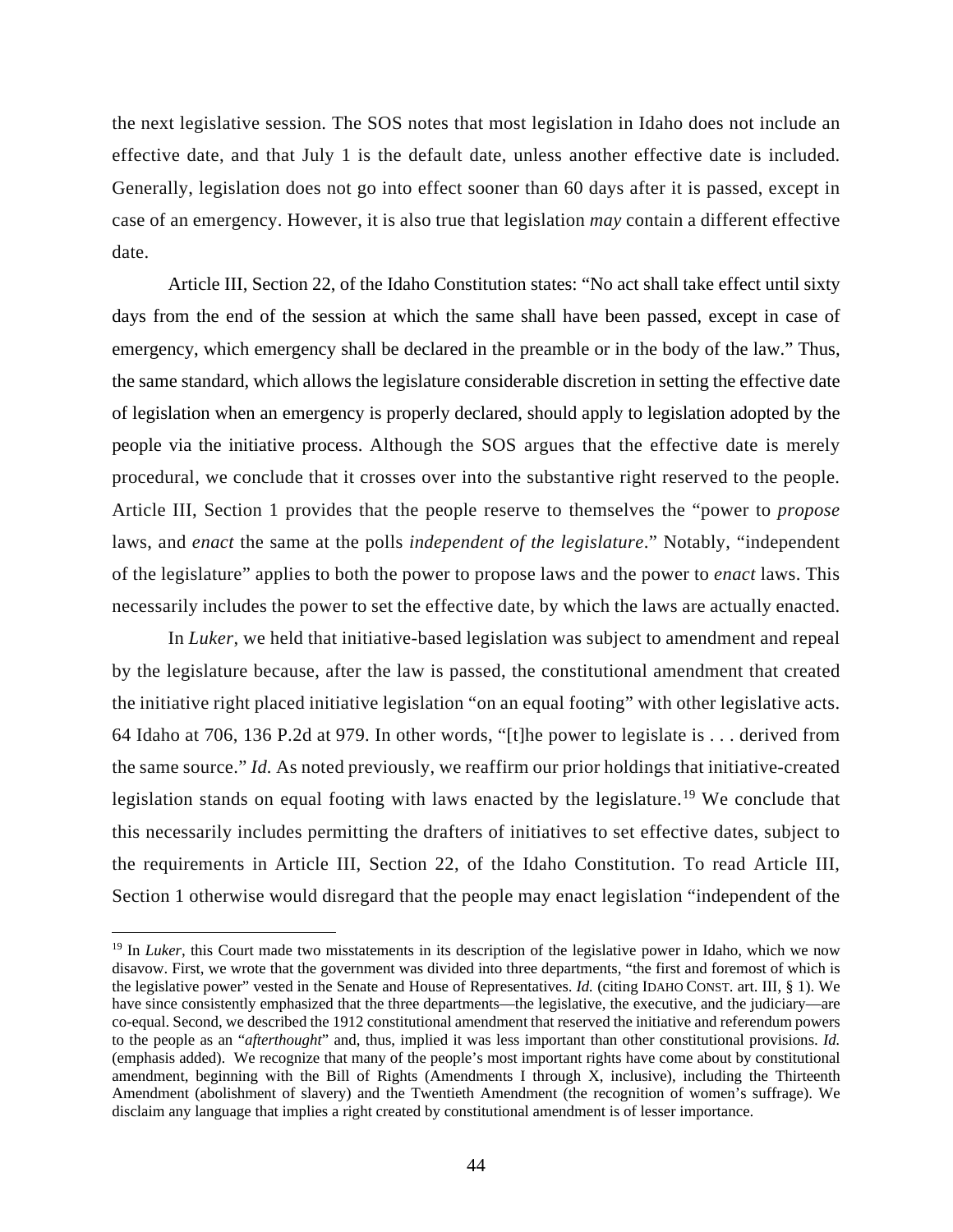legislature." Therefore, we conclude that the amendments to Idaho Code section 34-1813(2)(a) are an unconstitutional infringement on the peoples' right to legislate independent of the legislature.

#### **VI. ATTORNEY FEES UNDER THE PRIVATE ATTORNEY GENERAL DOCTRINE**

Reclaim and the Committee request an award of attorney fees under the private attorney general doctrine. Three factors are to be considered under this doctrine:

(1) the strength or societal importance of the public policy vindicated by the litigation, (2) the necessity for private enforcement and the magnitude of the resultant burden on the plaintiff, (3) the number of people standing to benefit from the decision.

*Ada Cnty. v. Red Steer Drive-Ins of Nevada, Inc.*, 101 Idaho 94, 100, 609 P.2d 161, 167 (1980) (citing *Serrano v. Priest*, 569 P.2d 1303, 1314 (Cal. 1977)). In *Smith v. Idaho Comm'n on Redistricting*, 136 Idaho 542, 546, 38 P.3d 121, 125 (2001), we held that the private attorney general doctrine was applicable, even without a factual record, where petitioners "pursued the vindication of [a] right vigorously and the pursuit of such benefited a large number of Idahoans."

Reclaim and the Committee likewise assert that theirs is exactly the kind of case for which the doctrine was created: one pursued to protect the public and uphold the Idaho Constitution. Further, they note that no one from the public sector was able to effectively challenge the statute. Because the Attorney General's Office was charged with advising and representing the state officials who created the legislation at issue, and they ultimately represented the SOS in this action, there was no public entity available to protect the people's rights that Reclaim and the Committee defended. Thus, private enforcement was their only alternative. Additionally, the Legislature intervened to defend the contested legislation, using taxpayer funds to do so. Finally, Reclaim and the Committee's efforts in vindicating the people's constitutional right to pass and repeal legislation potentially benefits every citizen of Idaho.

Therefore, under the circumstances unique to this case, we conclude that attorney fees are warranted under the private attorney general doctrine. The contested legislation constituted a grave infringement on the people's constitutional rights, making this matter vital to the public interest to people across Idaho. Accordingly, this Court grants attorney fees for Reclaim and the Committee, to be apportioned equally between the SOS and the Legislature, inasmuch as both were active in opposing the petition.

#### **VII. CONCLUSION**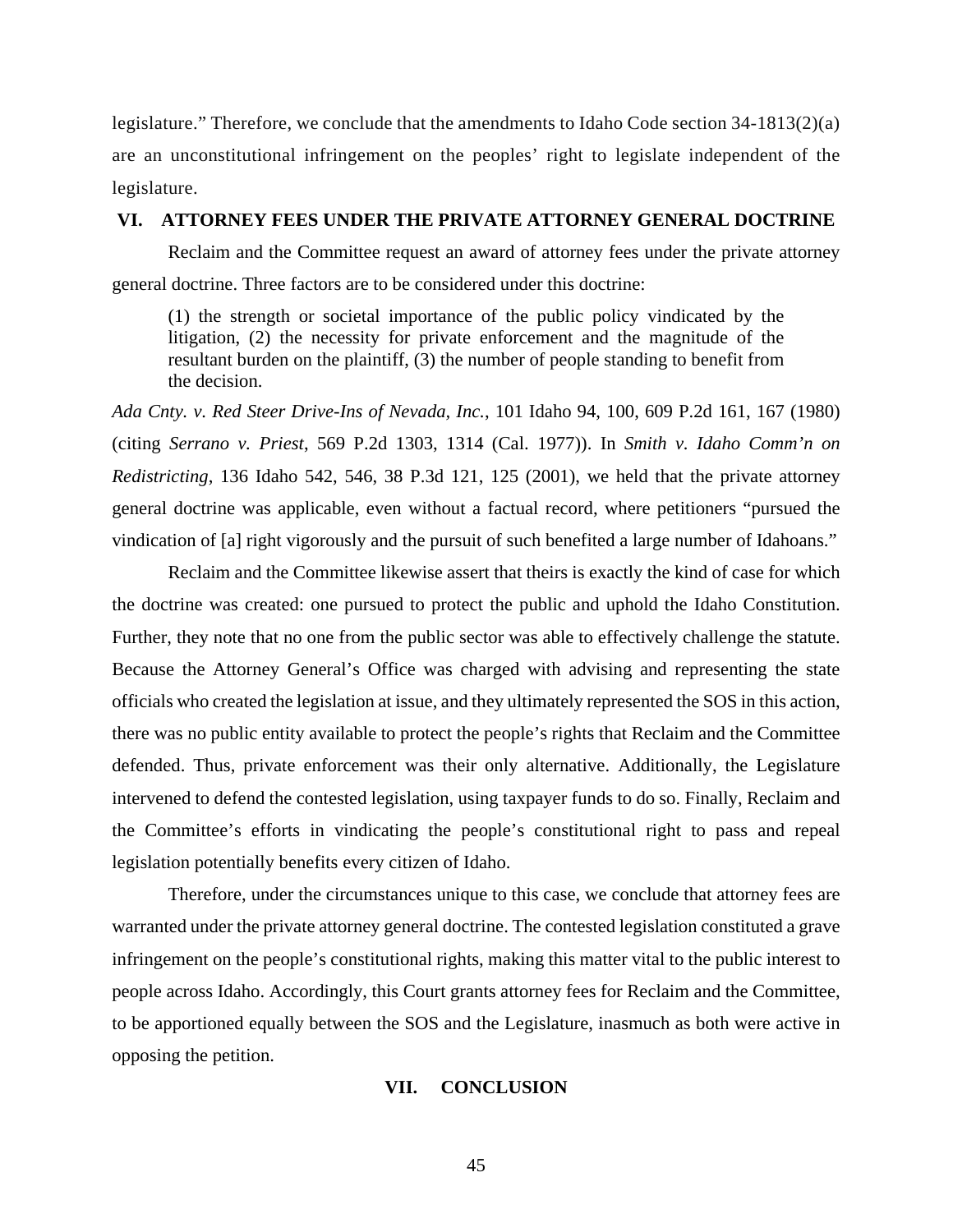For the reasons set forth herein, we dismiss Gilmore's petition because he lacks standing. However, Reclaim and the Committee have established standing for this Court to hear their petition, and we conclude that this Court should hear the petition as it presents possible constitutional violations, which have an urgent need for immediate determination. Because the challenged legislation does not raise a purely political question, it falls within this Court's fundamental responsibility to act in its original jurisdiction and pass on its constitutionality.

Regarding the merits of Reclaim and the Committee's petition, we grant the petition in part by declaring that section 34-1805(2) violates Article III, Section 1 of the Idaho Constitution because the initiative and referendum powers are fundamental rights, reserved to the people of Idaho, to which strict scrutiny applies. We conclude that the SOS and the Legislature have failed to present a compelling state interest for limiting that right. Additionally, even if there were a compelling state interest, the Legislature's solution is not a narrowly tailored one. Therefore, we also grant the petition for a writ of prohibition barring SB 1110 from taking effect. However, we deny without prejudice the request to further strike the geographic distribution requirement in the previous statute. Instead, we restore the previous version of section 34-1805, which requires signatures from 6% of the qualified electors at the time of the last general election in each of at least 18 legislative districts, as well as signatures equal to or greater than 6% of the qualified electors in the state at the time of the last general election.

We further declare that section  $34-1813(2)(a)$ , which allows the legislature to set the effective date for initiatives as July 1 of the year following passage, violates Article III, Section 1 of the Idaho Constitution because it infringes on the people's reserved power to enact legislation independent of the legislature. Accordingly, we grant Reclaim and the Committee's petition for a writ of prohibition preventing the Secretary of State from enforcing this provision.

As the prevailing parties, Reclaim and the Committee are awarded their reasonable attorney fees under the private attorney general doctrine. Likewise, they are further entitled to recover their costs as a matter of course.

Chief Justice BEVAN and Justice BURDICK CONCUR.

### STEGNER, J., specially concurring.

I concur with the ultimate holding and reasoning of the majority in its resolution of the claims of Reclaim and the Committee. I agree with my colleagues that Idaho Code sections 34-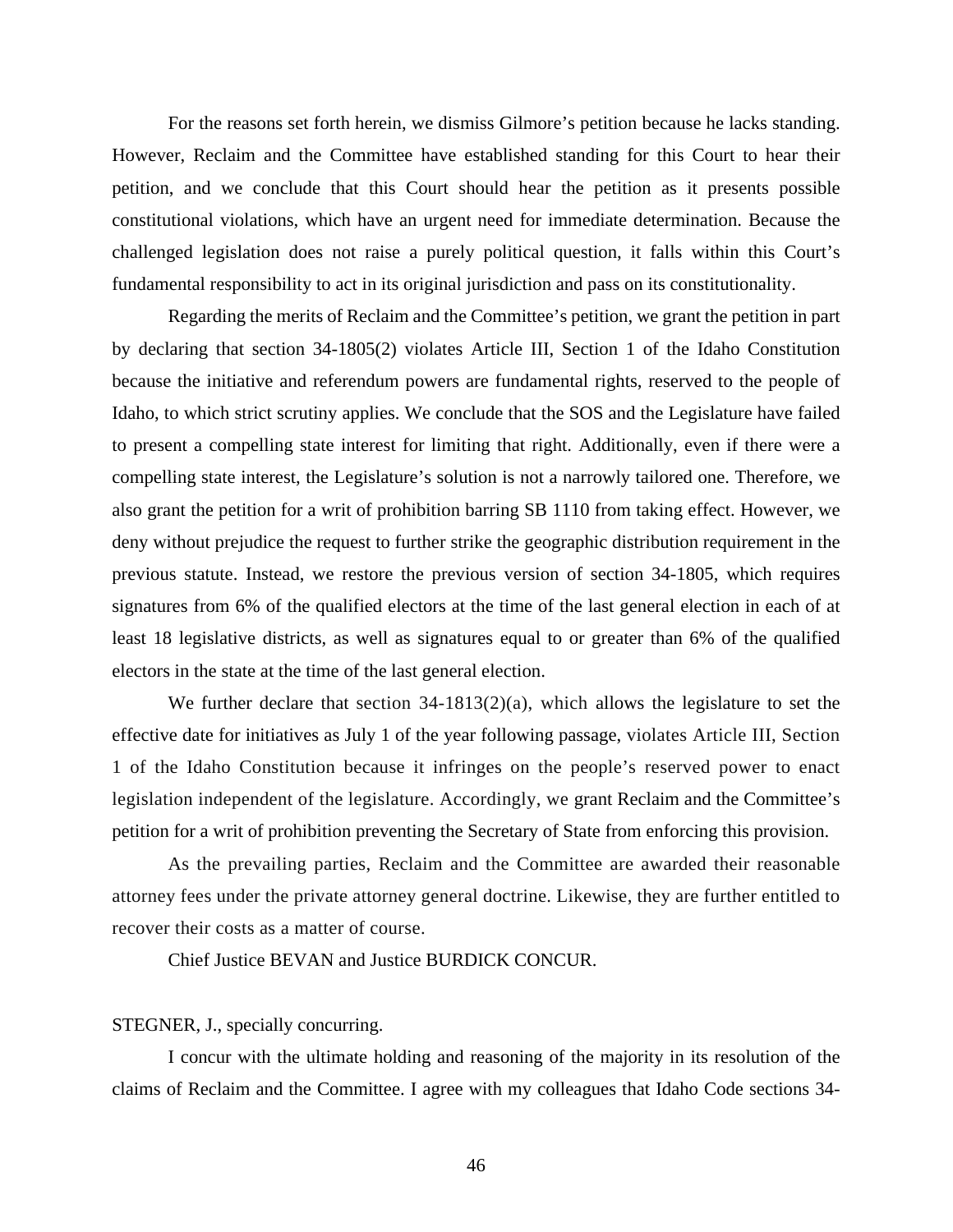1805(2) (2021) and 34-1813(2)(a) (2020) constitute unconstitutional attempts by the Legislature to limit the people's ability to enact and repeal legislation "independent of the legislature." IDAHO CONST. art. III,  $\S$  1. However, I write to explain my disagreement with my colleagues' analysis regarding Gilmore's standing, or rather, lack of standing. I feel no need to dissent because the determination that Gilmore lacks standing "does not affect the outcome of the instant appeal." *Glengary-Gamlin Protective Ass'n v. Bird,* 106 Idaho 84, 87, 675 P.2d 344, 347 (Ct. App. 1983). The question of Gilmore's standing is therefore unimportant to the ultimate resolution of these cases as the claims of Reclaim and the Committee are coterminous with Gilmore's.

This concurrence begins with an analysis of our state constitution. The Idaho Constitution guarantees that "[c]ourts of justice shall be open to *every person*, and a speedy remedy afforded for *every injury of person, property or character*, and right and justice shall be administered without sale, denial, delay, or prejudice." IDAHO CONST. art. I, § 18 (italics added). Considering this guarantee—and the noticeable absence of a "case or controversy" requirement in the Idaho Constitution—use of the federal standing framework in Idaho is not only legally unsound, but constitutionally incorrect.

This Court is not bound by the "case" or "controversy" language contained in the United States Constitution.<sup>[1](#page-46-0)</sup> The "case or controversy" language presents a jurisdictional requirement applicable only to federal courts; federal courts are courts of limited jurisdiction, and can only hear cases they have been granted jurisdiction to hear. *Gunn v. Minton*, 568 U.S. 251, 256 (2013); *see also* U.S. CONST. art III, § 2. In dramatic contrast, state courts are courts of *general* jurisdiction. *See, e.g.*, *McCormick v. Smith*, 23 Idaho 487, 489, 130 P. 999, 1001 (1913) ("Unless the jurisdiction conferred by the Constitution and laws of the United States upon the federal courts is made exclusive of the state courts, *state courts retain jurisdiction of all actions wherein they are competent to take jurisdiction under their own laws*.") (italics added); *see also* IDAHO CONST. art. V, § 20 ("The district court shall have original jurisdiction *in all cases*, both at law and in equity,

<span id="page-46-0"></span><sup>1</sup> This Court observed in *Bear Lake Educational Association, by and through Belnap v. Board of Trustees of Bear Lake School District No. 33*, 116 Idaho 443, 448, 776 P.2d 452, 457 (1989), that "some elements of standing in the federal system are colored by the constitutional requirements of a 'case' or 'controversy[.]' " However, it appears that subsequently, the federal standing framework was wholly adopted without any such qualifying language. *See, e.g.*, *Miles v. Idaho Power Co.*, 116 Idaho 635, 641, 778 P.2d 757, 763 (1989) (referring to "the case or controversy requirement of standing"). Twenty-five years later, in *Coeur d'Alene Tribe v. Denney*, the Court acknowledged that the Idaho Constitution contains no analogous provision requiring a "case or controversy[,]" but described adoption of the federal standard as a "self-imposed constraint adopted from federal practice[.]" 161 Idaho 508, 513, 387 P.3d 761, 766 (2015). No additional explanation has ever been provided.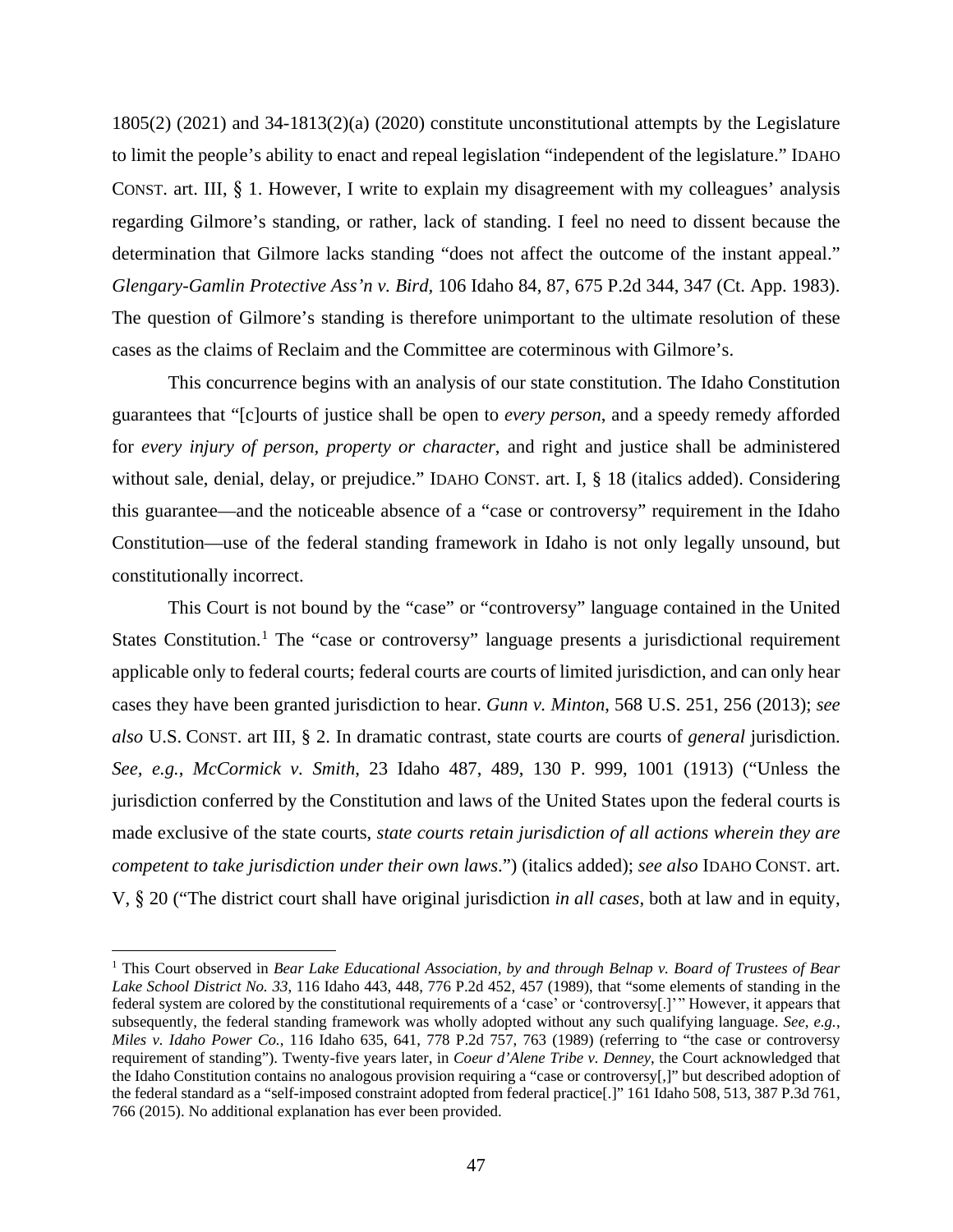and such appellate jurisdiction as may be conferred by law.") (Italics added.) In other words, the starting premise in state court is inclusion and a presumption of jurisdiction, as opposed to exclusion and the opposite presumption.

Moreover, federal standing jurisprudence is rooted in a federal constitutional provision which has no equivalent in the Idaho Constitution. *See, e.g.*, *Lujan v. Defs. of Wildlife*, 504 U.S. 555, 560 (1992) ("Though some of [the federal standing] elements express merely prudential considerations that are part of judicial self-government, the core component of [federal] standing is an essential and unchanging part of the case-or-controversy requirement of Article III."); *compare* U.S. CONST. art III, § 2, *with* IDAHO CONST. art. V (generally). In the words of the United States Supreme Court: "[T]he constraints of Article III [of the federal constitution] do not apply to state courts, and accordingly *the state courts are not bound by the limitations of a case or controversy or other federal rules of justiciability* even when they address issues of federal law[.]" *ASARCO Inc. v. Kadish*, 490 U.S. 605, 617 (1989) (italics added).

Notwithstanding this fact, the Idaho appellate courts began employing the federal standing framework in the 1980s without explanation. *See, e.g.*, *Glengary-Gamlin Protective Ass'n, Inc.*, 106 Idaho at 87, 675 P.2d at 347. Significantly, "none of the cases [utilizing the federal standing framework] have ever tried to reconcile or explain the 'case or controversy' requirement in the federal constitution to any provision in the Idaho Constitution, Idaho statute, or Idaho common law." *Zeyen v. Pocatello/Chubbuck Sch. Dist. No. 25*, 165 Idaho 690, 706, 451 P.3d 25, 41 (2019) (Stegner, J., dissenting).

This Court remains in the small minority of states that do not meaningfully distinguish between sources of state and federal standing. Most states acknowledge the distinction "between the structure of the state and federal courts, and avoid adopting federal doctrine without regard to their own precedent or circumstances." Wyatt Sassman, *A Survey of Constitutional Standing in State Courts*, 8 KY.J. EQUINE, AGRIC. & NAT. RESOURCES L. 349, 398 (2016). Results vary widely in those states that have grappled with the issue. Some states retain very loose standing frameworks that are heavily context-dependent.<sup>[2](#page-47-0)</sup> Other states' frameworks have more shape, but emphasize the

<span id="page-47-0"></span><sup>2</sup> *Roop v. City of Belfast*, 915 A.2d 966 (Me. 2007) ("Unlike the language of article III, section 2 of the United States Constitution, the Maine Constitution contains no 'case or controversy' requirement. Therefore, '[o]ur standing jurisprudence is prudential, rather than constitutional.' The basic premise underlying the doctrine of standing is to 'limit access to the courts to those best suited to assert a particular claim.' There is no set formula for determining standing.") (citations omitted); *Foley-Ciccantelli v. Bishop's Grove Condominium Ass'n, Inc.*, 797 N.W. 2d 789, 799 (Wis. 2011) (identifying "three aspects of standing[:] the personal interest, the adverse effect, and judicial policy").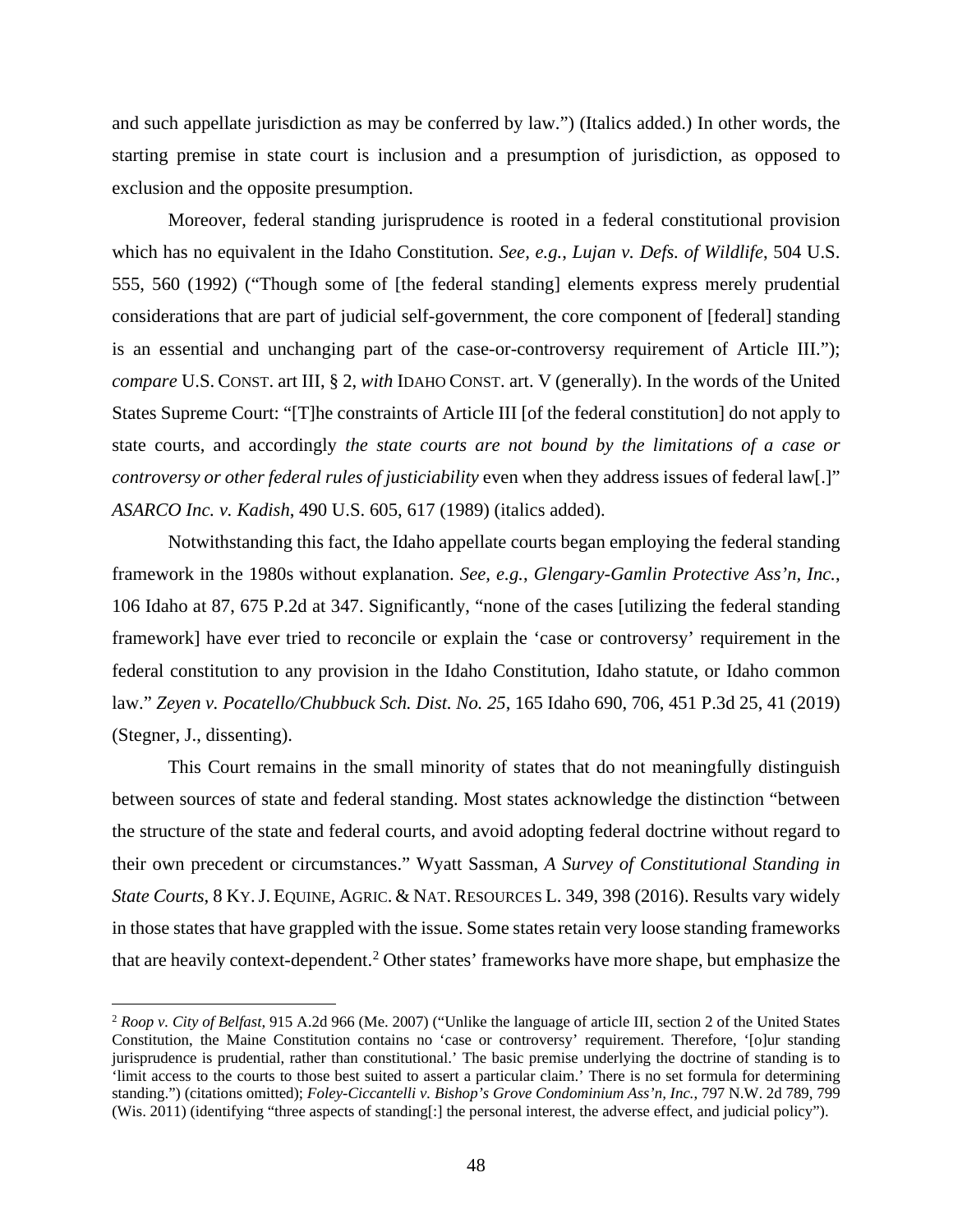state's liberal approach to standing.<sup>[3](#page-48-0)</sup> Still other states reduce standing to the existence of a "real" or "actual controversy,"[4](#page-48-1) or rely on the existence and source of the legal cause of action to determine whether a plaintiff has standing.<sup>[5](#page-48-2)</sup> Other states consider the federal standing framework to be persuasive and adopt it in part or wholesale as a matter of judicial policy, prudence, or restraint, or as a result of another state constitutional mandate.<sup>[6](#page-48-3)</sup> Wherever these states ultimately arrived on standing, however, the core reasoning is the same: the state constitution does not contain the same limitations as the U.S. Constitution, and the state is free to set its own standing requirements.

Our neighbors in Oregon and Utah have both expressly rejected the federal framework for standing because there is no state constitutional equivalent of the "case or controversy" requirement, $\frac{7}{7}$  $\frac{7}{7}$  $\frac{7}{7}$  with the Oregon Supreme Court writing:

[W]e cannot import federal law regarding justiciability into our analysis of the Oregon Constitution and rely on it to fabricate constitutional barriers to litigation with no support in either the text or history of Oregon's charter of government.

As former Justice Linde of this court has explained:

<span id="page-48-0"></span><sup>3</sup> *See*, *e.g.*, *State v. Quitman Cnty.*, 807 So.2d 401, 405 (Miss. 2001); *Jenkins v. Swan*, 675 P.2d 1145, 1149 (Utah 1983); *Crescent Park Tenants Ass'n v. Realty Equities Corp. of New York*, 275 A.2d 433, 437–38 (N.J. 1971).

<span id="page-48-1"></span><sup>4</sup> *See Dep't of Revenue v. Kuhnlein*, 646 So.2d 717, 720–21 (Fla. 1994) (requiring a "real controversy"); *Goldston v. State*, 637 S.E.2d 876, 882 (N.C. 2006) (requiring an "actual controversy").

<span id="page-48-2"></span><sup>5</sup> *Grosset v. Wenaas*, 175 P.3d 1184 (Cal. 2008) (referring to the statutory cause of action in determining whether a plaintiff has a cause of action); *Lansing Schools Educ. Ass'n v. Lansing Bd. of Educ.*, 792 N.W.2d 686, 696 (Mich. 2010); *Stockmeier v. Nevada Dep't of Corrs. Psychological Review Panel*, 135 P.3d 220, 225 (Nev. 2006), abrogated on other grounds by *Buzz Stew, LLC v. City of North Las Vegas*, 181 P.3d 670 (Nev. 2008) (examining whether statute giving rise to suit at bar provided standing to sue); *Kellas v. Dep't of Corrs.*, 145 P.3d 139, 142 (Or. 2006) ("The source of law that determines that question is the statute that confers standing in the particular proceeding that the party has initiated, 'because standing is not a matter of common law but is, instead, conferred by the legislature.' ") (quoting *Local No. 290 v. Dep't of Environ. Quality*, 919 P.2d 1168 (Or. 1996)).

<span id="page-48-3"></span><sup>6</sup> *Sierra Club v. Dep't of Transp.*, 167 P.3d 292, 312 (Haw. 2007) (acknowledging borrowed justiciability requirements from federal framework "based on this court's prudential rules of judicial self-governance"); *Pence v. State*, 652 N.E.2d 486, 488 (Ind. 1995); *ACLU of New Mexico v. City of Albuquerque*, 188 P.3d 1222, 1226–27 (N.M. 2008) (" 'While we recognize that standing in our state courts does not have the constitutional dimensions that are present in federal court, New Mexico's standing jurisprudence indicates that our state courts have long been guided by the traditional federal standing analysis."); *Hous. Auth. of Cnty. of Chester v. Pennsylvania State Civ. Serv. Comm'n*, 730 A.2d 935, 941 (Pa. 1999) (acknowledging distinction between federal and state standing frameworks, but only examining statutory source of standing when federal framework not met); *Norma Faye Pyles Lynch Family Purpose LLC v. Putnam Cnty.*, 301 S.W.3d 196, 202–03 (Tenn. 2009).

<span id="page-48-4"></span><sup>7</sup> *See Jenkins*, 675 P.2d at 1149 ("[N]o similar requirement exists in the Utah Constitution. We previously have held that 'this Court may grant standing where matters of great public interest and societal impact are concerned.' However, the requirement that the plaintiff have a personal stake in the outcome of a legal dispute is rooted in the historical and constitutional role of the judiciary in Utah."); *see also Couey v. Atkins*, 355 P.3d 866, 885 (Or. 2015) ("Neither of the judicial-power provisions was patterned after the judicial-power provisions of the federal constitution, which expressly limited the exercise of judicial power by federal courts to specifically enumerated categories of 'cases' and 'controversies.' To the contrary, the constitution vested '*[a]ll judicial power*' in the courts, without limitation or qualification.") (italics in original).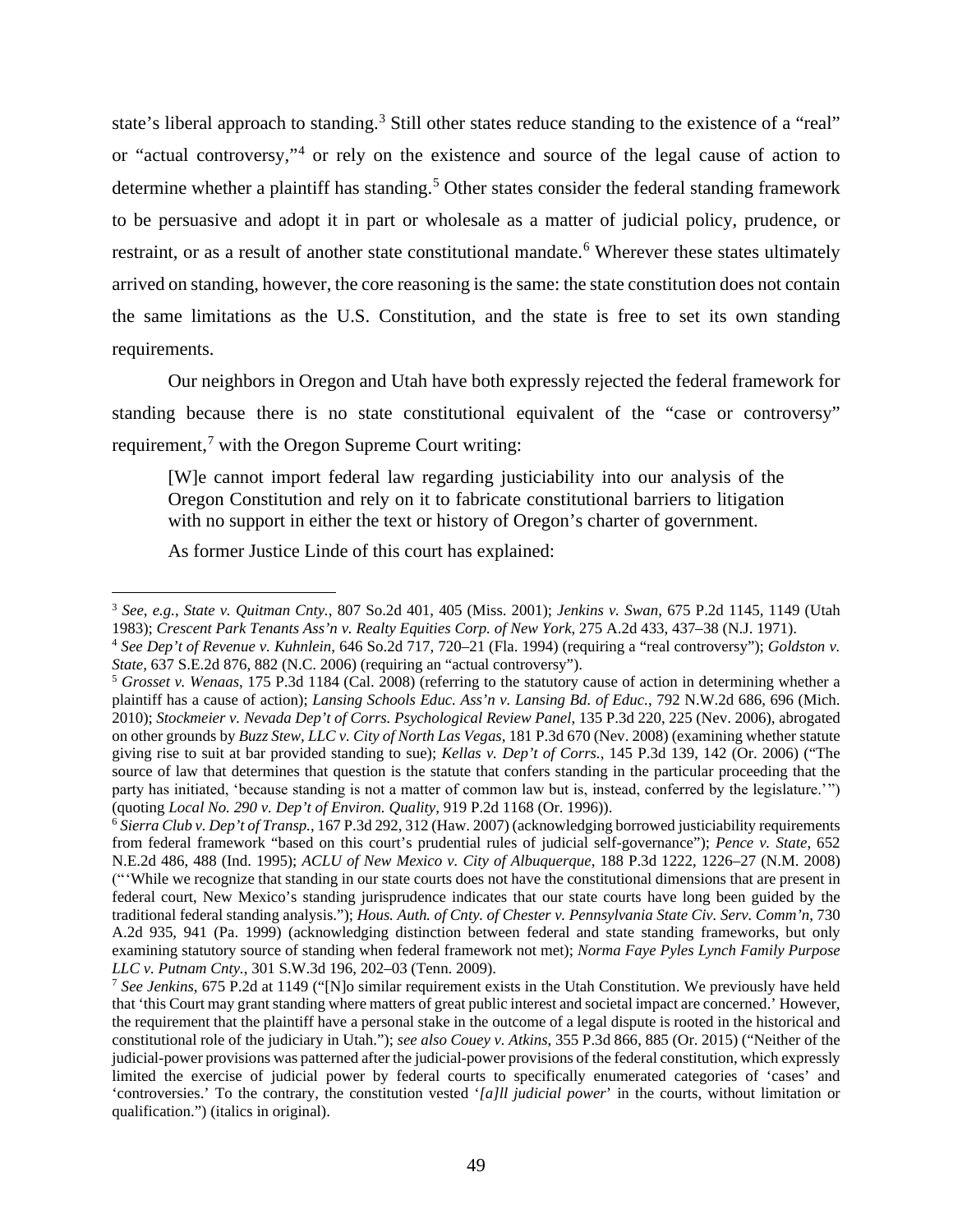"In sum, rejecting premature or advisory litigation is good policy, but rigid tests of 'justiciability' breed evasions and legal fictions. It is prudent to keep judicial intervention within statutory or established equitable and common law remedies. It is not prudent to link a decision declining adjudication to non-textual, self-created constitutional barriers, and thereby to foreclose lawmakers from facilitating impartial, reasoned resolutions of legal disputes that affect people's public, rather than self-seeking, interests. Requirements that rest only on statutory interpretations can be altered to meet desired ends, but change becomes harder once interpretations are elevated into supposedly essential doctrines of 'justiciability.'"

*Kellas v. Dep't of Corrs.*, 145 P.3d 139, 143 (Or. 2006) (quoting Hans A. Linde, *The State and the Federal Courts in Governance: Vive La Différence!* 46 WM. & MARY L. REV. 1273, 1287–88 (2005)).

Blind adoption of the federal framework is not only legally unsound, but more importantly, it is a fundamental rejection of Idaho's unique judicial power and constitutional guarantee. I again urge my colleagues to address this issue. I recognize that leaving behind thirty years of jurisprudence on standing is a significant departure from our recent jurisprudence. However, the trek back to the true course—the *Idaho* constitution—will be shorter if begun now. It is never too late to correct a mistake. Only then can Idaho's courts truly satisfy the mandate of our state constitution: "Courts of justice shall be open to every person, and a speedy remedy afforded for every injury of person, property or character, and right and justice shall be administered without sale, denial, delay, or prejudice." IDAHO CONST. art. I, § 18. Notwithstanding my disagreement with this Court's analysis regarding Gilmore's standing, I concur.

BRODY, J., concurring in part and dissenting in part.

I concur with the Court's conclusion that SB 1110 is unconstitutional. I dissent from subsections III.B and III.C of the opinion where the Court adopts and applies strict scrutiny to invalidate the law. I would hold that SB 1110 is unconstitutional because it is not "reasonable and workable" under the standard articulated by the Court in *Dredge Mining Control-Yes!*, *Inc. v. Cenarrusa*, 92 Idaho 480, 484, 445 P.2d 655, 659 (1968). I otherwise concur and join the other portions of the Court's opinion.

Standards of review matter. Strict scrutiny is the most exacting standard of constitutional review. It takes the usual presumption—that legislation is constitutional unless those opposing it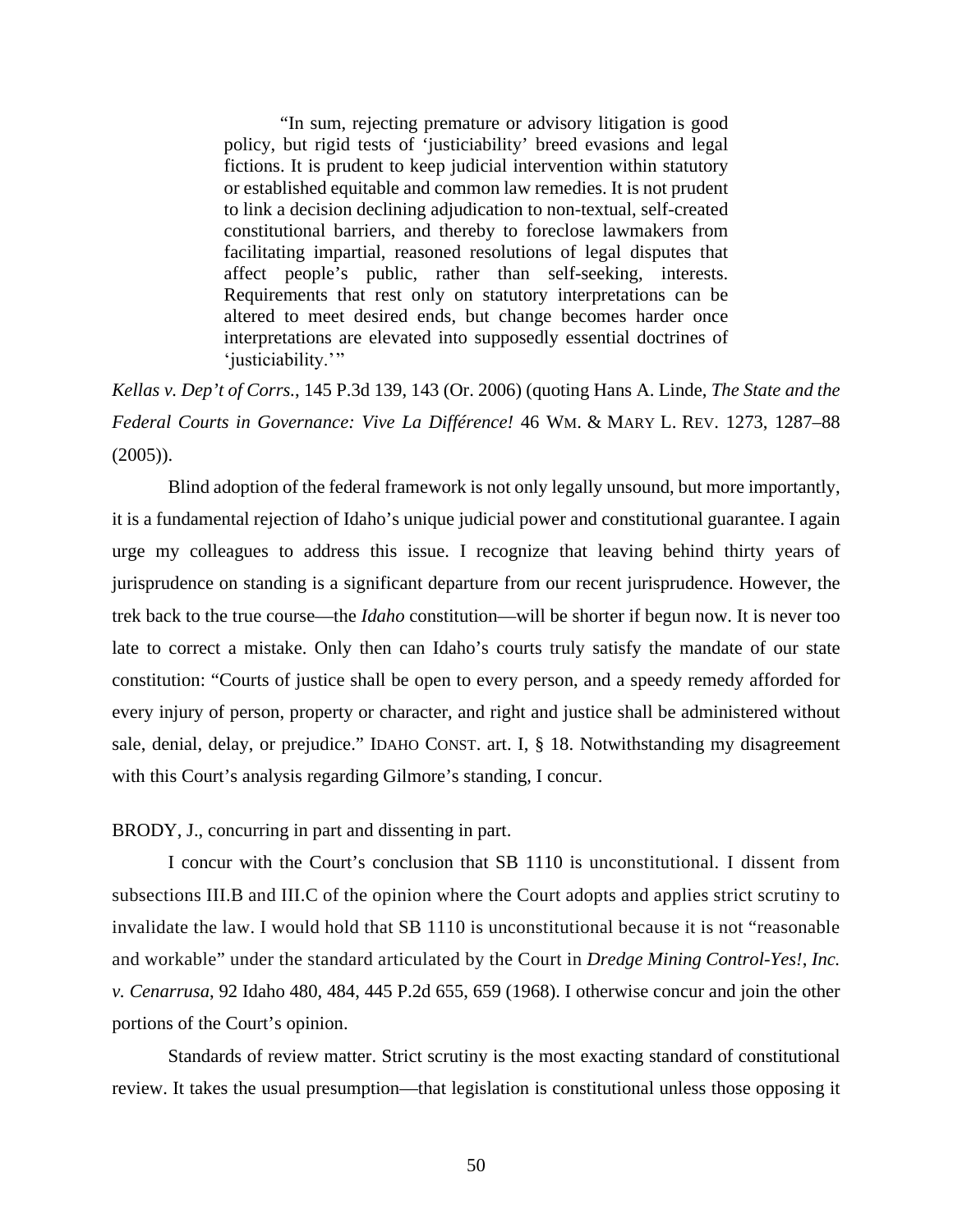can prove otherwise*, see Olsen v. J.A. Freeman Co.*, 117 Idaho 706, 709, 791 P.2d 1285, 1288 (1990)—and turns it on its head. Strict scrutiny presumes legislation is *un*constitutional unless the government can prove otherwise by establishing it is necessary to further a compelling interest. *Van Valkenburgh v. Citizens for Term Limits*, 135 Idaho 121, 126, 15 P.3d 1129, 1134 (2000).

In this case, the Court holds that strict scrutiny must apply because the referendum and initiative rights are fundamental:

"We have already concluded that, just like the right to vote, the people's right to legislate is expressed as a positive right in the Idaho Constitution and is, therefore, fundamental. Our fundamental rights analysis is unequivocal that such rights are subject to strict scrutiny, and that is the standard we must apply here."

*Must*? We *must* apply strict scrutiny when the Idaho Constitution expressly grants the legislature the authority to regulate the conditions and manner in which the people exercise their initiative and referendum rights? In other words, we *must* presume the legislature has acted unconstitutionally, absent proof to the contrary, when it does what the constitution says it may do? This cannot be so.

I understand our Court has typically applied strict scrutiny in cases impacting fundamental rights. I disagree, however, with following that tradition here. The Court needs only look as far as the decision in *Van Valkenburgh v. Citizens for Term Limits*, 135 Idaho 121, 15 P.3d 1129 (2000)—the case it cites for the proposition that strict scrutiny applies—to see that a reflexive application of the standard is unwarranted. Specifically, in finding strict scrutiny applied, the Court distinguished the circumstances of *Van Valkenburgh* from those of *Burdick v. Takushi*, 504 U.S. 428 (1992), a decision that limns the fallacies in the Court's application of strict scrutiny here.

In *Burdick*, a registered voter from Hawaii wanted to vote for a write-in candidate in the primary and general elections. 504 U.S. at 430. He was informed by state officials that there was no provision for write-in voting so he sued the state, arguing that the prohibition violated the First and Fourteenth Amendments of the United States Constitution. *Id.* The voter argued that strict scrutiny should be applied to the case because the prohibition involved the fundamental right to vote. *Id.* at 432.The United States Supreme Court soundly rejected his argument, holding that strict scrutiny would impermissibly tie the state's hands to regulate as expressly permitted by the Constitution:

*Petitioner proceeds from the erroneous assumption that a law that imposes any burden upon the right to vote must be subject to strict scrutiny. Our cases do not so hold*.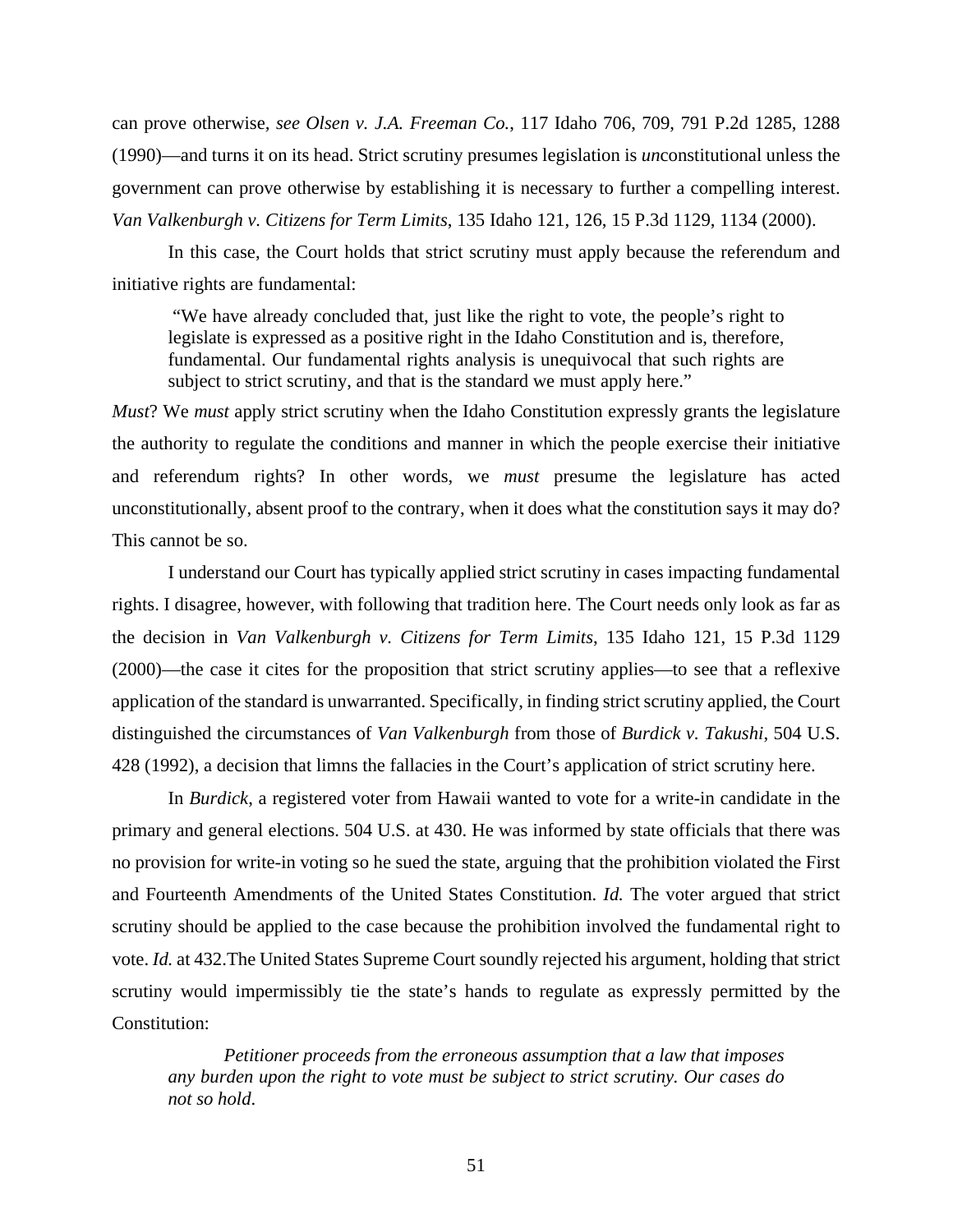It is beyond cavil that "voting is of the most fundamental significance under our constitutional structure." It does not follow, however, that the right to vote in any manner and the right to associate for political purposes through the ballot are absolute. *The Constitution provides that States may prescribe "[t]he Times, Places and Manner of holding Elections for Senators and Representatives,"* Art. I, § 4, cl. 1, and the Court therefore has recognized that States retain the power to regulate their own elections. Common sense, as well as constitutional law, compels the conclusion that government must play an active role in structuring elections; "as a practical matter, there must be a substantial regulation of elections if they are to be fair and honest and if some sort of order, rather than chaos, is to accompany the democratic processes."

Election laws will invariably impose some burden upon individual voters. Each provision of a code, "whether it governs the registration and qualifications of voters, the selection and eligibility of candidates, or the voting process itself, inevitably affects—at least to some degree—the individual's right to vote and his right to associate with others for political ends." *Consequently, to subject every voting regulation to strict scrutiny and to require that the regulation be narrowly tailored to advance a compelling state interest, as petitioner suggests, would tie the hands of States seeking to assure that elections are operated equitably and efficiently.* Accordingly, the mere fact that a State's system "creates barriers ... tending to limit the field of candidates from which voters might choose ... does not of itself compel close scrutiny."

504 U.S. at 432–34 (citations omitted) (emphasis added). After rejecting the petitioner's strict scrutiny argument, the *Burdick* Court went on to apply a more flexible balancing test articulated by the Court in *Anderson v. Celebrezze*, 460 U.S. 780, 782 (1983). *Burdick*, 504 U.S. at 433–34. Ultimately, it upheld Hawaii's prohibition on write-in voting. *Id.* at 441.

To be clear, I do not advocate for the application of what is now known as the *Anderson-Burdick* flexible balancing test that federal courts apply in federal voting cases. My point in raising *Burdick* is two-fold. First, *Burdick* illustrates that the application of strict scrutiny in a case involving fundamental rights is not always a given. And, second, the express provision in the United States Constitution which grants states the authority to set the time, place, and manner of voting for senators and representatives, necessitated a more deferential standard of review than strict scrutiny. The same logic applies here. Article III, section 1 of the Idaho Constitution grants the legislature the authority to set the conditions and manner for the exercise of referendum and initiative rights; good sense and the constitutional text necessitate a standard that lets it do so.

Over half a century ago, our Court articulated the standard that I would apply to this case in *Dredge Mining Control-Yes!, Inc. v. Cenarrusa*, 92 Idaho 480, 484, 445 P.2d 655, 659 (1968).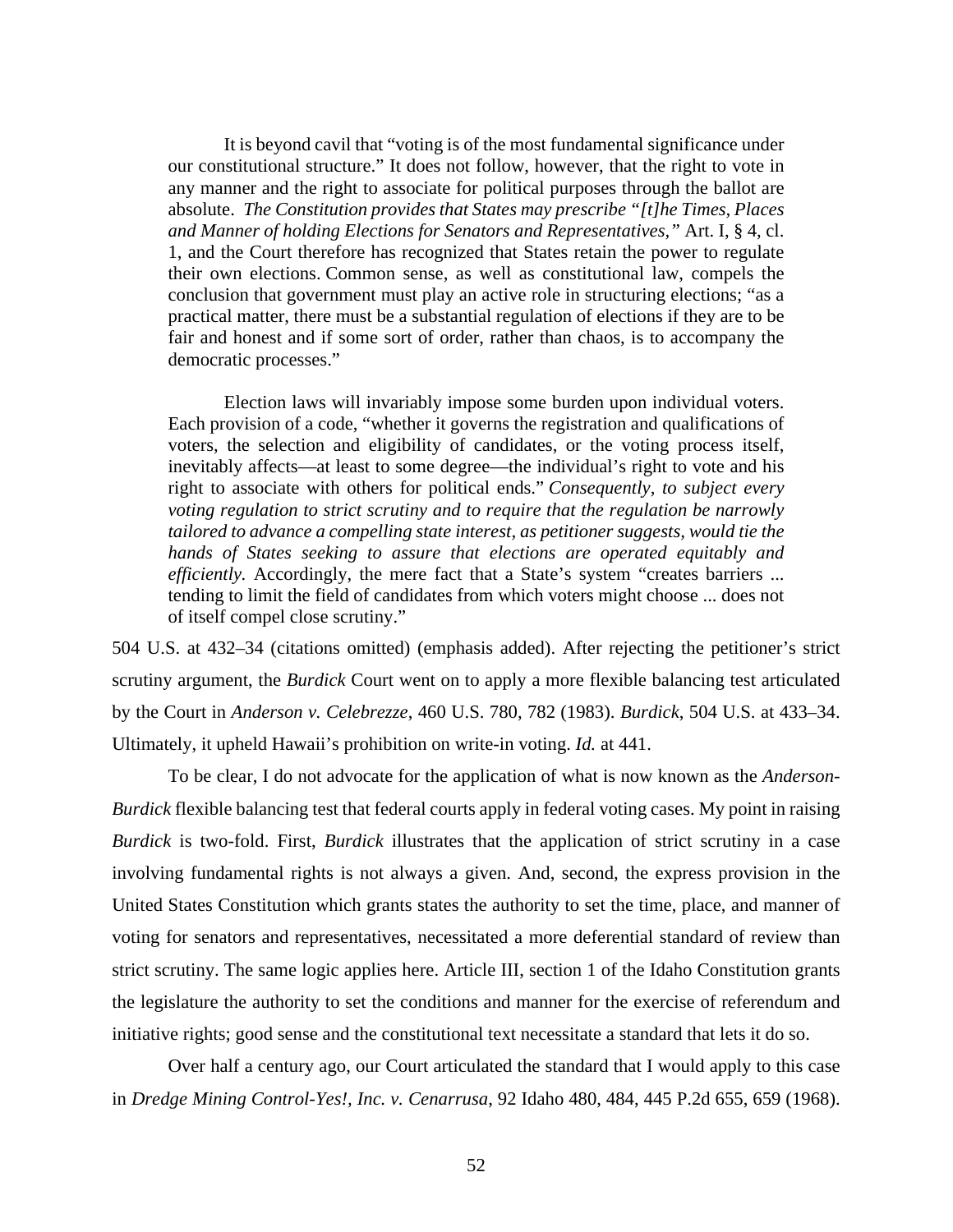The Court's decision today does not convince me that we should jettison that precedent. It is true that the *Dredge Mining* court did not address strict scrutiny as a standard of review. In fact, the modern doctrine of strict scrutiny did not actually emerge until the late 1960s, about the time when *Dredge Mining* was decided. Richard H. Fallon, Jr., *Strict Judicial Scrutiny*, 54 UCLA L. Rev. 1267, 1284–85 (2007). That does not mean, however, that *Dredge Mining* has no precedential value as the Court seems to conclude.

The Court contends that *Dredge Mining* did not establish the standard of review applicable here because, instead of conducting a fundamental rights analysis, the Court was focused on an issue of statutory interpretation—whether the term "legal voter" in the version of Idaho Code section 34-1805 then in effect was synonymous with the term "qualified elector" in Article VI, section 2 of the Idaho Constitution. *See Dredge Mining* at 482–83, 445 P.2d at 657–58. To be sure, the *Dredge Mining* Court spent a lot of ink discussing this statutory interpretation issue. But it also squarely addressed what can only be read as a constitutional challenge to the signature verification requirements enacted by the legislature in connection with initiatives. Here was the assignment of error and the Court's summary of the arguments made by the proponent of the initiative:

In its conclusions of law VI, the trial court stated:

'The Legislature is charged with the duty of establishing a procedure whereby the people can place initiative matters on the ballot. The legislative procedures outlined in Chapter 18 of Title 34, Idaho Code, are not unreasonable and must be complied with. While they may be cumbersome they are nevertheless workable and if any changes are required therein, they should be promulgated by the Legislature and not by the Court.'

*Appellant has assigned this conclusion as error and contends that the trial court should have concluded that the certification of signatures by the clerks of the various district courts was a practical impossibility under the Idaho voter registration laws.* The Idaho initiative law is nearly identical to that enacted by the Oregon legislature. Appellant contends that the requirement for certification of signatures by clerks of the courts in Oregon is workable under its election and registration laws, but that the same procedure is unworkable in Idaho because of differences in statutory enactments concerning the registration of voters.

92 Idaho at 483, 445 P.2d at 658 (emphasis added).

Right on the heels of this discussion, the Court recognized the people's constitutional right to initiative set forth in Article 3, section 1 and the legislature's authority to regulate that right:

Idaho Const. Art. 3, § 1 reserves to the people the right to propose legislation by initiative, but only 'under such conditions and in such manner as may be